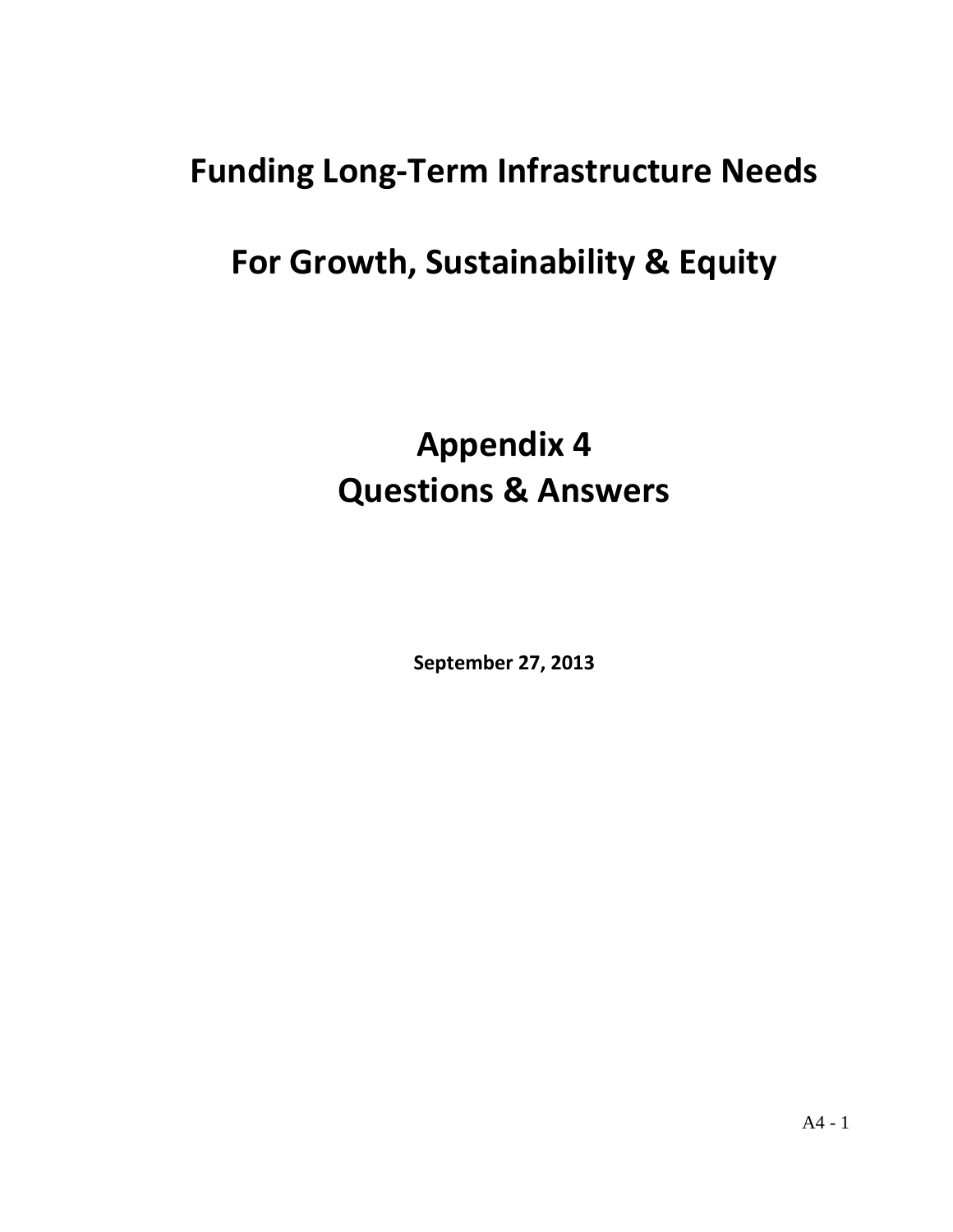### **CONTENTS**

| <b>INTRODUCTION</b><br><b>PRELIMINARY QUESTIONS</b> |                                                                                                                                                                           |                                  |
|-----------------------------------------------------|---------------------------------------------------------------------------------------------------------------------------------------------------------------------------|----------------------------------|
|                                                     |                                                                                                                                                                           |                                  |
| $\overline{2}$                                      | WON'T SOME BUSINESSES WILL LOCATE IN WASHINGTON<br><b>REGARDLESS OF TAXES AND COST?</b>                                                                                   | 8                                |
|                                                     | <b>TRANSPORTATION PRICING</b>                                                                                                                                             | 9                                |
| 3                                                   | MOST PEOPLE DON'T HAVE A CHOICE ABOUT DRIVING, SO WHY<br>WOULD ROADWAY PRICING HAVE ANY IMPACT ON CONGESTION?                                                             | 9                                |
| 4                                                   | WHY DOESN'T THE DISTRICT PUT A TOLL ON ALL ROADS AND<br><b>BRIDGES INTO THE DISTRICT?</b>                                                                                 | 11                               |
| 5.                                                  | WHY IS A CLEAN AIR COMPLIANCE FEE ACT (CACFA) IMPORTANT?                                                                                                                  | 13                               |
| 6.                                                  | HOW SIGNIFICANT WILL BE THE IMPACTS OF CACFA?                                                                                                                             | 14                               |
| 7.                                                  | WHY WOULD THE FEDERAL GOVERNMENT COMPLY WITH A<br><b>CLEAN AIR COMPLIANCE FEE ACT?</b>                                                                                    | 15                               |
| 8.                                                  | WHY WOULDN'T CONGRESS INTERFERE AS THEY WOULD WITH A<br>"COMMUTER TAX?"                                                                                                   | 15                               |
| 9.                                                  | HOW DOES INFRASTRUCTURE EXACERBATE SPRAWL?                                                                                                                                | 16                               |
|                                                     | <b>QUESTIONS ABOUT PUBLIC SERVICE ACCESS FEES - "VALUE CAPTURE"</b>                                                                                                       | 20                               |
|                                                     | <b>VALUE CAPTURE &amp; PUBLIC SERVICE ACCESS FEE CONCEPT</b>                                                                                                              | 20                               |
| 10.                                                 | WHY SHOULD THE DISTRICT REDUCE THE TAX RATE ON BUILDING<br>VALUES AND INCREASE THE TAX RATE ON LAND VALUES?                                                               | 21                               |
|                                                     | A. Impact of Taxes on Building Values<br>B. Impact of Taxes on Land Values<br>Where do land values come from?<br>What is the impact of taxing land values on land prices? | 21<br>21<br>21<br>23<br>$A4 - 2$ |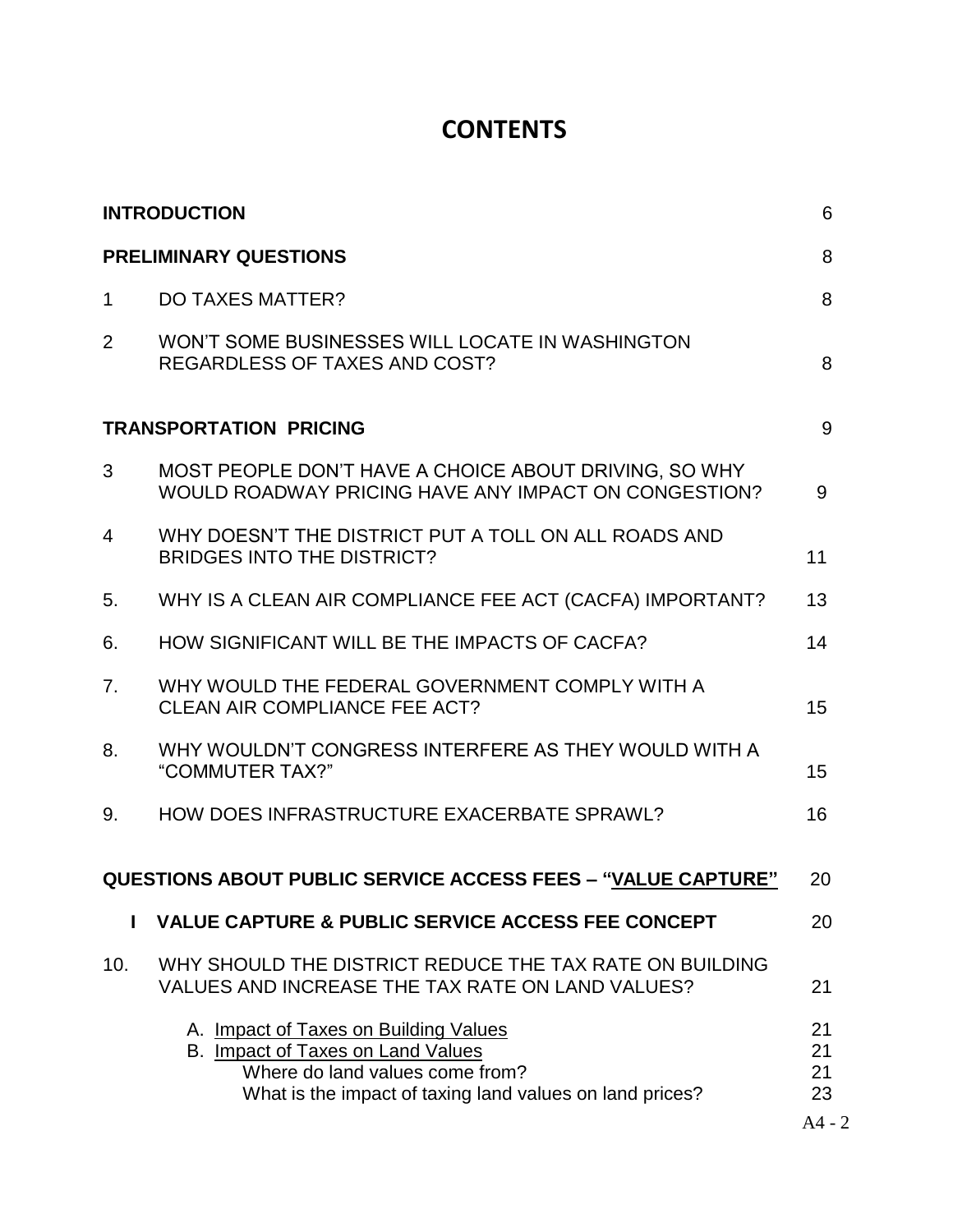| $\mathbf{H}$ | <b>EFFECTS &amp; IMPLICATIONS</b>                                                                                                                                                                   | 24                   |  |
|--------------|-----------------------------------------------------------------------------------------------------------------------------------------------------------------------------------------------------|----------------------|--|
| 11.          | REDUCING THE TAX RATE ON BUILDING VALUES AND INCREASING<br>THE TAX RATE ON LAND VALUES WILL IMPACT DIFFERENT PROPERTY<br>OWNERS IN DIFFERENT WAYS. HOW CAN WE KNOW THESE IMPACTS?                   |                      |  |
| 12.          | IS A VALUE-CAPTURE APPROACH TO PROPERTY TAXATION<br>PROGRESSIVE?                                                                                                                                    | 25                   |  |
| 13.          | WILL VALUE-CAPTURE TAXATION PROMOTE AFFORDABLE HOUSING?                                                                                                                                             |                      |  |
| 14.          | WILL VALUE CAPTURE EXACERBATE PROBLEMS ASSOCIATED<br><b>WITH GENTRIFICATION?</b><br><b>Types of Displacement</b><br>The Role of the Existing Property Tax<br>The Impact of a Value-Capture Approach | 29<br>29<br>31<br>32 |  |
| 15.          | WOULD TAX ABATEMENTS AND OTHER SUBSIDY PROGRAMS BE<br>MORE APPROPRIATE FOR ACHIEVING AFFORDABLE HOUSING                                                                                             | 32                   |  |
| 16.          | WON'T NEIGHBORHOODS WITH LARGE YARDS BE PENALIZED?                                                                                                                                                  | 34                   |  |
| 17.          | ISN'T THE DISTRICT MOSTLY BUILT-UP? HOW MANY VACANT LOTS<br><b>ARE THERE?</b>                                                                                                                       | 34                   |  |
| 18.          | THE DISTRICT ALREADY HAS A PENALTY TAX ON VACANT AND<br>BLIGHTED BUILDINGS. WHY NOT RELY ON THIS APPROACH TO<br>SPUR DEVELOPMENT OF BOARDED-UP BUILDINGS?                                           | 36                   |  |
| 19.          | WOULD THE DISTRICT LOSE REVENUE FROM SPLIT-RATE TAXATION?<br>40                                                                                                                                     |                      |  |
| 20.          | WOULD THE DISTRICT LOSE REVENUE FROM NEW CONSTRUCTION?                                                                                                                                              |                      |  |
| 21.          | WOULD A SPLIT-RATE TAX FAIL TO COMPENSATE THE DISTRICT FOR<br>COSTS IMPOSED BY DEVELOPMENT?                                                                                                         | 42                   |  |
|              | III HOW DOES ZONING RELATE TO PROPERTY TAXATION?                                                                                                                                                    | 43                   |  |
| 22.          | WHAT IS THE ROLE OF ZONING?                                                                                                                                                                         | 43                   |  |
| 23.          | HOW DO LANDOWNERS RELATE TO ZONING?                                                                                                                                                                 | 43                   |  |
| 24.          | HOW DOES THE PROPERTY TAX INTERACT WITH ZONING?                                                                                                                                                     | 45                   |  |
|              |                                                                                                                                                                                                     | $A4 - 3$             |  |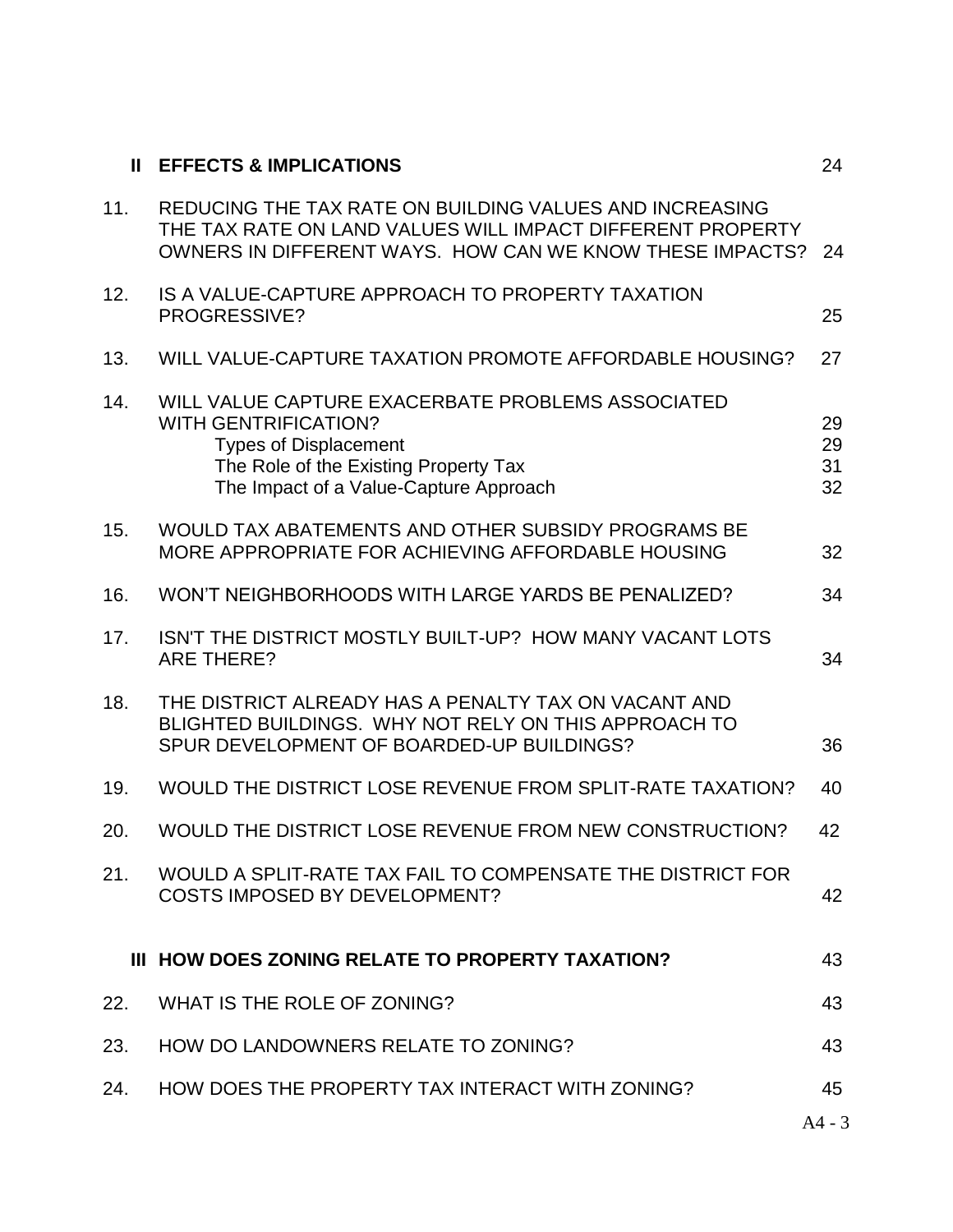| 25. | WOULD MUNICIPAL REGULATIONS BE MORE EFFECTIVE IN<br>DETERRING PARKING LOTS AND UNDERUTILIZATION OF LAND?                                           |    |
|-----|----------------------------------------------------------------------------------------------------------------------------------------------------|----|
| 26. | WHAT IMPLICATIONS EXIST, IF ANY, REGARDING THE DEBATE<br>ABOUT CHANGING THE DISTRICT'S HEIGHT LIMIT?                                               | 48 |
|     | IV WILL THE VALUE CAPTURE APPROACH ENCOURAGE TOO LITTLE<br>OR TOO MUCH DEVELOPMENT?                                                                | 49 |
| 27. | WILL THE VALUE CAPTURE APPROACH TO PROPERTY TAXATION<br>BE TOO INSIGNIFICANT TO AFFECT DEVELOPMENT?                                                | 49 |
| 28. | WILL A VALUE CAPTURE TAX INHIBIT LAND ASSEMBLY?                                                                                                    | 50 |
| 29. | AREN'T VACANT LAND AND SURFACE PARKING NECESSARY?                                                                                                  | 50 |
| 30. | WOULD HISTORIC BUILDINGS AND SMALL BUILDINGS SUFFER<br>NEGATIVE CONSEQUENCES FROM A VALUE CAPTURE APPROACH?                                        |    |
| 31. | DOWNTOWN D.C. IS HEALTHY. WHY TRY TO STIMULATE IT?                                                                                                 | 53 |
| 32. | WILL A VALUE-CAPTURE PROPERTY TAX LEAD TO CONGESTION?                                                                                              | 54 |
|     | <b>V. MECHANICS</b>                                                                                                                                | 55 |
| 33. | TYPICALLY, LAND AND BUILDINGS ARE SOLD TOGETHER. HOW CAN<br>SEPARATE ASSESSMENTS BE MADE ACCURATELY FOR BUILDING<br><b>VALUES AND LAND VALUES?</b> | 55 |
| 34. | CAN PROPERTY OWNERS APPEAL THE WAY THEIR ASSESSMENTS<br>ARE DIVIDED BETWEEN LAND VALUES AND BUILDING VALUES?                                       | 56 |
| 35. | WHAT IS THE FORMULA FOR SHIFTING TAXES OFF OF BUILDING<br><b>VALUES AND ONTO LAND VALUES?</b>                                                      | 56 |
| 36. | WOULD A VALUE-CAPTURE APPROACH TO PROPERTY TAXATION<br><b>BE TOO RADICAL?</b>                                                                      | 57 |
| 37. | WOULD THE VALUE CAPTURE APPROACH CREATE WINDFALLS<br>AND WIPEOUTS?                                                                                 | 58 |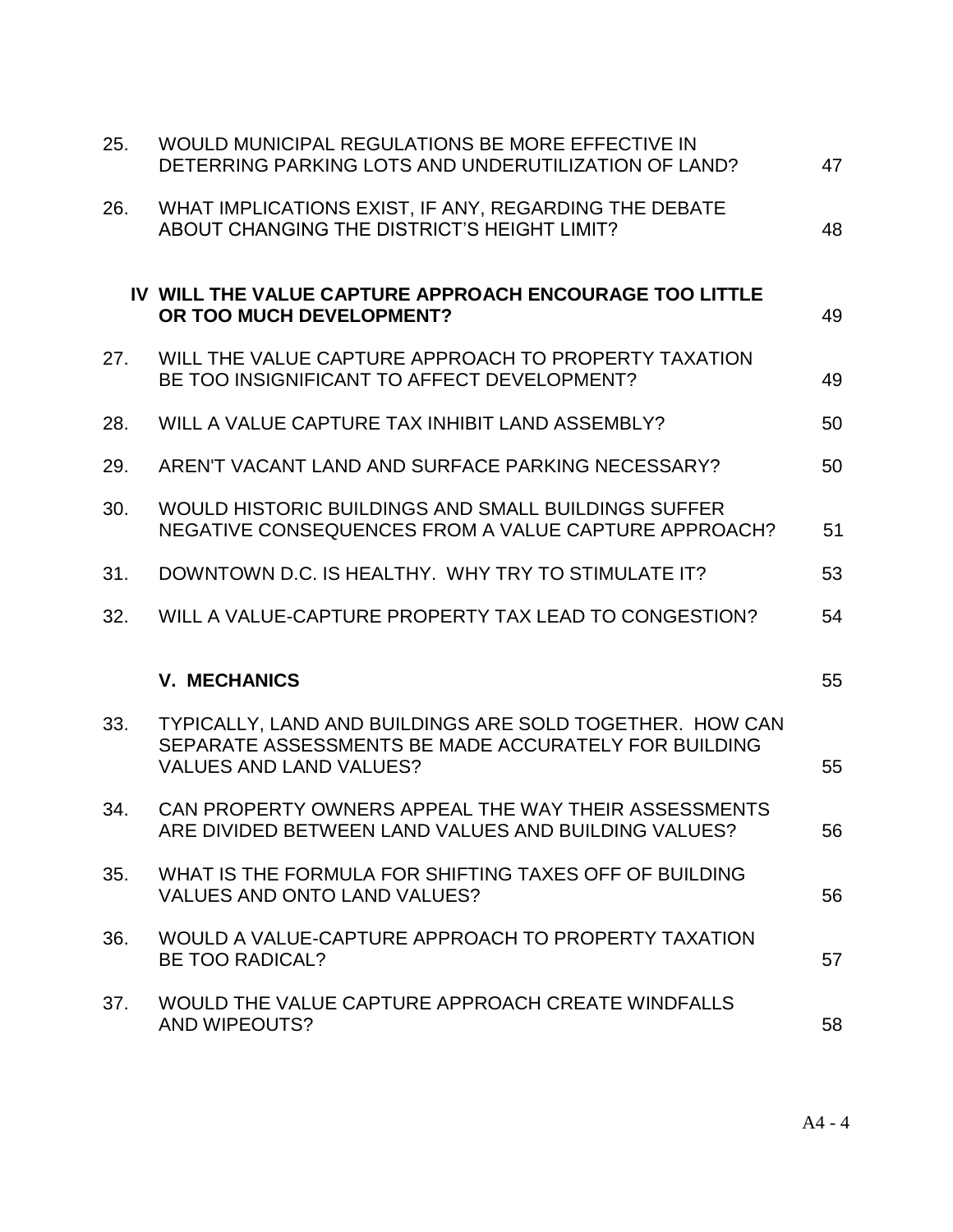|                | VI                                                                                    | <b>OUTCOMES FROM VALUE-CAPTURE IMPLEMENTATION</b>                                   |    | 58 |
|----------------|---------------------------------------------------------------------------------------|-------------------------------------------------------------------------------------|----|----|
| 38.            | WHERE HAS THE VALUE CAPTURE APPROACH TO PROPERTY<br><b>TAXATION BEEN IMPLEMENTED?</b> |                                                                                     |    | 58 |
| 39.            | WHAT HAS BEEN THE EXPERIENCE OF PENNSYLVANIA CITIES<br><b>WITH VALUE CAPTURE?</b>     |                                                                                     |    | 59 |
| 40.            |                                                                                       | WEREN'T TAX ABATEMENTS THE REAL KEY TO PITTSBURGH'S<br><b>SURGE OF DEVELOPMENT?</b> |    | 62 |
|                | <b>CONCLUSION</b>                                                                     |                                                                                     |    | 63 |
| <b>NOTES</b>   |                                                                                       |                                                                                     |    | 63 |
| <b>FIGURES</b> |                                                                                       |                                                                                     |    |    |
|                |                                                                                       | Impact of Traffic Volume on Speed                                                   | 10 |    |
|                |                                                                                       | <b>Transportation Facility Creates Growth Opportunity</b>                           | 16 |    |
|                |                                                                                       | <b>Rising Land Costs Impede Growth</b>                                              | 17 |    |
|                |                                                                                       | <b>Growth Diverted to Cheap Sites</b>                                               | 18 |    |
|                |                                                                                       | Cycle Begins Again                                                                  | 19 |    |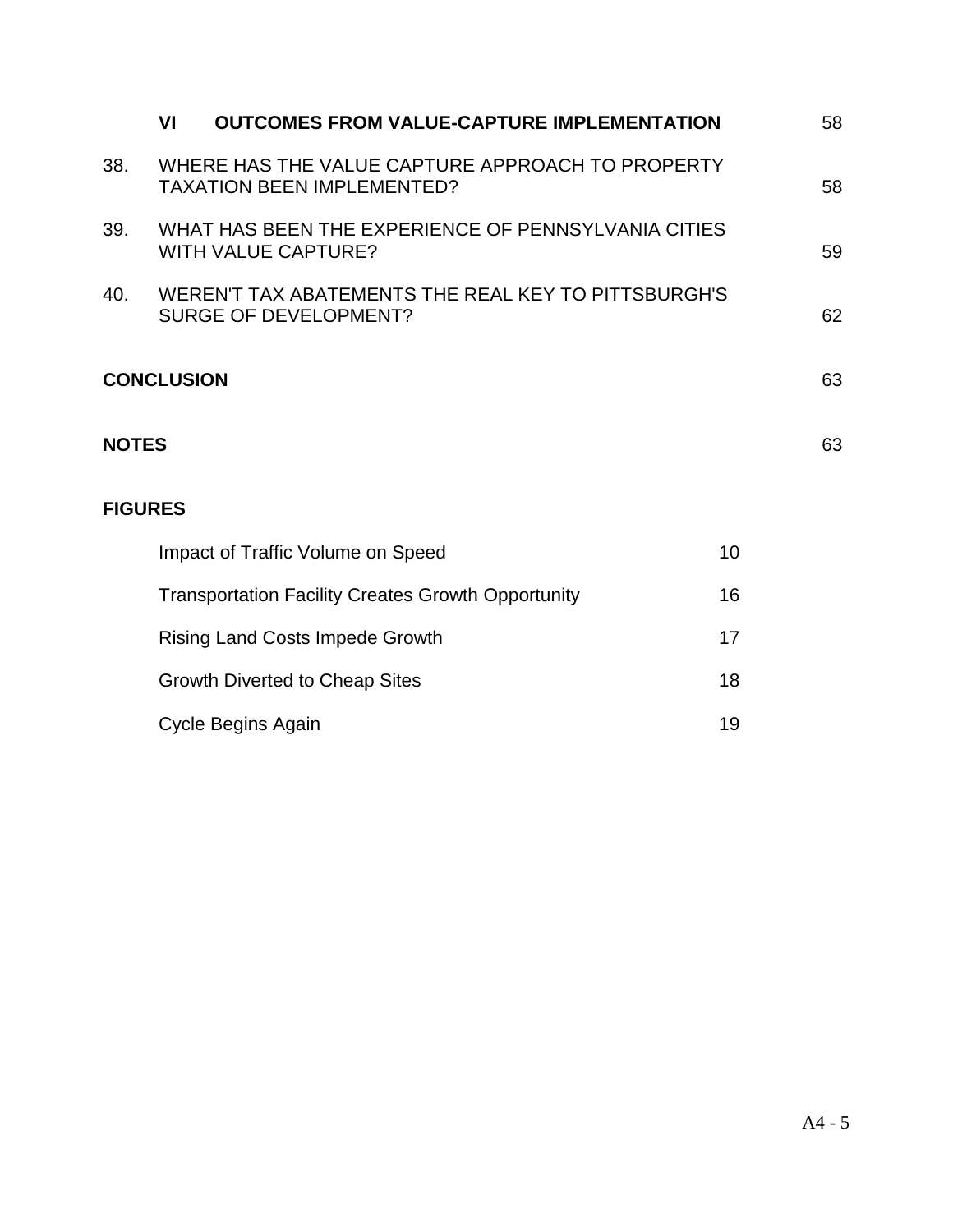#### **INTRODUCTION**

A report prepared for the D.C. Tax Revision Commission ("Funding Long-Term Infrastructure Needs for Growth, Sustainability and Equity," presented June 17, 2013),  $A4 - 1$ recommends that the District of Columbia rely less on general taxes and more upon public service user fees and access fees to fund public facilities and services related to transportation, water and sewer, solid waste, parks, etc. User fees and access fees are charges based upon the benefits received from using public goods and services or upon the costs imposed upon the government and the public from using public goods and services. <sup>A4-2</sup> The primary reasons for this recommendation are as follows:

- Equity: User fees and access fees can be structured so that those who benefit from public goods and services – or those who impose costs on the provision or enjoyment of public goods and services – will make payments in proportion to the benefits that they receive or to the costs that they impose. This is particularly important in the District to the extent that user fees and access fees can obtain payments from non-residents without violating the Congressional prohibition on the taxation of non-resident income.
- Efficiency & Sustainability: Consumers generally seek to maximize benefits and minimize costs. When consumers of public goods and services make payments related to the benefits they receive and/or the costs that they impose, they adjust their behavior to conserve public resources and make more efficient use of them. For example, if drinking water were paid for by sales tax revenues rather than by a per-gallon fee, there would be little or no economic incentive for people to fix leaky pipes. Likewise, transportation fees that are related to distance traveled and to levels of congestion, encourage people to make transportation decisions (when, where and how to travel) and land use decisions (where to live, work, shop & play), that minimize congestion and maximize access to high-demand areas. Properly designed and implemented user fees and access fees can reduce per capita energy consumption and pollution, thereby enhancing the District's sustainability.
- Growth: The underutilization of user fees and access fees promotes land speculation and sprawl – which push businesses and residents to outlying (suburban) locations. When properly designed and implemented, user fees and access fees encourage businesses and residents to locate in high-value central locations – thereby energizing the District's economy, enhancing employment opportunities and minimizing the environmental and energy-consumption impacts of growth.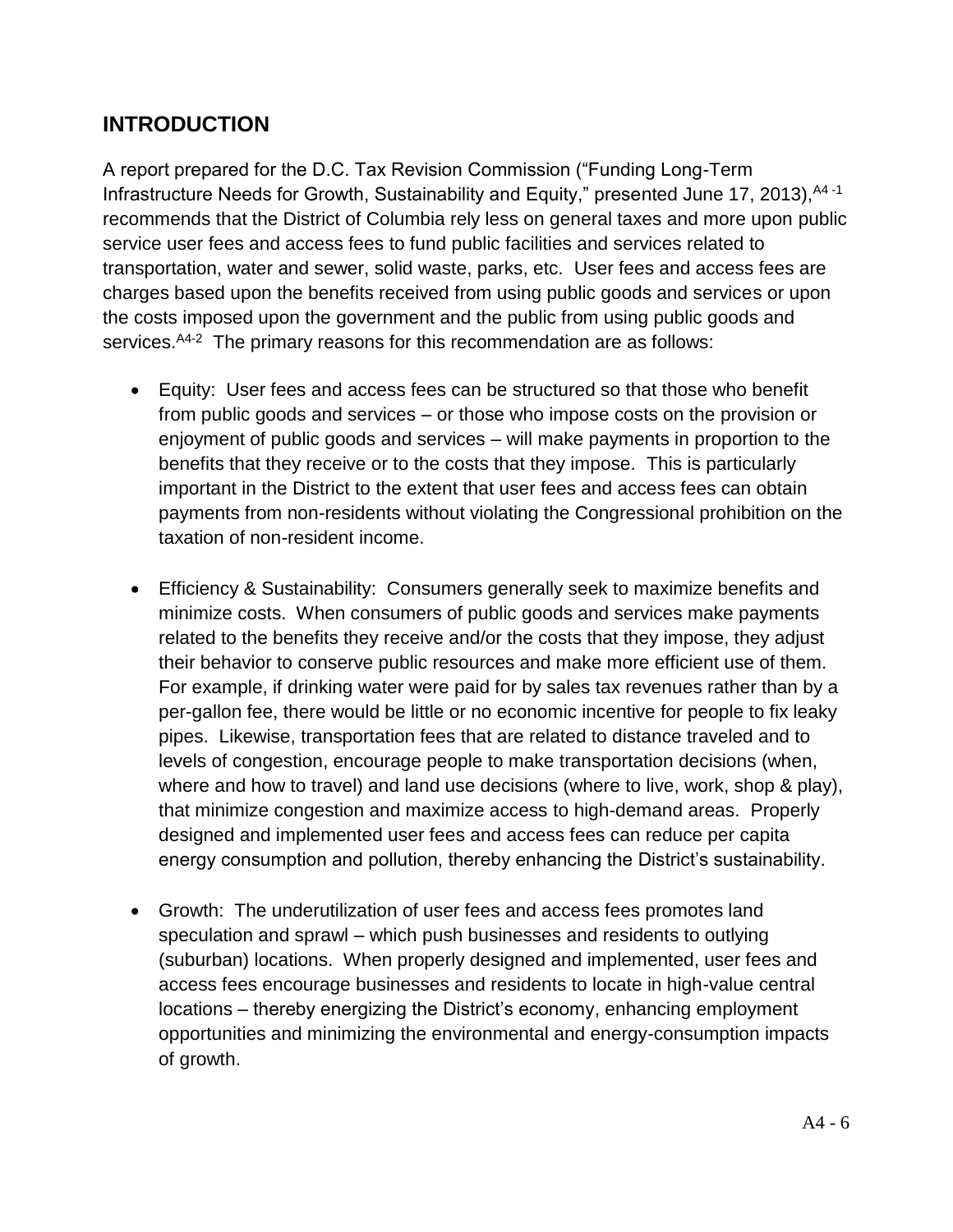Many reports about paying for infrastructure focus on the use of general taxes (income, sales, etc.) or on the use of financing (borrowing techniques for converting future revenues into funds available today). Therefore, an approach recommending user fees and access fees may seem unusual. It might also raise questions and concerns. This appendix presents common questions and concerns that are raised by people learning about this approach to infrastructure funding.

Most people will not want to read this entire appendix. Please use the table of contents to direct you to those questions and answers that are of interest to you.

[*Remainder of page intentionally blank*]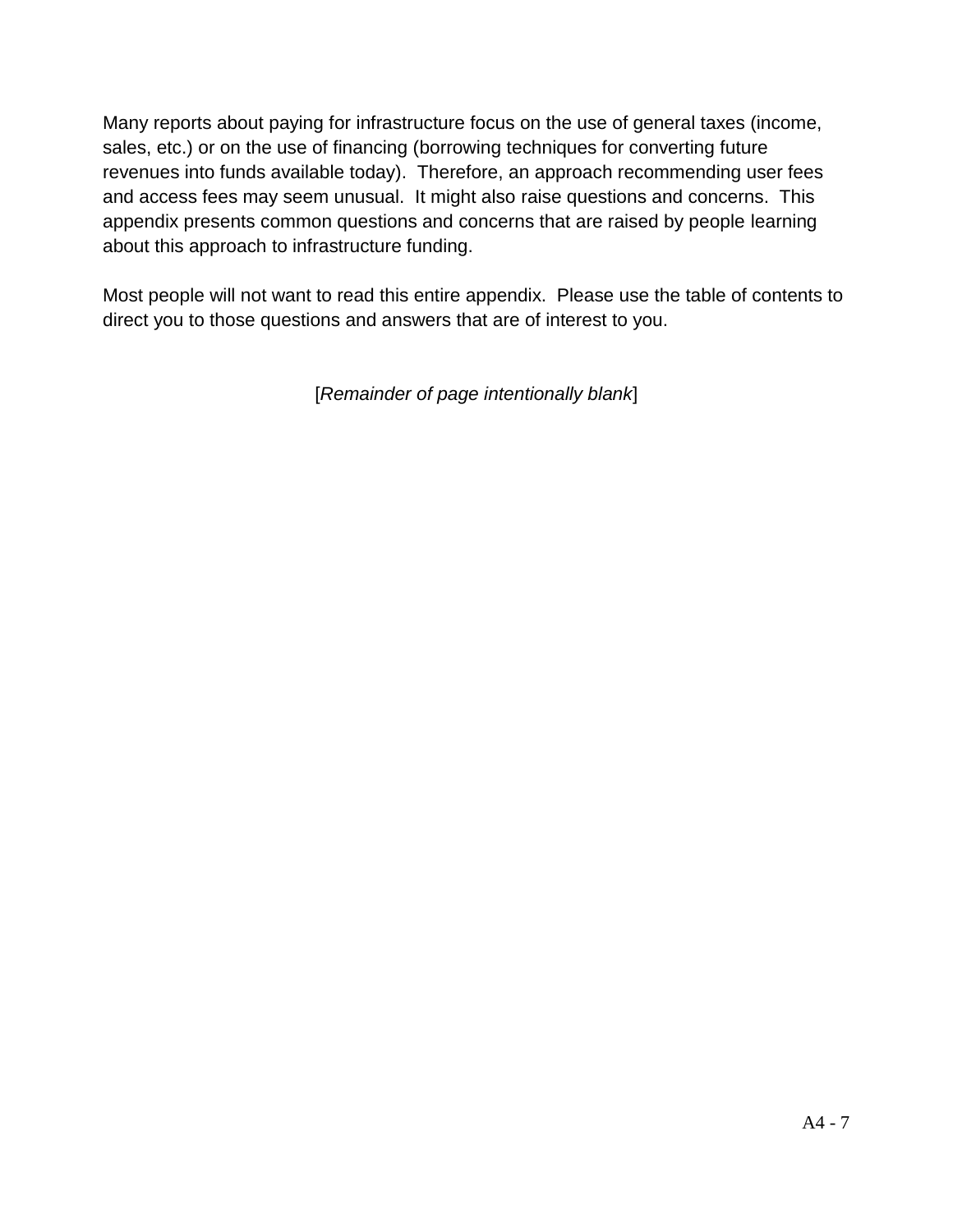#### **PRELIMINARY QUESTIONS**

#### **1. DO TAXES MATTER?**

The Commission has heard conflicting testimony about the importance of taxes in residential and business location decisions. Some have testified that, among the array of decision-making factors, tax rates tend to rank fairly low down on the list. Others have noted that tax rates play a more important role. Perhaps these conflicting positions can be reconciled:

First, there are a large number of factors that go into location decisions – for both residents and businesses. For businesses, proximity to business inputs (resources & labor), collaborators and customers are considered to be among the most important. But once a business analyzes the factors that are most important (and generally, taxes will not be in that "most important" list), it may find that there are several locations that are comparably suitable. At this point, without having a strong preference among these comparable jurisdictions, business leaders may approach political leaders and ask them for a "deal."

Thus, even though taxes and tax rates were probably not ranked very high in the initial screening of suitable locations, they might play a determinative role in the final location decision. And for this reason, governors, mayors and state and local legislators may reasonably conclude that tax rates are very important, simply because they are the last factor to be considered after more important and fundamental business requirements have been analyzed.

For residents, the top three factors are understood to be cost, safety and schools. To the extent that taxes affect cost, they will matter.

Furthermore, tax systems can encourage or discourage land speculation. Land speculation can have a significant impact on land costs – and land costs are a significant factor in both the cost of housing and business locations.

#### **2. WON'T SOME BUSINESSES WILL LOCATE IN WASHINGTON REGARDLESS OF TAXES AND COST?**

While it is hard to conceive that cost will never be a factor in a business location decision, it is true that some businesses will have a very strong preference for a DC location (often for reasons of prestige, branding or efficiency). Such firms might be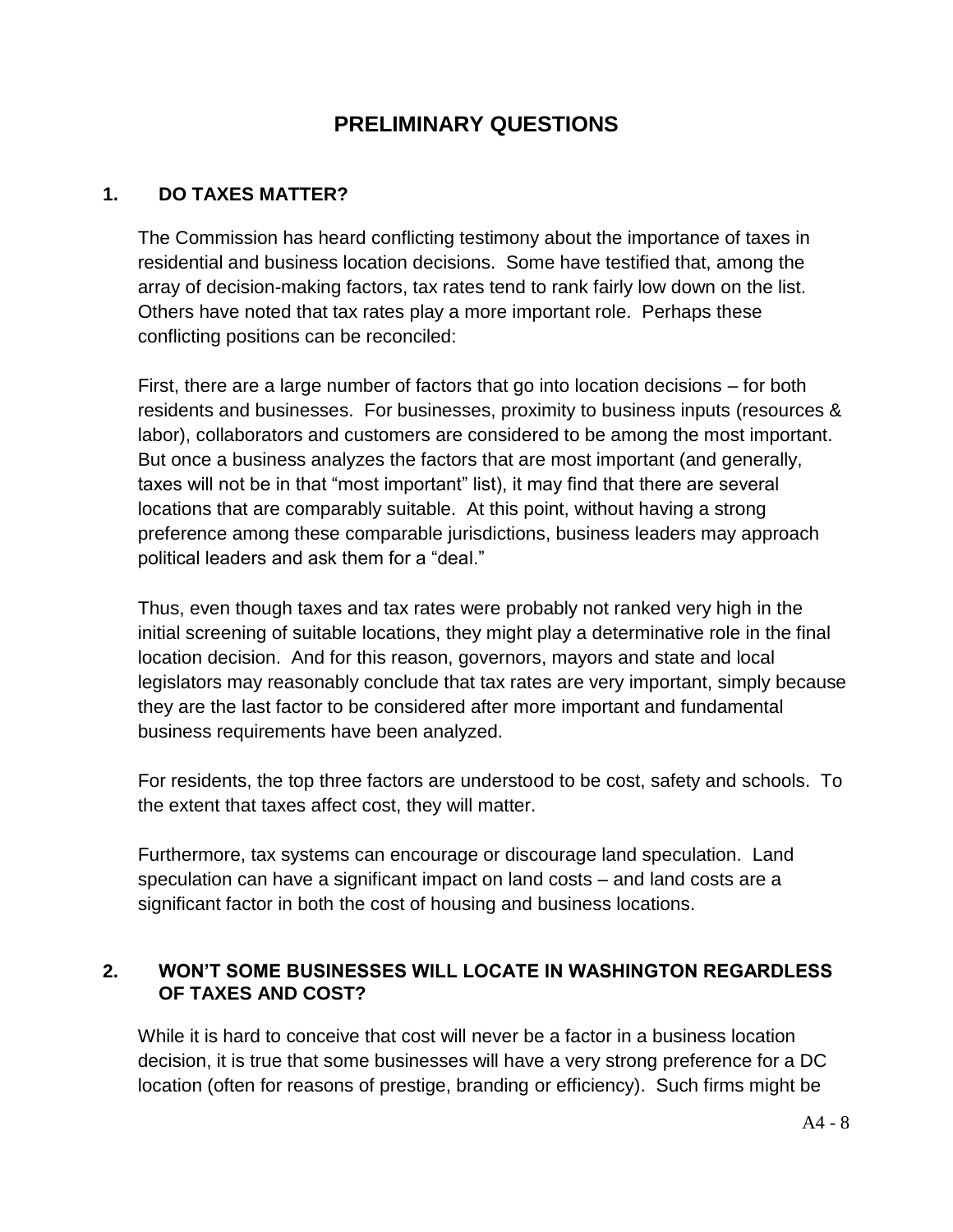very prominent, but constitute only a small percentage of the entire business community. And tax policy that assumes that businesses will pay higher District taxes because these businesses won't move, will inevitably impinge upon businesses that are sensitive to cost considerations. Stephen Fuller, in his discussion with the D.C. Tax Revision Commission, noted that the District economy is heavily reliant on caterers, landscapers, and building operations and maintenance firms (to name just a few). These service businesses exist within a very cost-competitive environment. Few, if any, of these service businesses are physically located within the District. So District tax policy must be cognizant that both types of firms exist. Some small businesses that service District neighborhoods and employ District residents tend to have small or precarious profit margins. They will be very sensitive to cost factors. Some of these businesses might not move if costs rise. Instead, they might simply cease to exist.

Given the Commission's goals of promoting fairness while also promoting business and employment growth, how should tax policy proceed? Taxes should be justified. Compelling justifications for taxation include:

- Compensating the District government for benefits that it confers upon residents, businesses and non-residents; and
- Compensating the District for costs that residents, businesses and non-residents impose upon the government or public.

#### **TRANSPORTATION PRICING**

#### **3. MOST PEOPLE DON'T HAVE A CHOICE ABOUT DRIVING, SO WHY WOULD ROADWAY PRICING HAVE ANY IMPACT ON CONGESTION?**

Because the costs of roadways and traffic management are hidden in general taxes, most of us experience roadway use as if it were free. For this reason, we make numerous decisions about the locations of our homes, schools, shopping etc. without much regard to the distance between these activities. Additionally, because the monetary cost of driving and parking is generally the same regardless of congestion, we don't have an economic reason to avoid traveling on congested roads at congested times. And, until recent times, gasoline was one of the cheapest liquids one could buy. Therefore, through countless decisions, both large and small, we have built our lives around automobile travel. As a result, it may seem as if there is no alternative.

In the Washington DC metropolitan area, however, we have an unusually robust and extensive transit system. Most residents are within a quarter mile of a bus stop. But,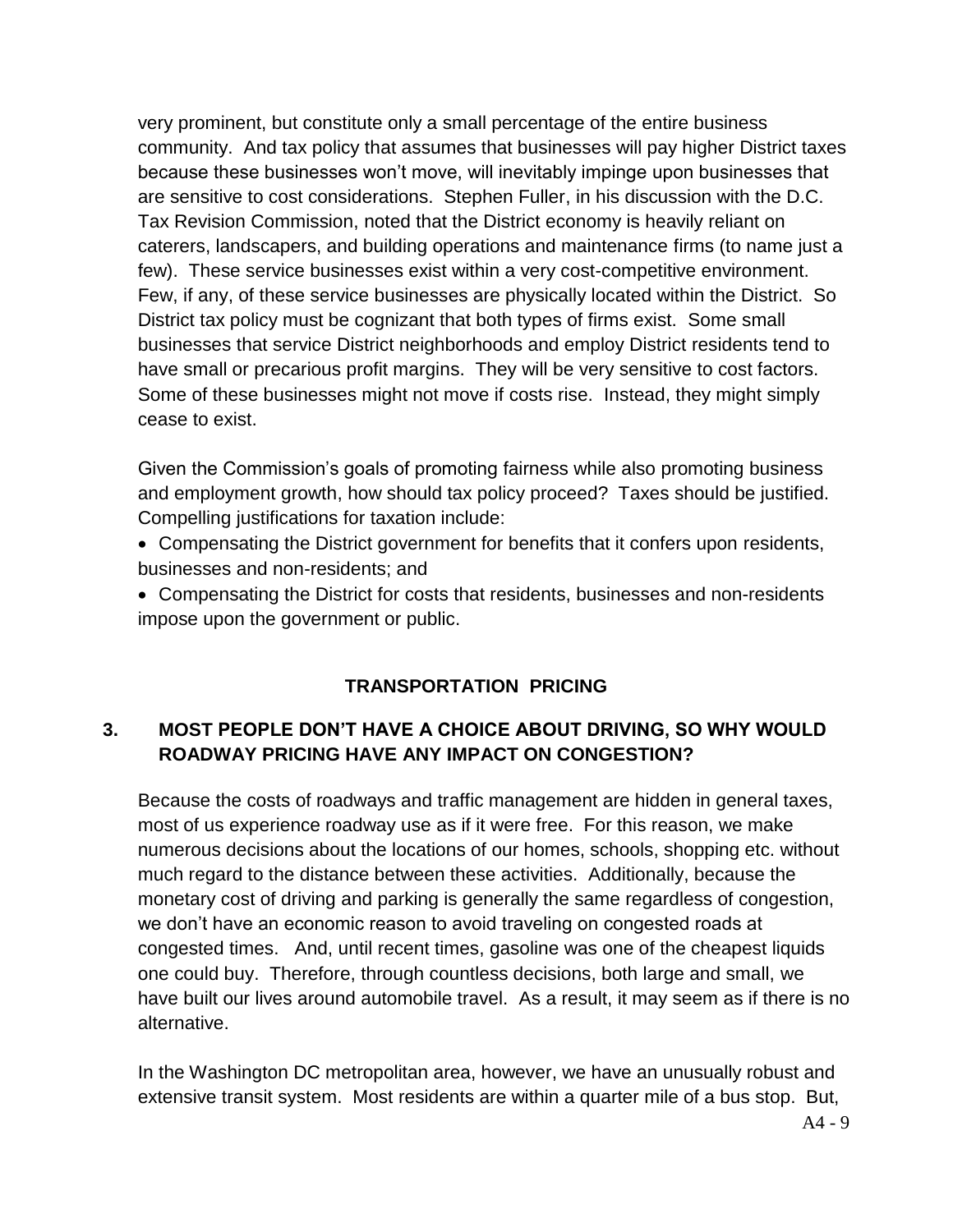if we have no reason to consider using transit, we might not even be aware of where that bus stop is or where the bus goes. If roadway or parking fees were increased, people would become more aware of their alternatives to driving. (As noted in the main report, 80% of household trips are not work-related, and many of those trips are within distances that could be accomplished by walking or biking.)

Most importantly, traffic congestion is not proportionate to the number of vehicles on a roadway. Thus, in order to reduce congestion by 10% it is not necessary to reduce the number of cars on the roadway by 10%. Empirical evidence has shown that relatively small reductions in traffic can yield significant reductions in traffic congestion. The reason for this is shown in the illustration below:



The purple line shows people's perception that congestion is proportionate to traffic volume. The green line shows that congestion is a "step function" related to roadway capacity at different speeds. Thus, if a lane-mile of road has a capacity of x cars per hour when they are traveling at y miles per hour, there is generally no experience of congestion as cars are added to the roadway as long as the total cars in the roadway segment are below this capacity. However, once traffic volume nears capacity, then new cars entering the roadway require other cars to slow down. This causes a sudden drop in speed. However, as cars slow down, they require less space in between for safe and comfortable operation. So, at the new, slower speed, additional cars can be added without causing an additional drop in speed. However, although more cars can be accommodated in this roadway segment at the slower speed, there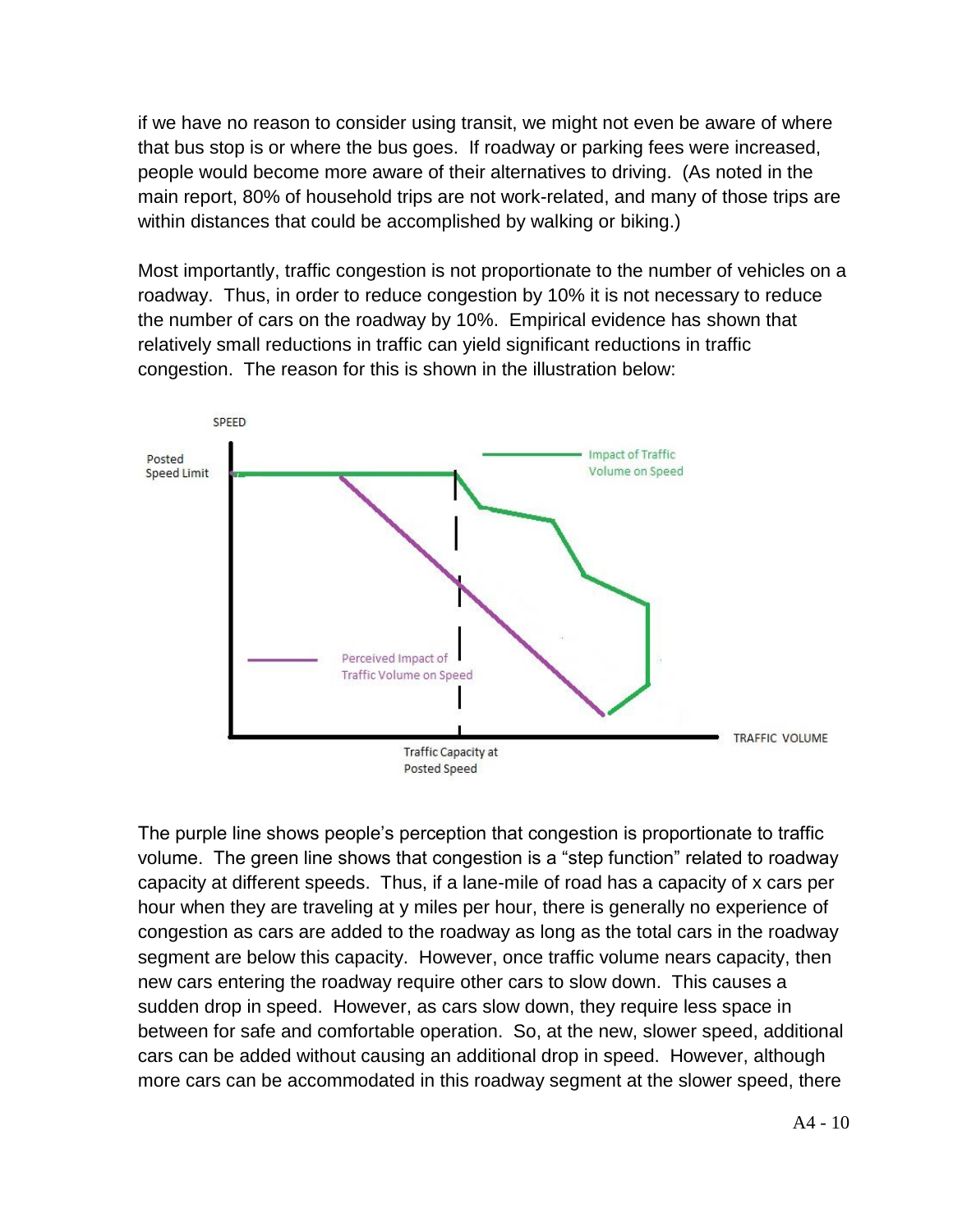is a capacity constraint at this speed also. Once this capacity constraint is reached, then new cars entering the roadway will cause another sudden drop in speed.

When congestion reaches a critical point, the friction caused by new cars attempting to enter the roadway reduces the ability of the roadway to accommodate vehicles and vehicle throughput declines. (This is the backward bend in the green line.) The perversity of severe congestion is that it reduces roadway carrying capacity at times when this capacity is needed most.

The good news associated with this understanding of congestion is that a relatively small reduction in traffic volume can result in a significant increase in roadway speed and carrying capacity. Thus, as long as roadway (or parking) pricing can encourage a few people to change their travel behavior (whether to travel, when to travel, what route to take, what mode to use), then these pricing techniques can have a beneficial impact on the transportation system.

Experience from London, Stockholm and other cities around the world shows that pricing a road network within an urban area dramatically and immediately reduces roadway congestion.  $A4-3$ 

#### **4. WHY DOESN'T THE DISTRICT PUT A TOLL ON ALL ROADS AND BRIDGES INTO THE DISTRICT?**

Some people have heard that the District Government is not allowed to impose a "commuter tax." Many of these people believe that a toll on bridges or roads into the District would constitute a "commuter tax" and therefore be prohibited.

In actuality, the term "commuter tax" is a colloquial expression. The law, itself, as expressed in the District of Columbia Home Rule Act prohibits the imposition of tax on the income of "any individual not a resident of the District."<sup>A4-4</sup> A toll on a road or bridge into the District, applicable to and payable by all drivers, regardless of jurisdiction of residence, would not be construed by most courts as a prohibited tax on non-resident "income." So why not do it?

The answer lies in another section of the Home Rule Act.

SEC. 601. [D.C. Code 1-206] "Notwithstanding any other provision of this Act, the Congress of the United States reserves the right, at any time, to exercise its constitutional authority as legislature for the District, by enacting legislation for the District on any subject, whether within or without the scope of legislative power granted to the Council by this Act, including legislation to amend or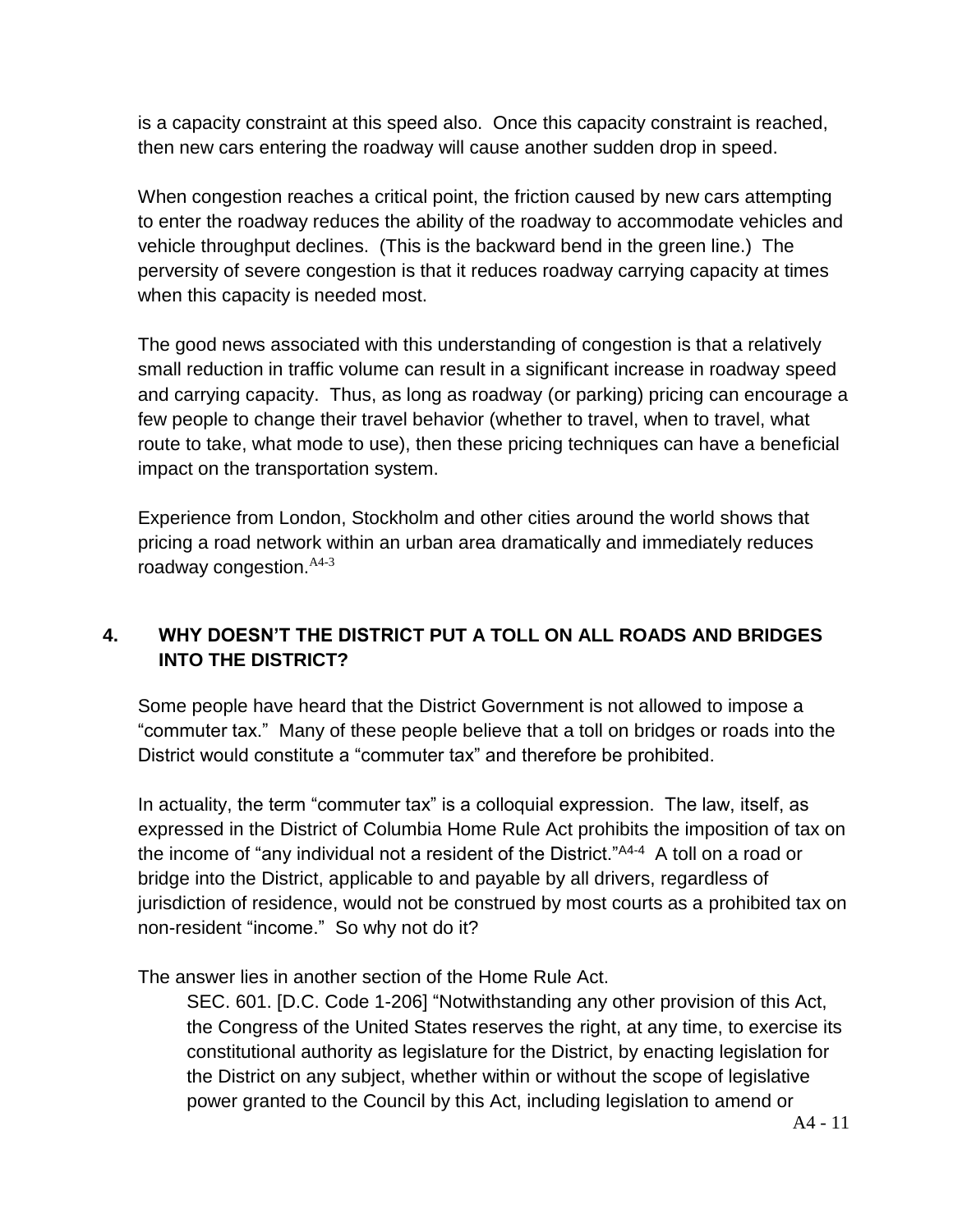repeal any law in force in the District prior to or after enactment of this Act and any act passed by the Council."

In essence, the Congress can do whatever it wants, whenever it wants with respect to laws governing the District of Columbia.

Therefore, while a toll might be perfectly "legal," it is not hard to imagine a Congressman taking to the floor of the House or Senate and saying, "The District of Columbia, by imposing a toll on its roads and bridges, is trying to circumvent the Congressional prohibition on commuter taxes. Therefore, I propose that Congress veto this law." Until and unless the District achieves legal autonomy, it must avoid provoking such adverse actions by Congress.

The District of Columbia, as a member of the Washington Metropolitan Area Council of Governments (MWCOG) has supported and participated in studies related to roadway pricing. Not long after high-occupancy toll lanes (HOT lanes) were pioneered in California and elsewhere, some officials in our region saw HOT lanes as a potential way to create new highway lanes in a manner that would be financially self-supporting without raising general taxes. The studies performed by MWCOG, however, demonstrated that HOT lane revenues would cover only about 43% of the costs of creating these new lanes. A4-5

An assumption underlying these studies was that only the new HOT lanes would be priced – and that the other existing lanes and roadways would remain un-priced. It is now apparent that, in order to remedy congestion, make roadways financially selfsupporting and pay for the additional transit services that would be required, some or all of the existing lanes must be priced also. In other words, there must be a regional system of priced roads.

Such a system of priced roads should be accompanied by a reduction in other taxes and fees. The point is not to raise more total revenue, but to raise revenue in ways that encourage more efficient transportation and land use decision making. Suburban jurisdictions have been built and operated on the premise of unpriced roadways. At the present time, even a revenue-neutral application of roadway pricing cannot obtain enough political support to allow an in-depth study of the pricing of existing lanes.

If and when congestion becomes bad enough, the suburban jurisdictions might relent to such a study. (Maryland, for example, recently opened the Inter-County Connector and imposes a variable toll on all cars in all lanes on that facility. Virginia has recently implemented congestion pricing on HOT lanes on part of the Beltway, I-495.)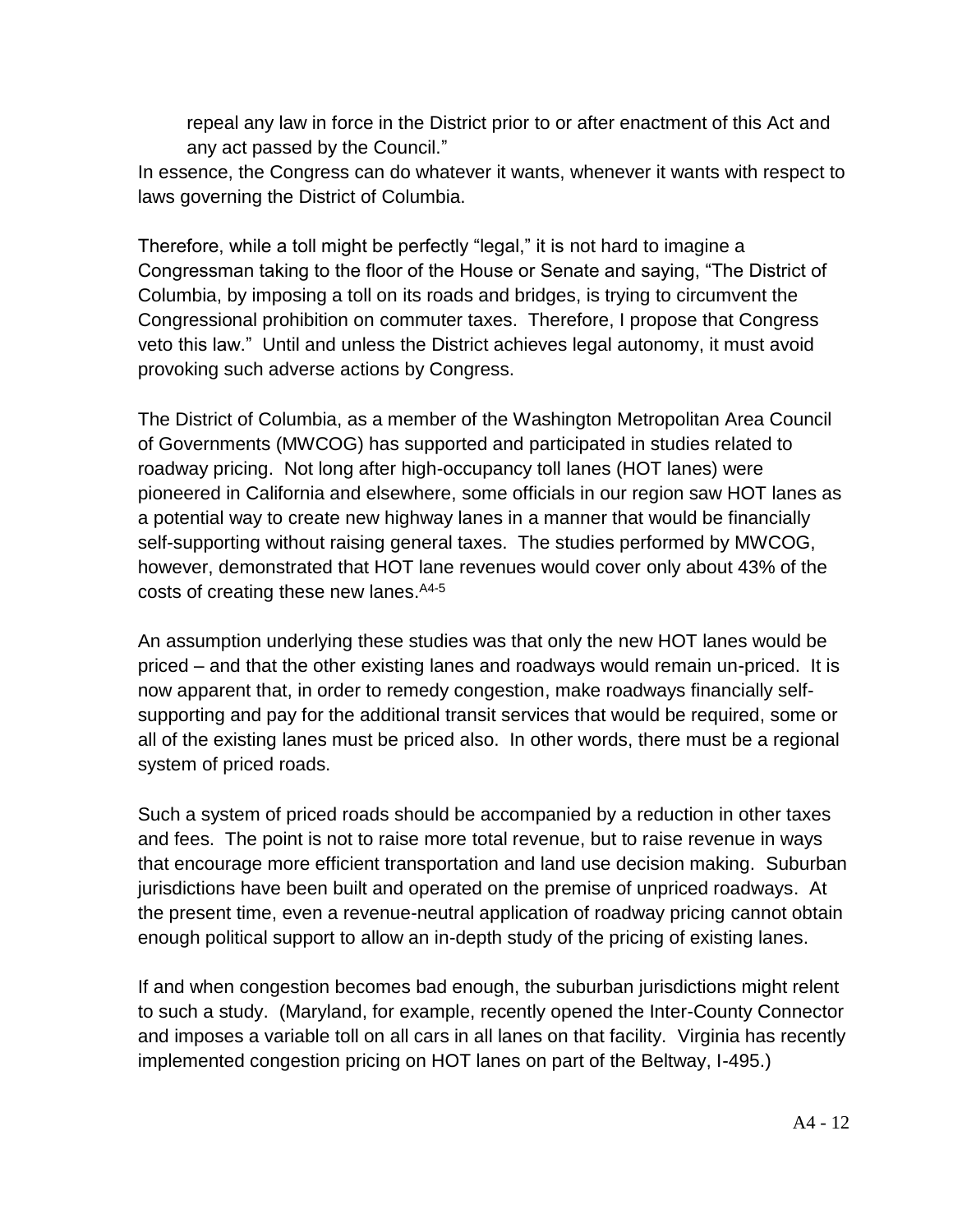If Maryland and Virginia come to support a regional system of priced roads, then the District should participate as a partner in such a system. Due to high traffic volumes in the District, the District could raise significant funds by charging a lower per-mile fee than suburban jurisdictions. Suburban implementation and a more modest District charge will not guarantee that roadway pricing in the District would survive Congressional scrutiny. But it would be politically more difficult for Congress to thwart the District's participation in a regional road-pricing system than to veto a District-only toll.

In the meantime, parking is a scarce and desirable commodity for those who drive in the District. The District can and should ensure that the pricing of public and private parking reflects the costs of environmental degradation and traffic management required by all the cars seeking those parking spaces. Performance-based parking pricing (mentioned in the report) and the Clean Air Compliance Fee Act (mentioned in the report and also in Appendix 1) are two policies that the District should actively pursue. These policies could have substantially the same benefits as roadway pricing by internalizing many of the externalities of automobile traffic and by obtaining compensation from those (including non-residents) who use and benefit from the District's transportation infrastructure.

These policies will also encourage some people to car-pool and encourage others to take transit. The net impact of private decisions motivated by these policies will be to reduce congestion and improve the efficiency of the District's transportation systems.

#### **5. WHY IS A CLEAN AIR COMPLIANCE FEE ACT (CACFA) IMPORTANT?**

In the main report, there is a recommendation to enact a fee on free commuter parking. According to survey data from MWCOG, where employees have free parking at work, 82% of employees drive alone to work and only 7% use transit. However, where employee parking is not free, only 45% drive alone to work and 39% use transit.<sup>A4-6</sup> Paying for parking clearly influences transportation choices for commuters.

In the early 1990s, Susan Gygi of the Metropolitan Washington Council of Governments (MWCOG) developed an inventory of free parking spaces at federal facilities in the Washington area. She found 37,489 federal employee parking spaces located in the District of Columbia.

We know, anecdotally, that there are other employers in the District who provide free parking to all or some employees. Universities, hospitals and other large institutions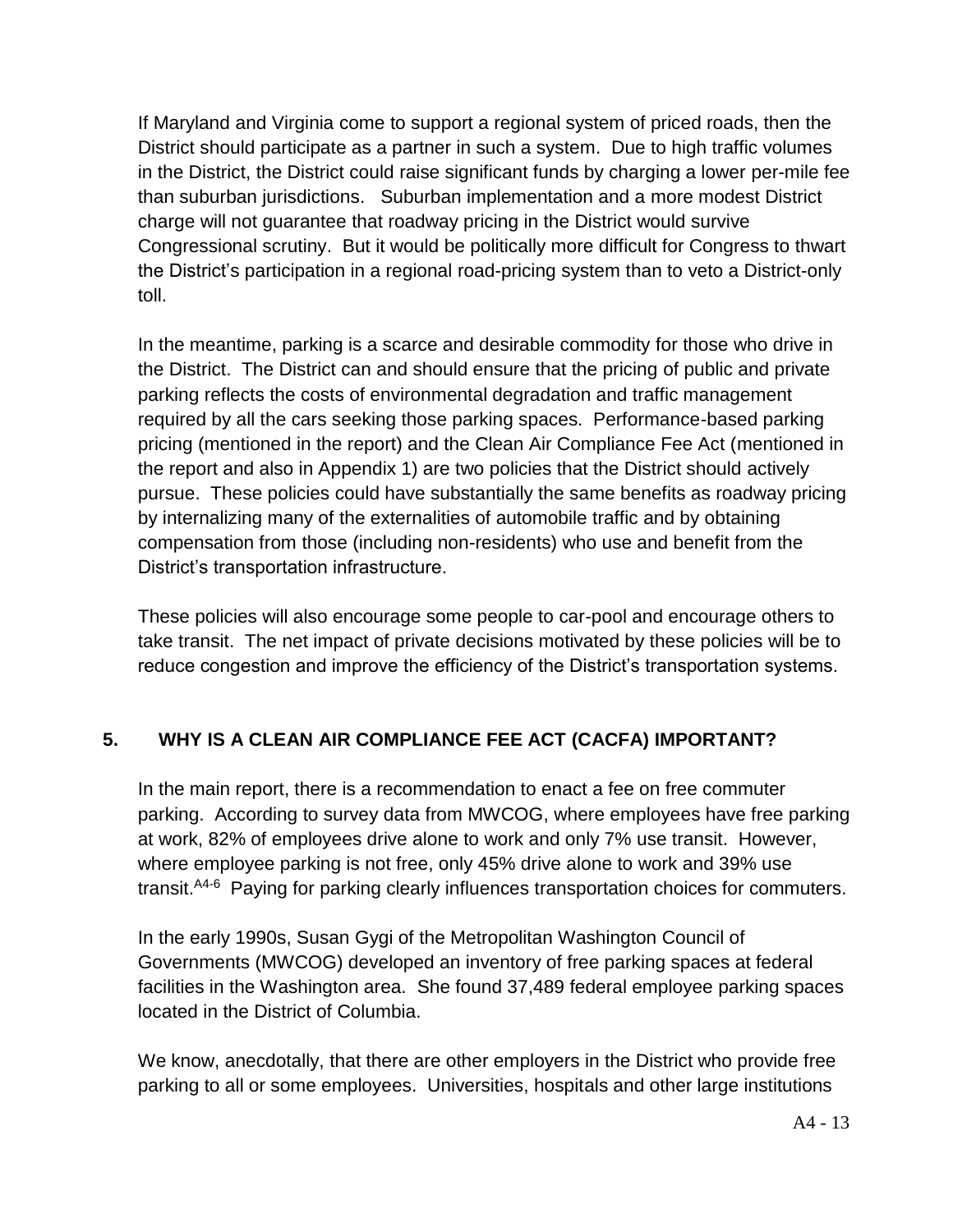often have huge parking lots. Some retail stores have large parking facilities – and their employees might park there for free. Although the District has no inventory of employment parking, page 95 of the 2013 State of the Commute Survey indicates that 35% of employees in the Region's inner core (DC, Arlington and Alexandria) have access to free parking at work.

One section of CACFA requires property owners to provide such an inventory. Even without the application of a fee, this inventory of employment parking would be valuable to the District Government in terms of traffic management and transportation facility planning.

#### **6. HOW SIGNIFICANT WILL BE THE IMPACTS OF CACFA?**

Typically, the significance of the impact will depend upon the significance of the fee. However, there are exceptions. In January 2010, the District imposed a \$0.05 fee on plastic bags used for groceries and similar sales. This isn't much. But any fee is a big difference from free. An analysis by the Beacon Hill Institute estimated that the nickel fee reduced the consumption of plastic bags by more than 50%.

Likewise, a fee on employment parking of \$30 per month might not seem like much compared to the monthly market rate for downtown parking, which can run from \$250 to \$300 or more. Yet, a \$30 per month fee is a big increase from "free."

From a revenue perspective, even if only the 37,489 federal spaces identified by MWCOG paid a \$30/month fee, this would yield about \$13.5 million per year for the transit component of the District's clean air compliance program.

From an air quality perspective, MWCOG performed an analysis using their transportation and air quality models in 1994, when the proposed fee was \$20/month. At that time, the MWCOG models estimated the following impacts: <sup>A4-7</sup>

| <b>Vehicle Trips</b> | 14,500 fewer vehicle trips per day                    |
|----------------------|-------------------------------------------------------|
| <b>VMT</b>           | 217,500 fewer vehicle miles traveled per day          |
| 1996 VOC             | 0.20 tons/day reduction in Volatile Organic Compounds |
| 1996 NOx             | 0.41 tons/day reduction in Nitrogen Oxides            |

If the Clean Air Compliance Fee Act were reintroduced, MWCOG would update this analysis based on the proposed fee, new traffic data, and revisions to MWCOG's transportation and air quality models.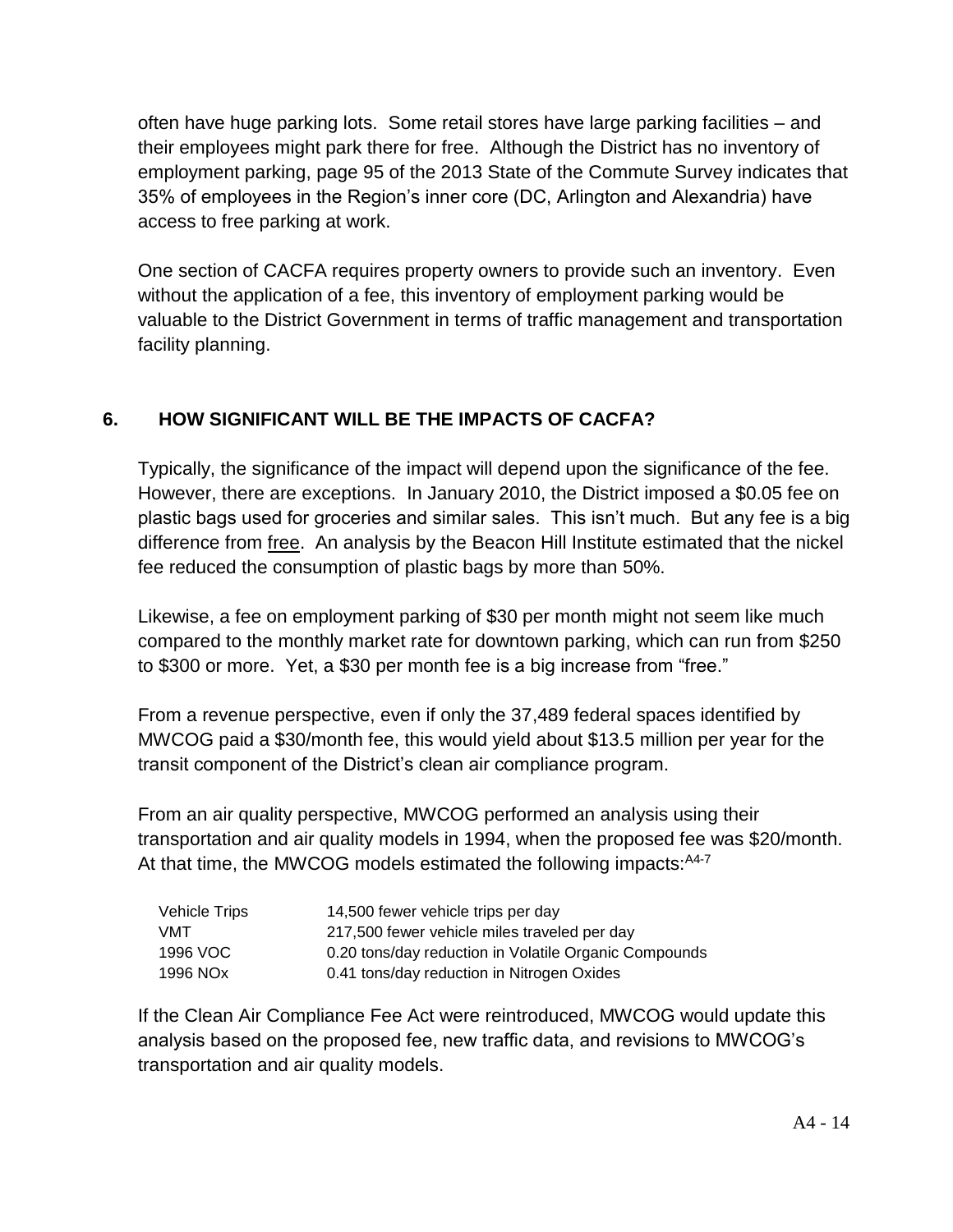#### **7. WHY WOULD THE FEDERAL GOVERNMENT COMPLY WITH A CLEAN AIR COMPLIANCE FEE ACT?**

Typically, the federal government is not required to comply with state or local regulations and fees. However, the federal Clean Air Act of 1990 as amended contains an explicit waiver of sovereign immunity. Section 118(a) of the federal Clean Air Act requires the U.S. Government to comply with all state and local clean air requirements "in the same manner and to the same extent as any nongovernmental entity."<sup>A4-8</sup> Therefore, if the District imposes a clean air fee on employment parking spaces in the District, federal employment parking spaces would also be subject to the fee.

The Justice Department is charged, among other duties, with protecting the legal interests of the federal government. Therefore, in spite of the explicit waiver of sovereign immunity contained in the Clean Air Act, the Justice Department has litigated clean air fees applied by other jurisdictions. At the time that the Council last enacted the Clean Air Compliance Fee Act, the federal government had not succeeded in any of these law suits. Therefore, the District should not be surprised if the federal government were to challenge its liability under such an act. But, absent any reversal of prior legal precedent, the District should expect to prevail.

#### **8. WHY WOULDN'T CONGRESS INTERFERE AS THEY WOULD WITH A "COMMUTER TAX?"**

There is always a risk that Congress might interfere with District legislation. However, there has been increasing public support for the idea that the federal government should abide by the same rules as other entities. Additionally, many support the idea that subsidies for autos and transit should have a more level playing field.

In 1997, Congress repealed the District's Clean Air Compliance Fee Act of 1994. The repeal was buried in a small paragraph at the back of legislation that provided federal assistance and oversight to extract the District from a financial crisis.<sup>A4-9</sup> At that time, the District was in no position to contest this assault on home rule. Today, the District is financially sound. A stand-alone bill to repeal the District's enactment of this legislation would meet with vigorous opposition and would be unlikely to garner public support outside of the District's suburban districts.

For these reasons, Congress might be less likely to interfere with the District's enactment and implementation of a Clean Air Compliance Fee Act.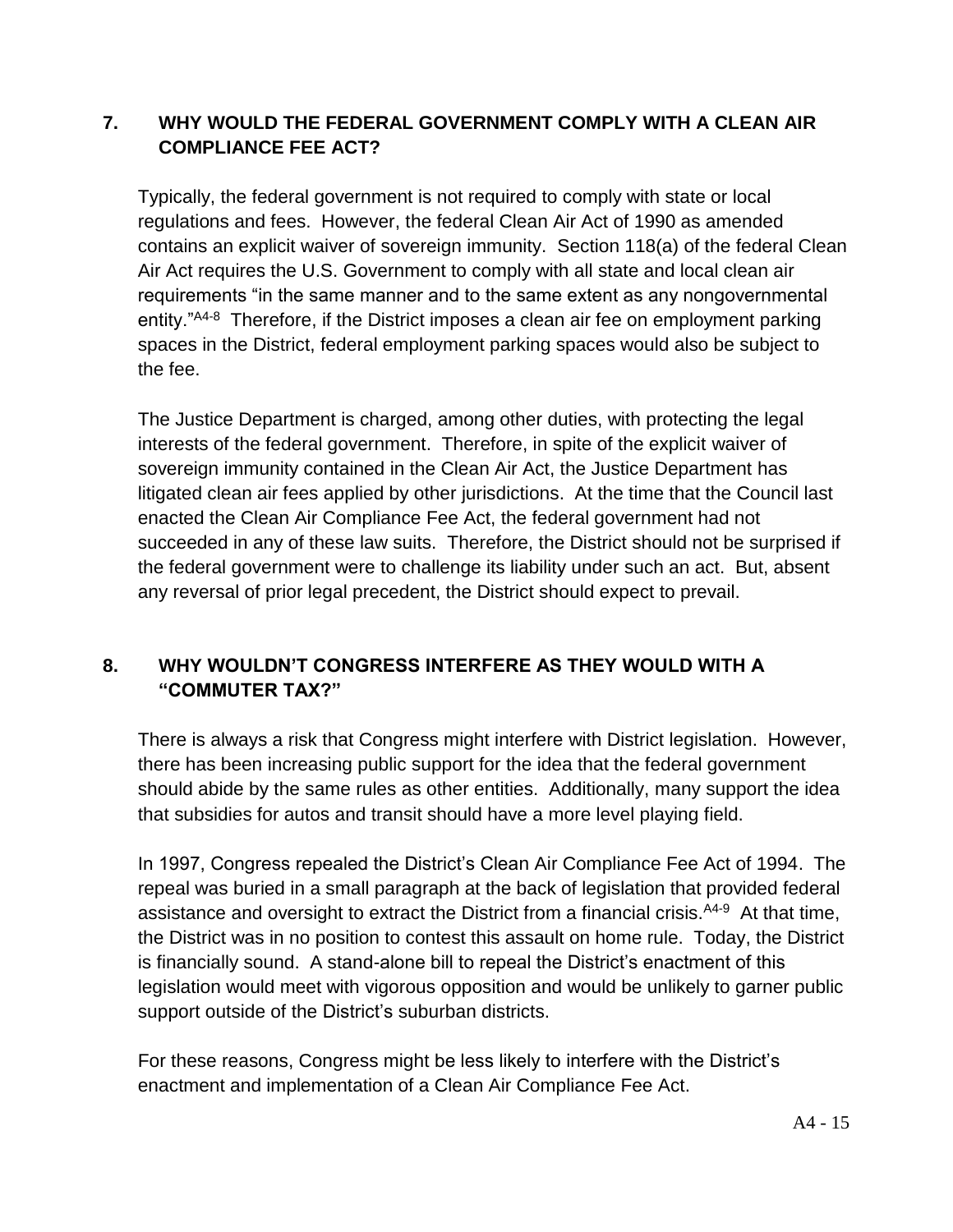#### **9. HOW DOES INFRASTRUCTURE EXACERBATE SPRAWL?**

The main report notes that the provision of infrastructure can exacerbate sprawl. How does this occur?



# Transp. Facility = Growth Opport.

Above is an illustration of a transportation network. At the bottom left is a small town located outside of a major city and employment center (located off the map to the bottom). Line widths are related to the carrying capacity of either roads or transit services.

From the middle of the small town is a thick black vertical line headed south. This represents a new transportation facility (a wider road or perhaps a new or improved transit service) that provides a better connection to the major city to the south. This new transportation facility creates makes it easier to access the jobs in the central city and creates an opportunity for more development in the small town. This "growth opportunity" is illustrated by the yellow rectangle around the town.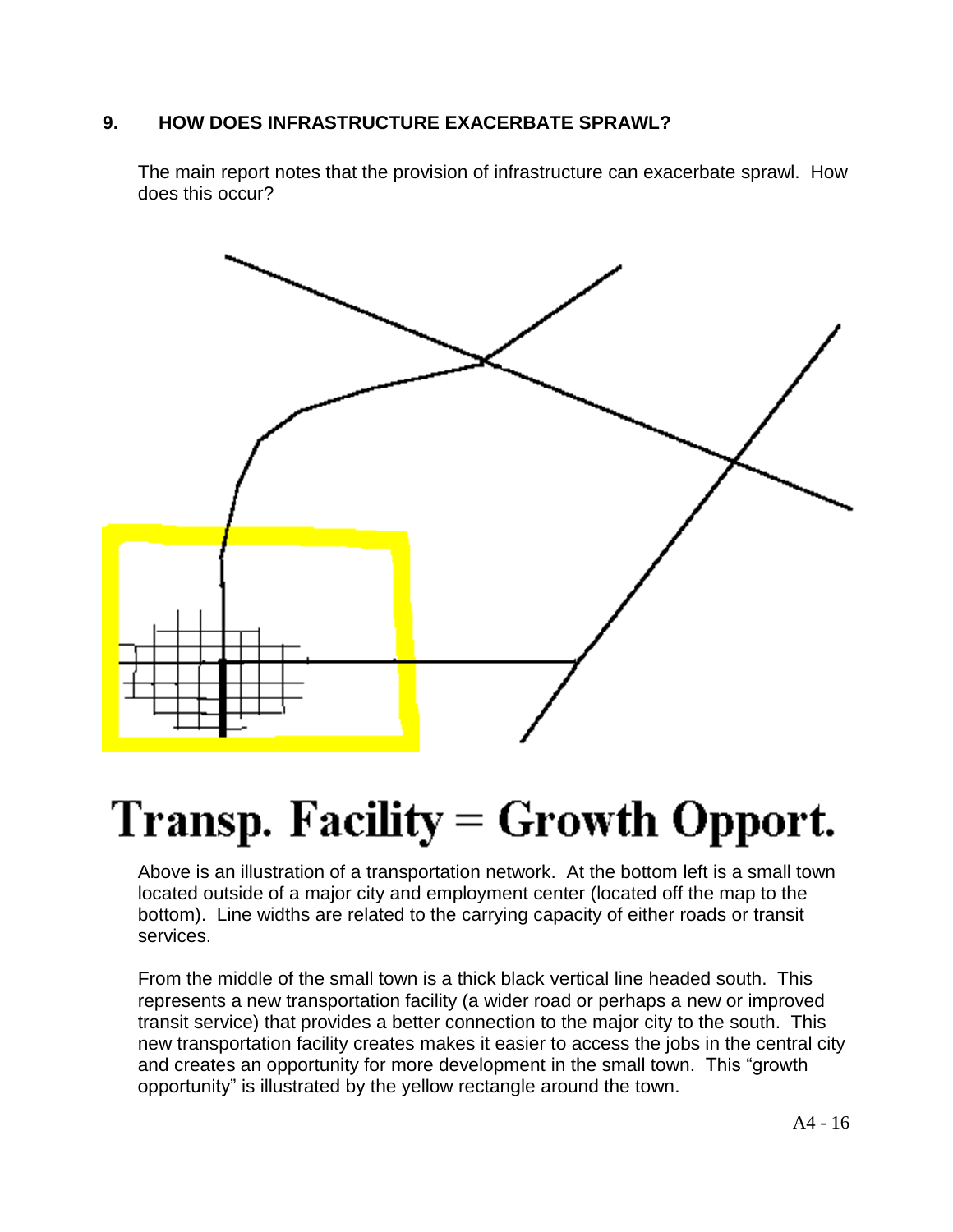

# **Rising Land Costs Impede Growth**

New growth does occur, as illustrated by the expansion of the transportation network within the yellow rectangle. But landowners quickly realize that their land is much more valuable than it used to be. Some of them decide that it might be foolish to sell their land at its current market price when this land could be even more valuable in the future. So these landowners refuse to sell or try to sell land at prices they think will be realized in the future. Developers will only buy land at prices that can be supported by their potential tenants or buyers. So as land prices rise in excess of what actual users will pay, developers seek cheaper sites. These new development opportunity areas are identified by the purple rectangles.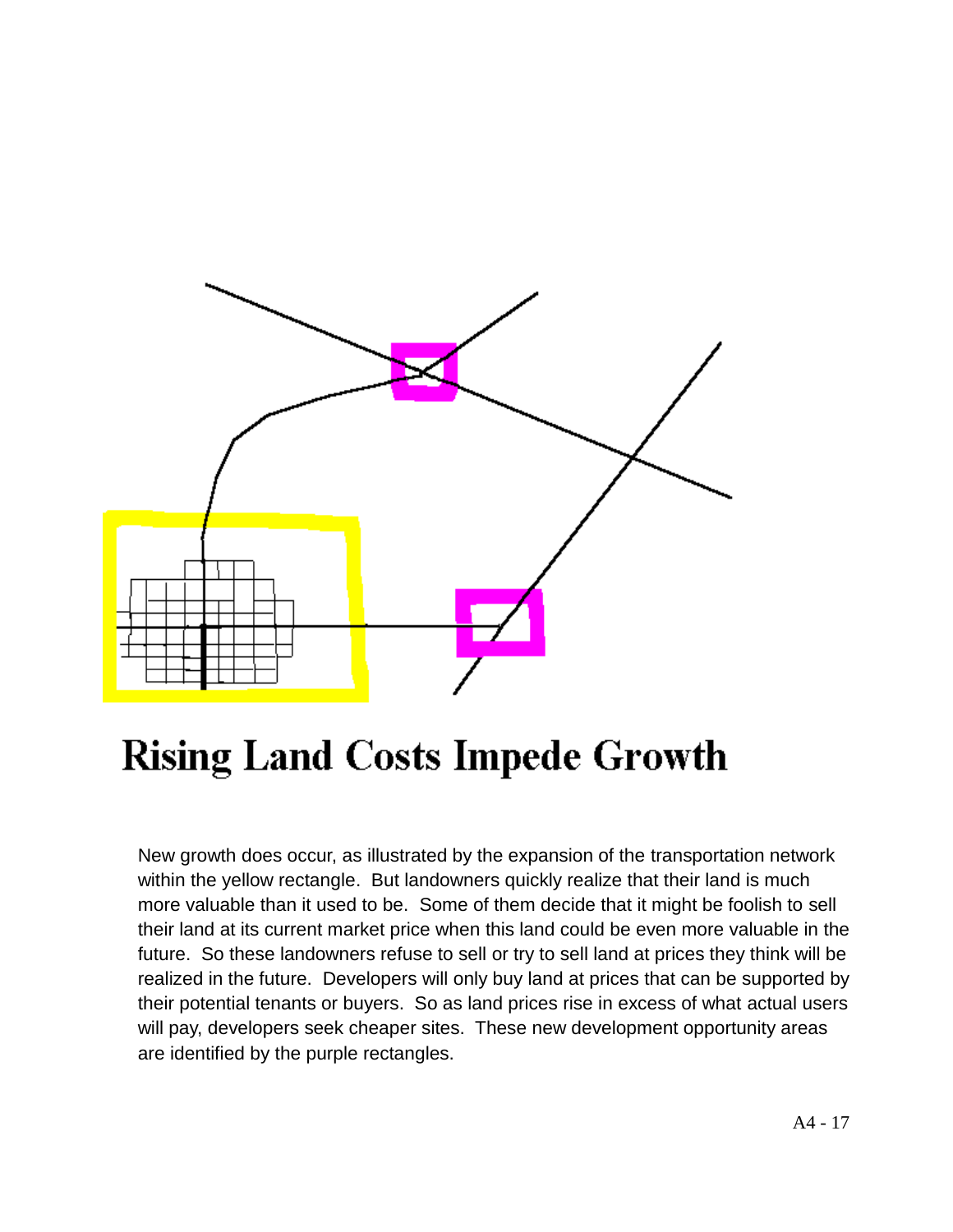

# **Growth Diverted to Cheap Sites**

Although some growth does continue within the initial growth opportunity area, a considerable amount of new growth is diverted to cheaper, more remote sites. As these remote sites develop, the existing infrastructure at these locations becomes inadequate. Residents and businesses at the remote sites petition politicians for an extension of the transportation facility or service to their area – even though excess capacity exists at the initial infrastructure location. Politicians would love to make everyone happy, but budget constraints prevent that. As a result, only one of the remote communities can receive an infrastructure extension.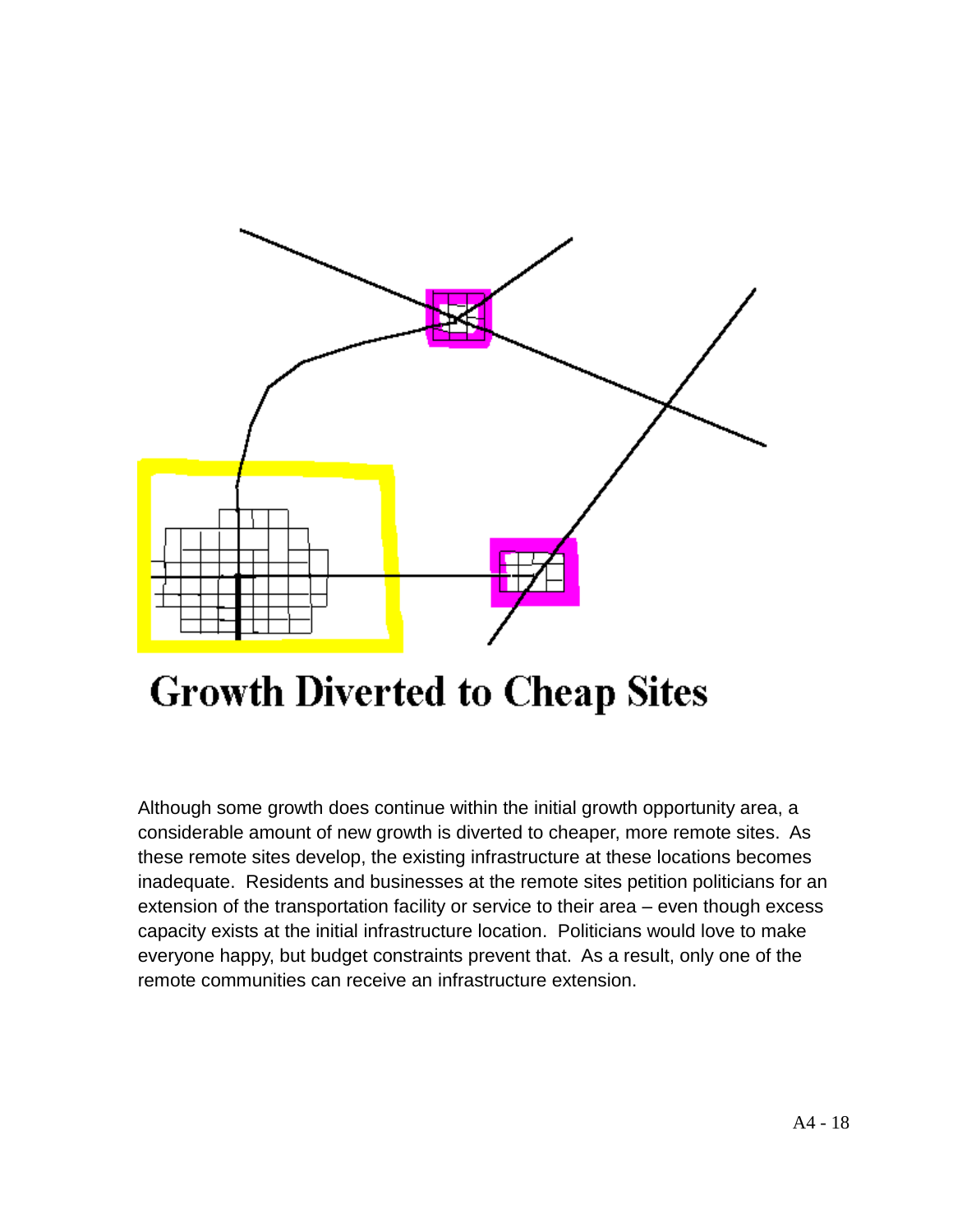

# **Cycle Begins Again**

So, although there remains plenty of capacity for growth in the town where infrastructure was initially provided, infrastructure is extended, at great expense, to one of the more remote communities. And, when this happens, the cycle begins again. Thus, infrastructure intended to facilitate development ends up chasing it away. Infrastructure is extended to more remote sites, but never catches up. The resulting sprawl impairs the environment due to excessive traffic and impervious surfaces. Agricultural, recreational and conservation lands are lost or impaired as well.

Sprawl is also very expensive. All the growth pictured here could have easily fit within the yellow growth opportunity area created by the initial provision of new or improved infrastructure to the small town. But instead, the same number of people will now need much more infrastructure. Thus, the per-capita tax burden required to support sprawl exceeds what would be needed for more compact, "smart growth." There are many causes of sprawl, but infrastructure-induced increases to land prices and subsequent land speculation are significant causes that are often overlooked.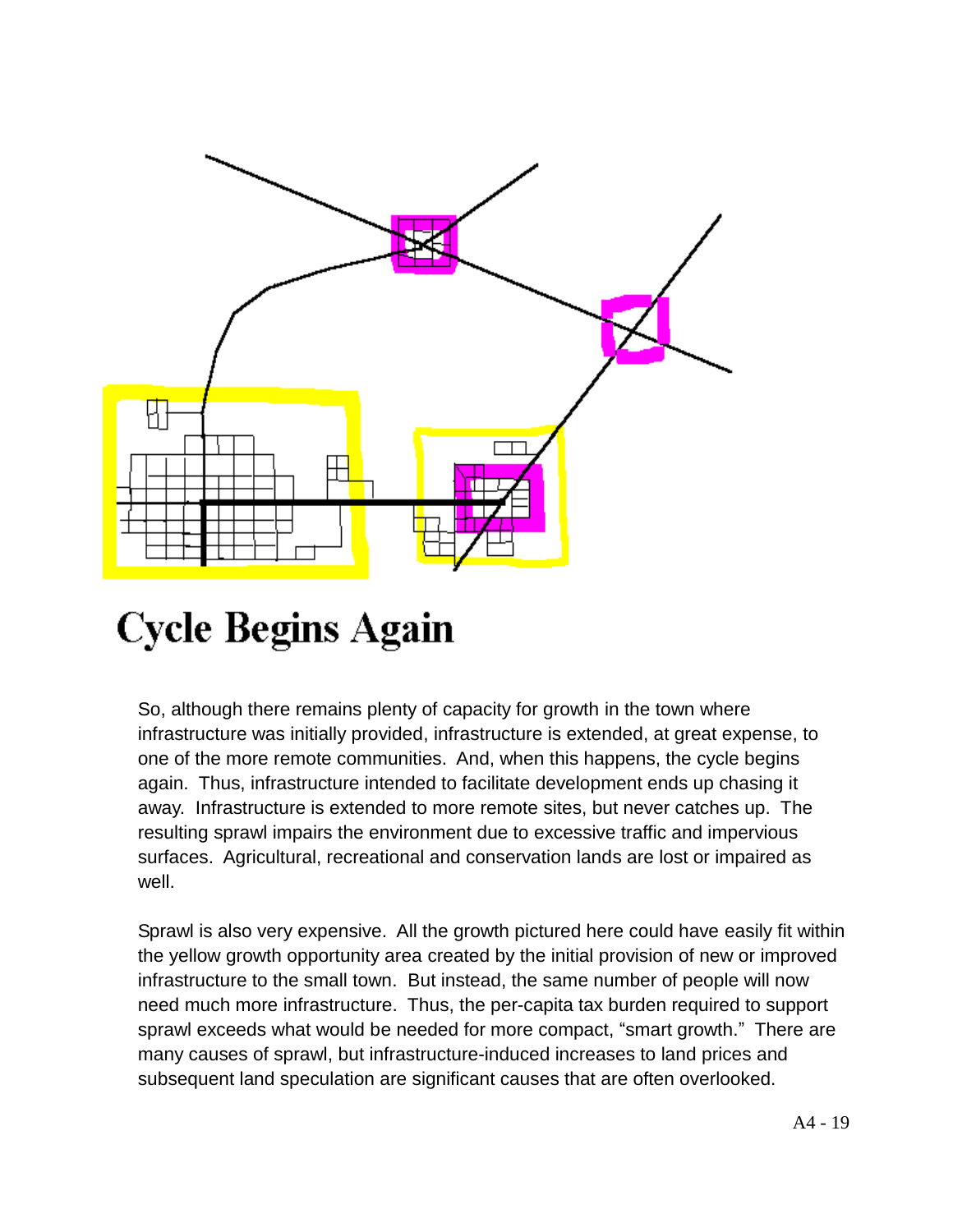### **QUESTIONS ABOUT PUBLIC SERVICE ACCESS FEES – "VALUE CAPTURE"**

The concept of public service user fees (e.g., per gallon fees for water & sewer, parking fees, roadway tolls, etc.), are relatively well-known and understood. Much less talked about, however, are public service access fees or "**value capture**." In other words, regardless of whether public goods and facilities are being used at a particular site, their availability enhances the value of that site and provides a direct economic benefit to the site owner. The process whereby the public retains some or all of the site value (land value) that it creates is referred to as "value capture."

As mentioned in the main report, the value capture concept can be used to transform the property tax into a public service access fee by reducing the tax rate on privately-created building values and increasing the tax rate on publicly-created land values. Because this change would reduce building taxes for all property owners (instead of just a favored few), this technique could be referred to as the "universal abatement" approach to property taxation. When people are first introduced to the "value capture" concept, questions and concerns arise. Some of these are addressed below.

Section I deals with the basic concept related to the different effects of taxing buildings and land. Section II answers questions about the effects & implications of this approach, particularly those related to assessments, appeals, and revenues. Section III discusses how zoning relates to property taxation. Section IV discusses whether the value capture approach to property taxation will cause too little or too much development. Section V will address the experience of communities that have implemented value capture.

#### **I VALUE CAPTURE & PUBLIC SERVICE ACCESS FEE CONCEPT**

"The property tax is, economically speaking, a combination of one of the worst taxes—the part that is assessed on real estate improvements . . . and one of the best taxes—the tax on land or site value."

-- William Vickery, 1996 Nobel Prize Winner for Economics <sup>A4-10</sup>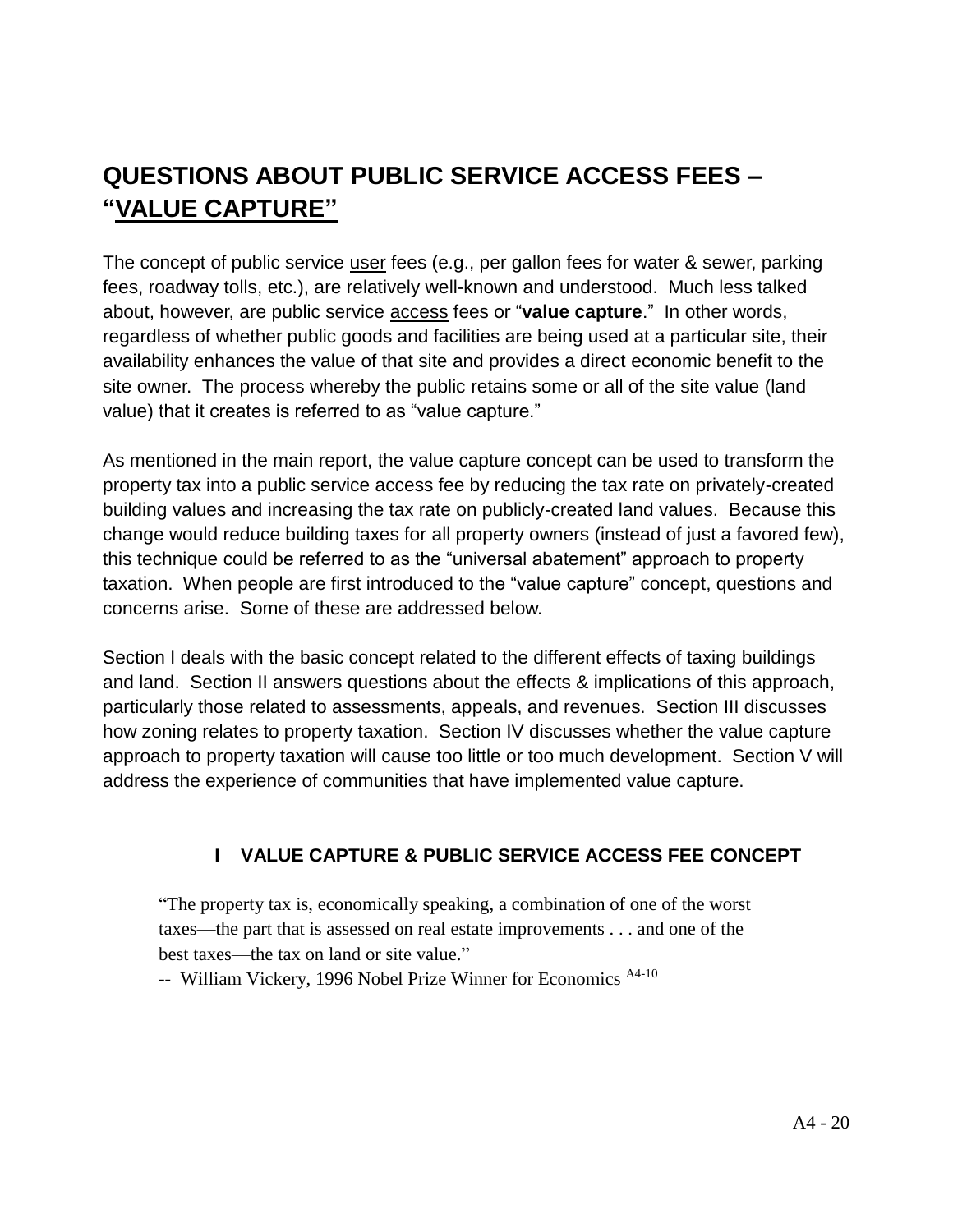#### **10. WHY SHOULD THE DISTRICT REDUCE THE TAX RATE ON BUILDING VALUES AND INCREASE THE TAX RATE ON LAND VALUES?**

#### A. Impact of Taxes on Building Values

Building values are privately created and maintained. The property tax on building values is a cost of production. After all, if there is no building, there is no tax. So the tax on building values makes it more expensive to construct, improve and maintain buildings. The property tax on buildings in the District is typically between 1% and 2%. This might not seem like much. But unlike a sales tax that is paid only once, a property tax on building values is paid each and every year that an improvement adds value to a property. This stream of payments can have an economic impact equivalent to a one-time sales tax of between 10% and 20% on construction labor and materials.<sup>A4-11</sup> The property tax applied to building values imposes a financial burden on their creation and maintenance, thereby reducing jobs and diminishing the affordability of space for residents and businesses.

Reducing the tax rate on building values makes buildings cheaper to construct, improve and maintain. This enhances the supply of buildings and employs more people. The additional supply of residential and commercial space helps keep market rents more affordable and this is good for residents and businesses alike. And, by reducing the 10% to 20% cost penalty on building improvements, some additional energy-saving retrofits of existing buildings can become economically viable, reducing energy consumption and carbon emissions while creating jobs that cannot be outsourced.

#### B. Impact of Taxes on Land Values

**Where do land values come from?** Land values are created by the community. They result from public goods and services and from the efforts of the entire community to make an area a good place to live, work and play. People who own the best-served land, typically commercial land in cities, charge rents based, in part, on the value of their land's location. Thus, private landowners are in a position to profit from the provision of public goods and services. If taxes improve transit services, land near the stations will rise in value. If transit services are good and the transit agency reduces fares, land near the stations will rise in value. The ability of private landowners to profit from publicly-created land values encourages land speculation. In other words, instead of making land available to people who need to use it for residences or businesses, some landowners simply hold onto land hoping that it will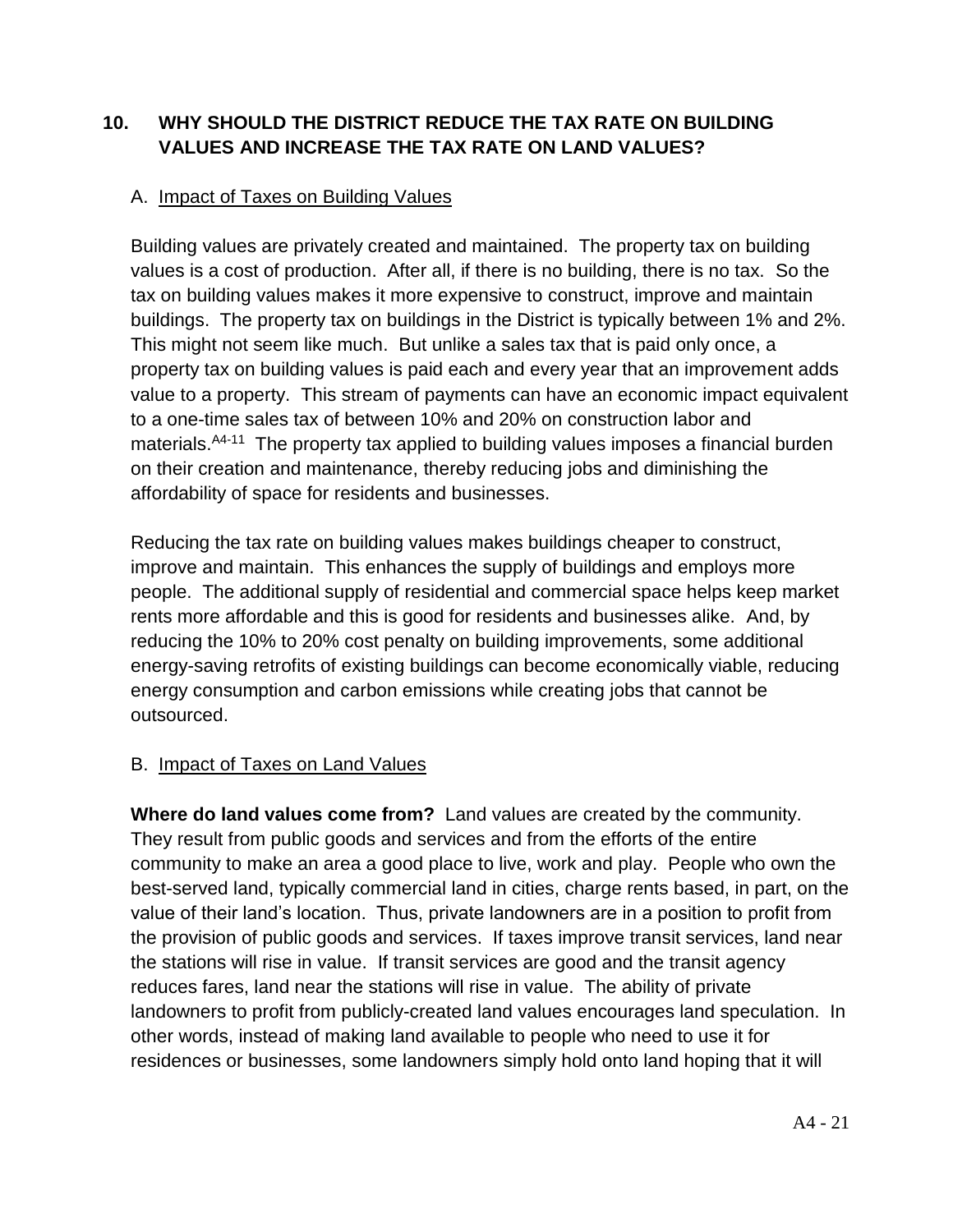become more valuable in the future. They are hoping to make money off of other people's work.

In Brooklyn, New York, declines in manufacturing jobs combined with years of speculation and landlord neglect resulted in the destruction of vast areas. During the 1980s and early 1990s, some neighborhoods were characterized by block after block of vacant lots and burned-out buildings, resembling a war zone. Most of the land was owned by New York City or private banks as a result of landowners defaulting on their taxes and mortgages. Here and there, a few lots were still privately owned. A coalition of churches and labor organizations realized that constructing affordable homes, one here and one there, would not be sufficient to regenerate this neighborhood. So they decided to create a neighborhood by revitalizing several square blocks at one time. After getting commitments for donated labor and materials, they approached New York City which agreed to transfer the land to them for a nominal fee. The banks (and even the few scattered private owners) were happy to be free of the liabilities associated with these vacant parcels and they too agreed to transfer the land for a nominal fee. After constructing affordable workforce housing over several square blocks, people moved in and the Nehemiah Project was a great success.

There was so much demand for the affordable houses that Nehemiah sought to expand its project into adjoining blocks. Again the city was willing to transfer land for a nominal fee. But the banks and the private landowners took a different point of view. They noted that the area had become "a thriving neighborhood." Therefore, their land was worth a lot of money. So the Nehemiah Project was forced to pay a premium price for land that Nehemiah had made valuable in the first place. A4-12

Here in the District, we pay taxes to help build and operate the Metro transit system. And we pay a fare when we ride it. But, if we want to take full advantage of the system, we want to have our home or our business close to a transit station or stop. When we offer rent money to a landlord, the landlord's response could be, "Well, that would be rent for a typical space in the District. But this apartment isn't typical. It's right next to the Metro. You've got to pay more." So we end up paying a premium rent to a landlord in order to get access to the transit system that we've already paid for through our taxes and fares. The apartment or store near Metro is worth more than a typical one elsewhere. But it is worth more because of what Metro has produced with our taxes and fares. Therefore, the premium value of the apartment was created by the public, not by the landlord who collects the rent.

Metrorail cost about \$10 billion to construct. Conservative estimates indicate that Metrorail service has created more than \$10 billion in land values around the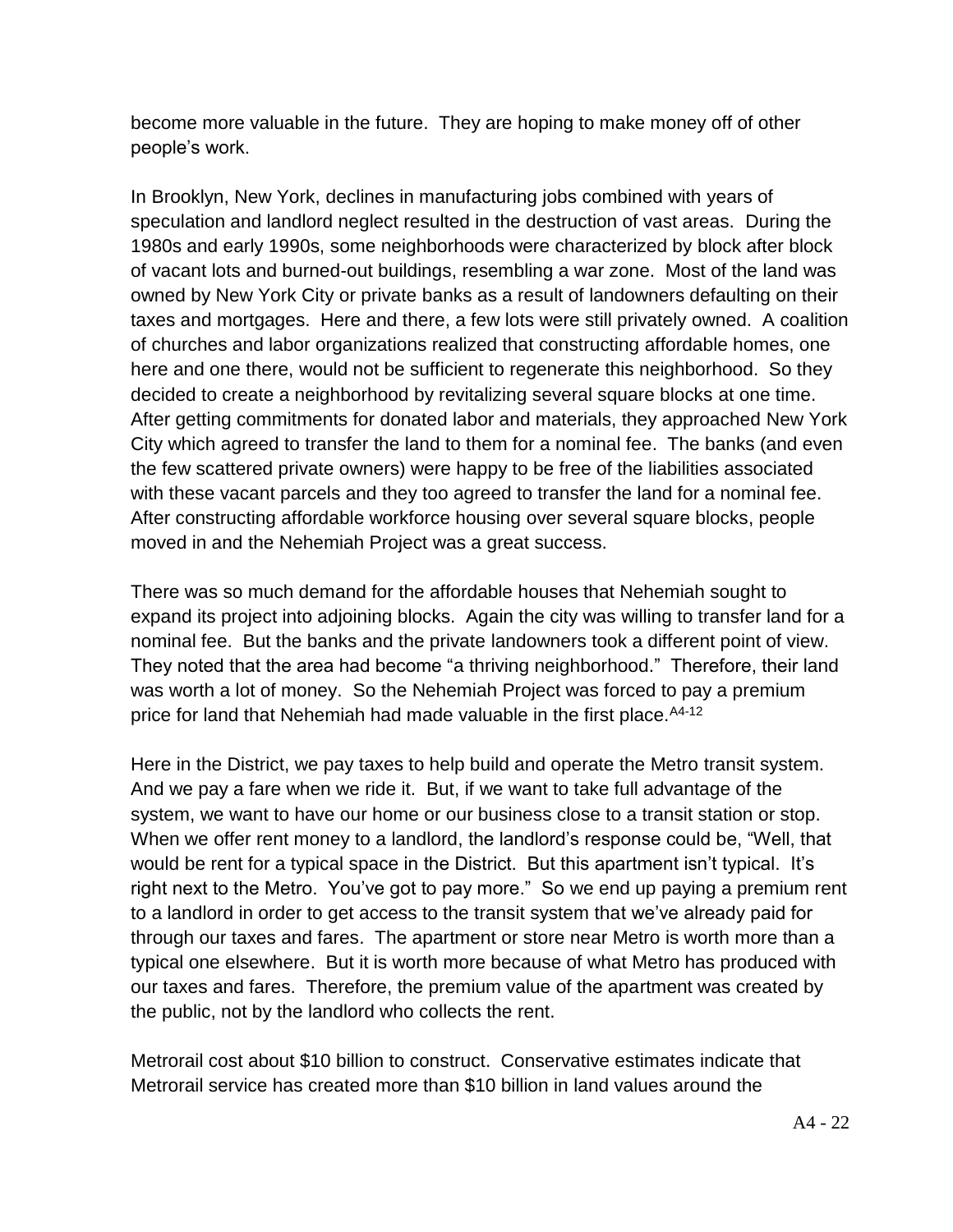stations.<sup>A4-13</sup> If Metrorail were able to recapture the values it created, it could be financially self-sustaining. And, by capturing and recycling the land values that it creates, Metro could afford to minimize fare increases and reduce its demand for subsidies from the general public.

Thus, because land values are created by the community, either through the provision of public infrastructure or through the aggregate actions of private community members, land values are an appropriate source of funding for public goods and services.

**What is the impact of taxing land values on land prices?** Surprisingly, the effect of taxing land values is to make land prices go down. In our experience, most taxes make things more expensive – like the tax on buildings. What accounts for this difference?

First, land is not produced. There is a fixed supply of land. There is as much land after a tax is applied as there was before. (For goods that are produced, taxing them causes fewer goods to get produced. It is the reduction in the supply of taxed goods that causes their price to rise after taxes are imposed.) Assuming that the demand for land does not change, nobody is willing to pay any more for land after the tax is imposed than they were before it was imposed. In a theoretical world where all land is fully utilized, people pay the same for land after the tax as they did before. However, more of the land payment goes to the government (in taxes) and less goes to owners in rents or sales prices.

In the real word, however, we know that there are significant amounts of land that are underutilized. There are vacant lots, boarded-up and half-vacant buildings, surface parking lots, etc. Some of these underutilized parcels are held out of use because it is relatively inexpensive to do so. If the tax on land values were to rise, some people would no longer be able to afford to withhold their land from development – particularly if that land is in a high-value location. Thus, an increase in a land tax could cause some speculators to develop their land or sell to others who will. This increase in the supply of land available for development could cause land prices to decline in real terms. (NOTE: If the tax on building values is reduced, that would tend to increase land values by making sites potentially more profitable.)

Reducing the tax rate on privately-created building values and increasing the tax rate on publicly-created land values allows a community to raise the same amount of tax revenue, but in a way that makes both residential and commercial space more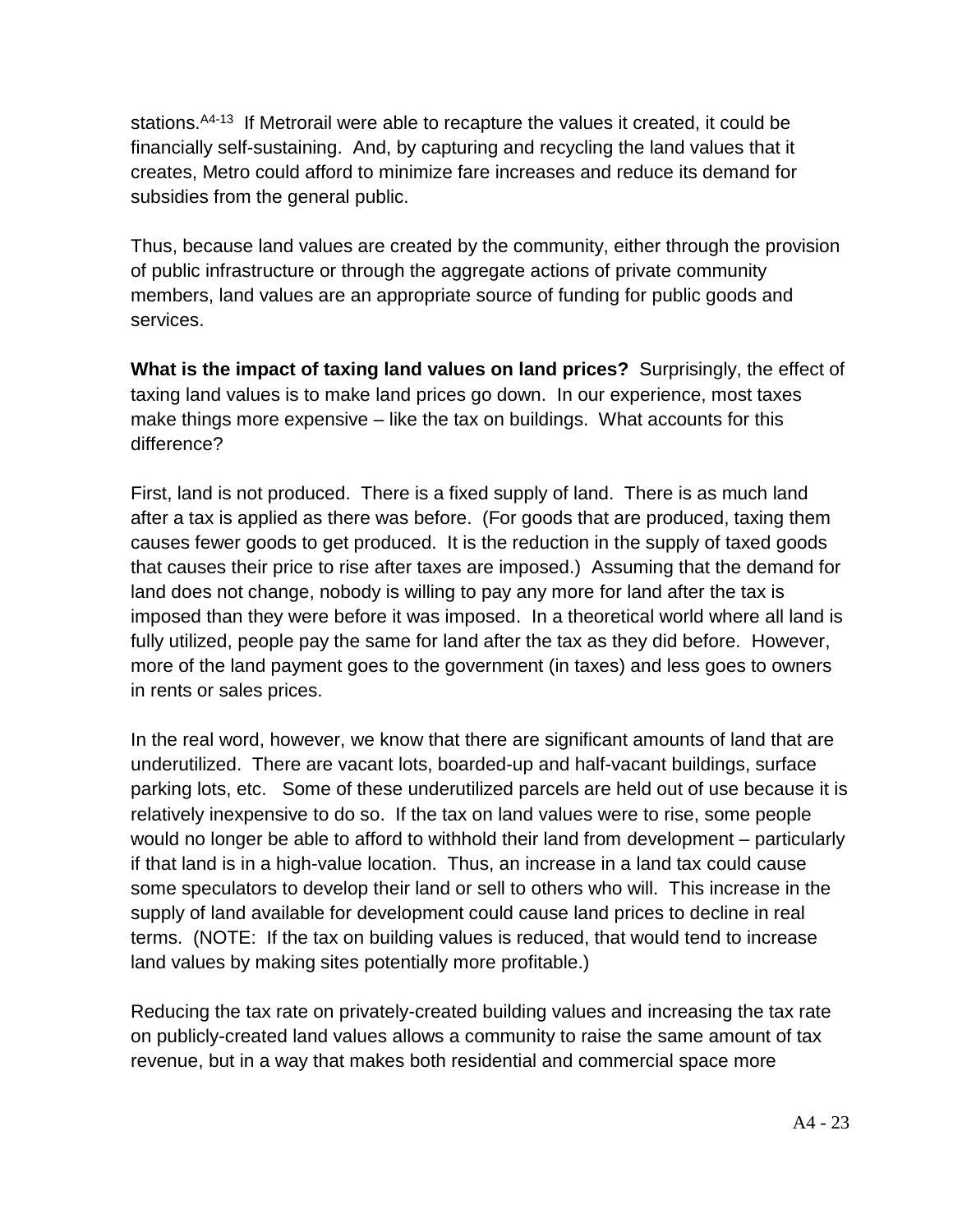affordable and in a way that encourages infill development on high-value sites near transit and other infrastructure amenities.

#### **II EFFECTS & IMPLICATIONS**

#### **11. REDUCING THE TAX RATE ON BUILDING VALUES AND INCREASING THE TAX RATE ON LAND VALUES WILL IMPACT DIFFERENT PROPERTY OWNERS IN DIFFERENT WAYS. HOW CAN WE KNOW THESE IMPACTS?**

For any jurisdiction, there will be a jurisdiction-wide ratio of improvement values to land values. If an individual property has the same improvement-to-land-value ratio as the entire jurisdiction, then a shift in taxes from building values to land values will not change the amount of tax due, assuming that the total jurisdictional tax revenue is the same under both systems. (It is important for making fair comparisons that the shift from one tax system to another is "revenue-neutral.")

If an individual property has a lower improvement-to-land-value ratio, then the shift in taxes from building values to land values will result in a tax increase. An extreme example would be a vacant lot that has no building value. The taxes on this property would rise when rates were lowered on building values and increased on land values. If an individual property has a higher improvement-to-land-value ratio, then the shift in taxes from building values to land values will result in a tax decrease.

In 1990, actual District assessments were obtained from DFR. In 1991, both the existing tax rates and a hypothetical set of "value capture" rates were applied to those assessments. For the value capture tax rates, the tax rate on buildings was reduced and the tax rate on land was increased until there was a 1:2 ratio of building tax to land tax. Thus, a different set of hypothetical tax rates was established for each class of property in effect in 1991. The hypothetical tax rates were designed to raise the same total citywide revenue as the existing rates. The study was presented in testimony to the Committee of the Whole of the Council of the District of Columbia on June 21, 1991 regarding proposed real property tax rates for 1992. Throughout the remainder of this appendix, this will be referred to as the "**1991 Tax Rate Study.**"

The methodology and results of the 1991 Tax Rate Study are shown in Appendix 2 to the main report.<sup>A4-14</sup> Residential properties in the District exceeded the jurisdictional improvement-to-land-value ratio. Thus, the typical homeowner property experienced a 12% tax reduction and the typical rental property experienced an 18% tax reduction.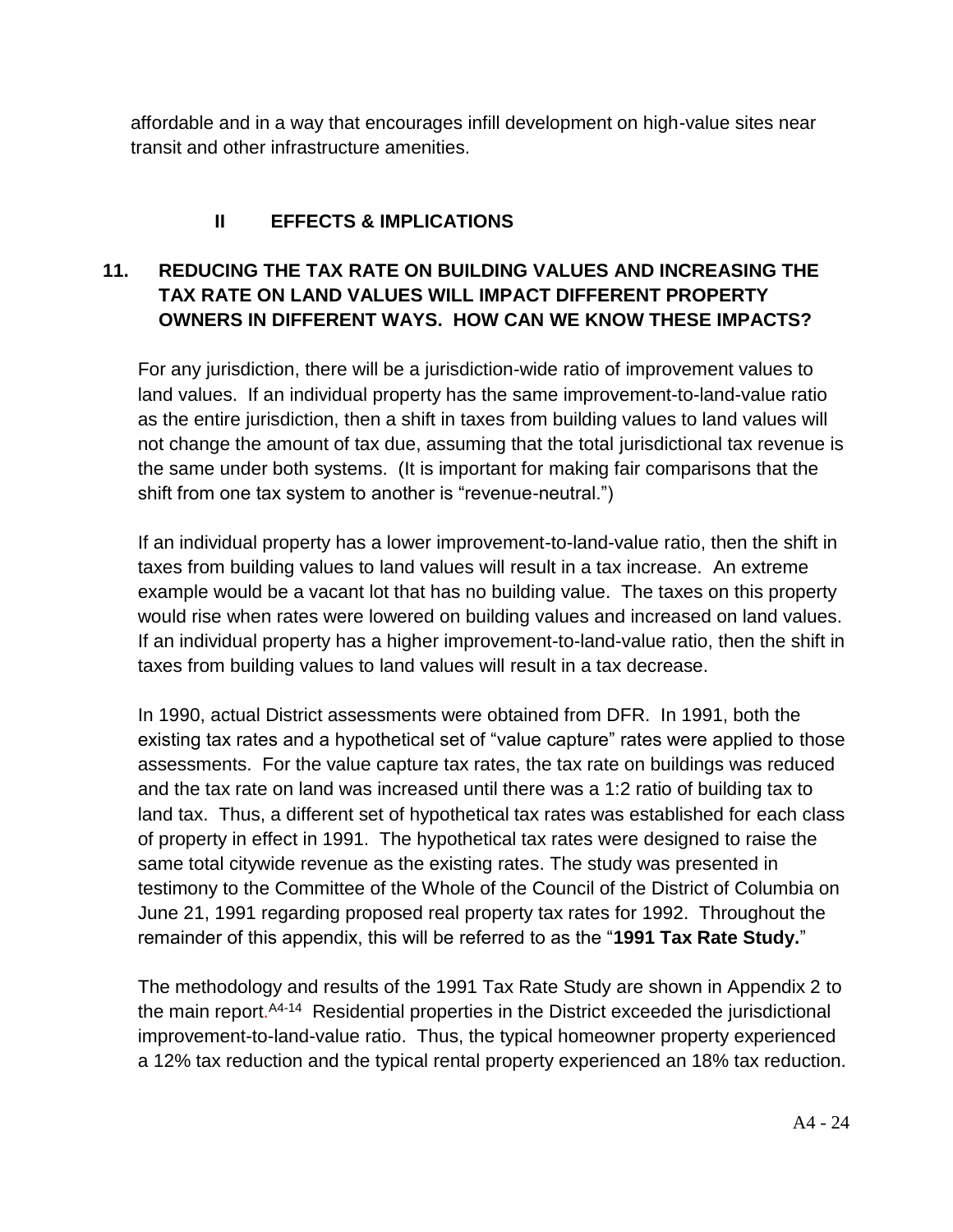Surprisingly, the improvement-to-land-value ratio tends to be higher in low- and middle-income neighborhoods than in affluent neighborhoods. Thus low-income and middle-income neighborhoods generally experience greater tax reductions than affluent neighborhoods as a result of this tax reform. The results of this study were consistent with a similar study conducted by DFR in the 1970s. A4-15

Nonetheless, it has been more than 20 years since the 1991 Tax Rate Study was conducted. The Office of Tax and Revenue (OTR) could update this study and determine the impacts of this reform by neighborhood and by type of property. Among the factors essential in generating an accurate and useful update are:

- Segregating improved properties from vacant properties. A "value capture" approach to property taxation has divergent impacts on developed and vacant properties. Lumping them together produces a confusing result. Therefore vacant properties should be segregated as part of the analysis. Surface parking lots (which have minimal improvement value) should be analyzed along with vacant properties and their minimal improvement values can be discarded without compromising the study.
- Translating existing property tax programs and features (such as classification and the homestead deduction) into the new tax system must be done with care in order to provide an "apples to apples" comparison between the status quo and a value-capture system.

#### **12. IS A VALUE-CAPTURE APPROACH TO PROPERTY TAXATION PROGRESSIVE?**

The existing property tax does not bear any direct relationship to owner income. Shifting the property tax burden off of buildings and onto land also does not bear any direct relationship to an owner's income. However, there tends to be a greater correlation between land value and income than between building value and income. In other words, there are people of modest means who own their own home. But people of modest means typically own homes in neighborhoods where land values tend to be much lower. Affluent people, on the other hand, tend to locate in neighborhoods where land values are a high percentage of property value. In the 1991 Tax Rate Study, <sup>A4-16</sup> shifting taxes off of building values and onto land values created the largest tax reductions in middle- and low-income neighborhoods. Thus, shifting taxes off of building values and onto land values could create a stronger relationship between tax liability and ability to pay.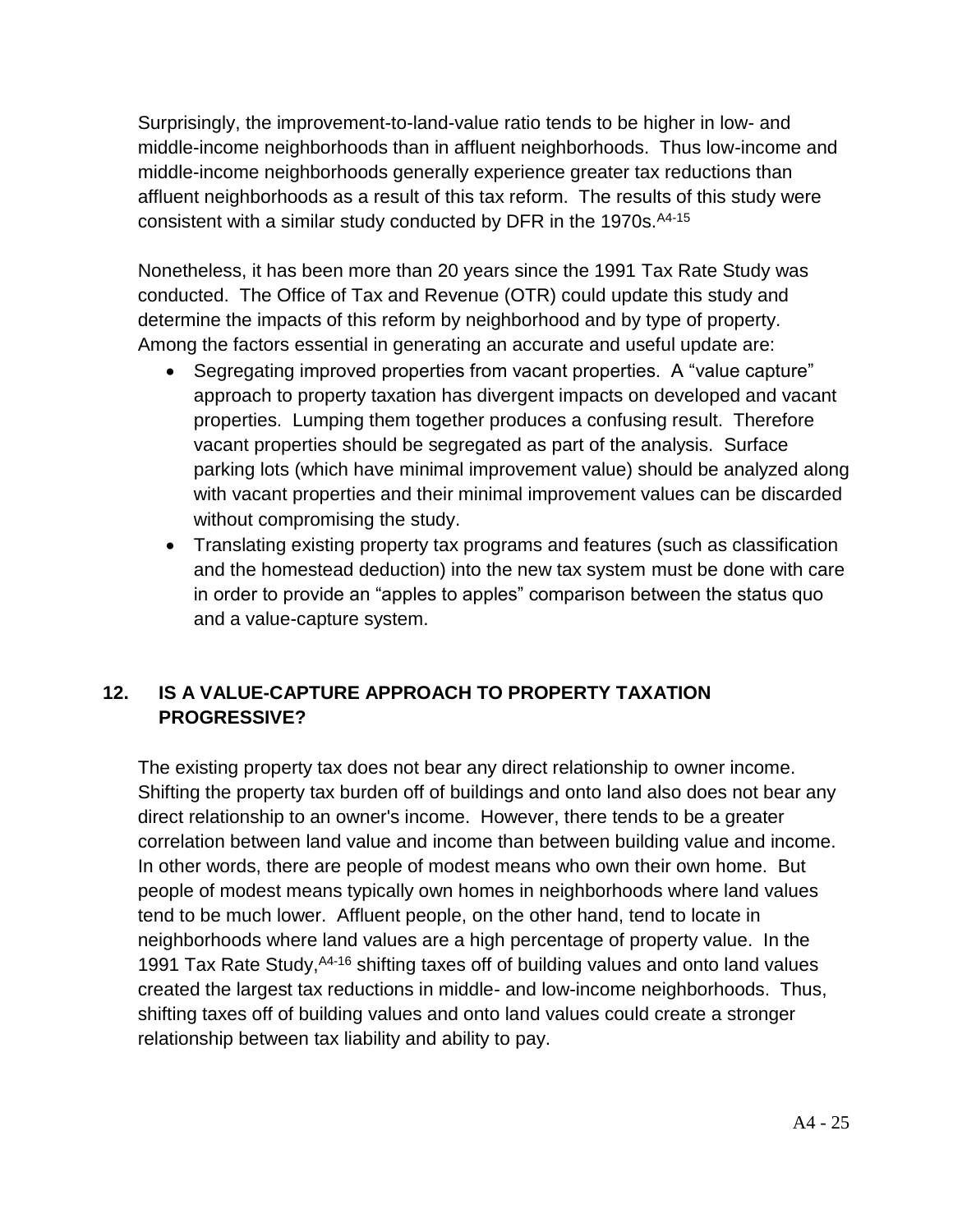Some believe that reducing taxes on improvements will primarily benefit folks who own expensive houses and office buildings. However, the value of land under expensive structures tends to be a higher proportion of total value than the value of land under less expensive buildings. Thus, the primary beneficiaries of a split-rate property tax will be owners of residential property in the central and eastern portions of the District, where modest homes nonetheless represent a higher percentage of total property value than luxury homes in more affluent neighborhoods.

Why should the District impose any tax or fee that is not related to income? As previously mentioned, a tax on land values has some characteristics of a user fee. Landowners pay in proportion to the value they receive from the community through the provision of public goods and services. It seems fair to collect taxes based on the value of benefits provided by the community to individual land owners. Also, taxes or fees related to the value of infrastructure send important signals to landowners about the importance of developing properties that are well-served. If we did not tax land at all, perhaps the owners of land atop Metro Center might keep it vacant or build only single-family homes there. That would be a terrible waste of the billions invested in the Metrorail transit system that make these sites among the most accessible (and potentially productive) in the entire region. High land taxes at this location help ensure that this land is developed intensively. As a result, the public benefits more fully from its infrastructure investments there.

If property taxes are out of proportion for low-income households, there are several programs already in place to provide assistance.

- The homestead deduction subtracts a designated amount from homeowner assessments before the property tax rate is applied. This deduction provides a greater percentage reduction for lower-valued properties, thereby making the property tax more progressive. A4-17
- For qualifying seniors whose household income falls below \$100,000, their property tax bill is reduced by 50%. <sup>A4-18</sup>
- The "circuit breaker" provision stipulates that property taxes should not exceed a given percentage of income for low-income households. If property taxes exceed the statutory threshold, these households (both tenants and homeowners) are entitled to relief on their DC income tax. <sup>A4-19</sup>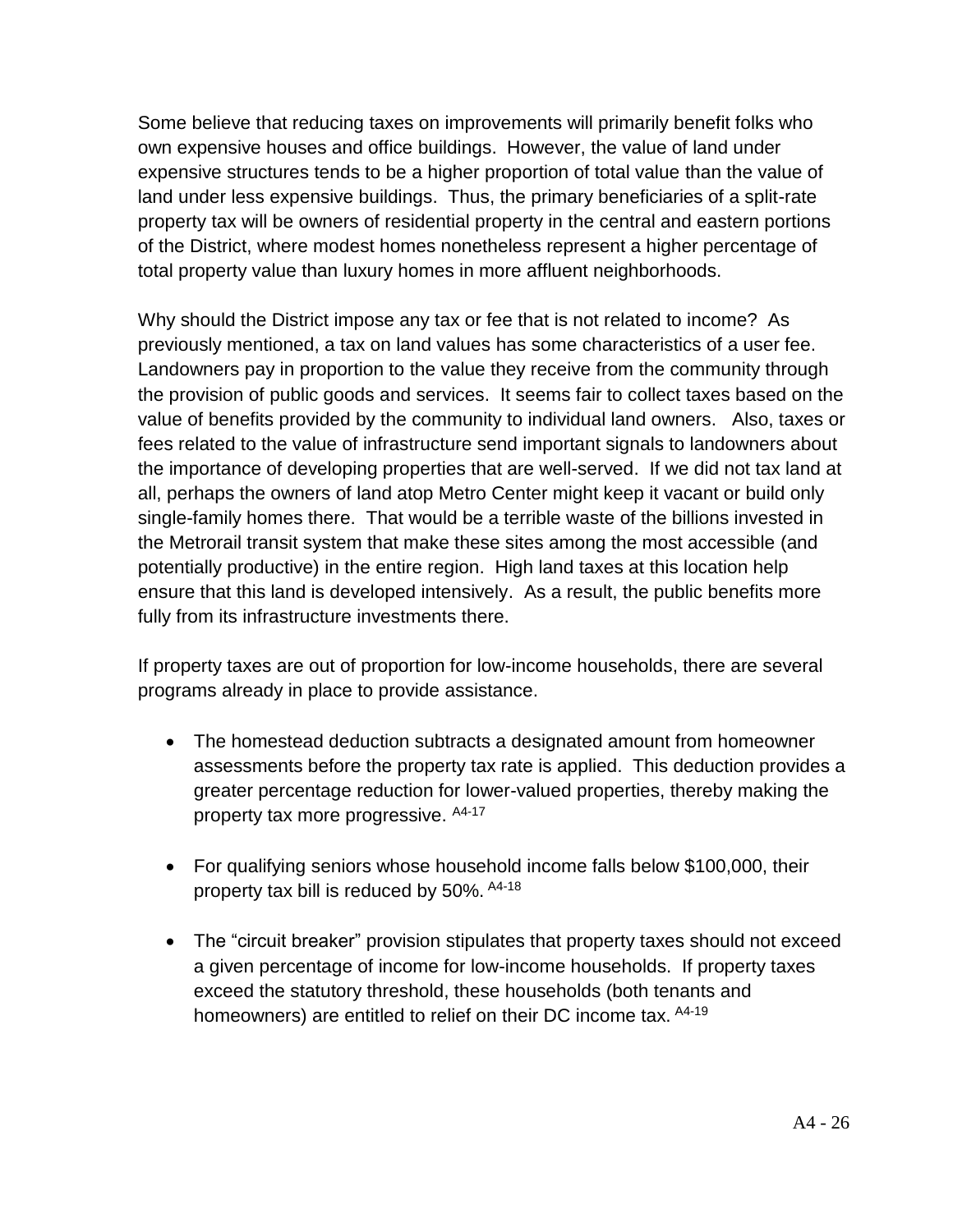- Some multifamily and single family rental and cooperative housing for, and individual condominium units rented to low and moderate income persons receiving federal housing assistance may be totally exempt from property taxation. (In other cases, some payment in lieu of taxes might be required.)  $A4-$ 20
- Another program allows homeowners to defer increases in property taxes if taxes increase above a given percentage from the prior year. A4-21

These programs can be continued if property taxes are shifted off of building values and onto land values. In some cases, the mechanics might need to be adjusted. For example, would the homestead deduction be subtracted from the land value, from the building value or half from each? The answer might depend on a number of factors, including administrative and political feasibility.

#### **13. WILL VALUE-CAPTURE TAXATION PROMOTE AFFORDABLE HOUSING?**

The 1991 Tax Rate Study <sup>A4-22</sup> showed that homeowners in low-income neighborhoods received the greatest percentage reductions in their property taxes compared to what they pay under the present system. This should help maintain homeownership in these neighborhoods where homeowners are important role models. Money that is not spent on taxes increases disposable income that can be used to maintain homes and patronize neighborhood businesses, further strengthening these communities.

The 1991 Tax Rate Study also showed that most rental properties received tax reductions. To the extent that the cash flow of these properties can be improved, without any increase in rents, this should reduce pressure to raise rents or to convert apartments to condominiums.

Although all rental properties must be registered pursuant to the District's rent control law, many units are exempt from the rent stabilization provisions. <sup>A4-23</sup> As of 2011, there was not a definitive database of rent-controlled units. An Urban Institute report in June 2011 estimated about 79,000 units subject to rent control in the District. A4-24 The D.C. Fiscal Policy Institute estimates that D.C. has lost more than half of its low cost rental units over the last decade. During this time, the number of low cost rental units—defined as having monthly rent and utility of less than \$750 a month—fell from 70,600 to 34,500. <sup>A4-25</sup>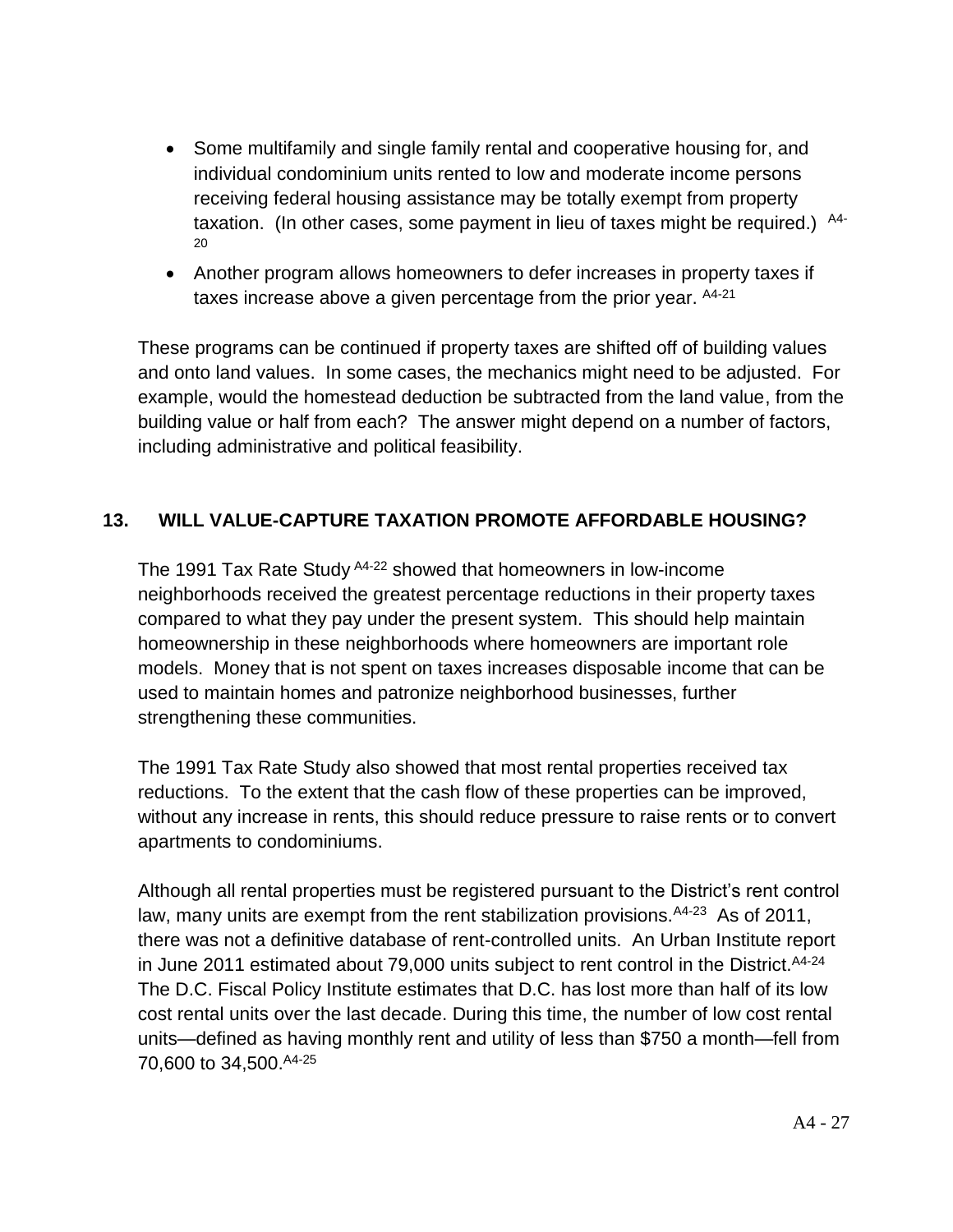Although rent stabilization should limit rent increases for the remaining units, hardship petition rent increases can be obtained by owners who show that they are not making the minimum rate of return guaranteed by the law. Capital improvements can also qualify a landlord to enact rent increases above the standard annual increase for inflation.

To the extent that a value-capture approach to the property tax reduces expenses, the number and severity of hardship petition rent increases should be reduced. Likewise, capital improvement increases could be mitigated by the reduced tax rate applied against the value of those improvements.

Where vacant land or boarded-up buildings exist in areas zoned for residential uses, a value capture approach to property taxation will create an incentive to develop residential buildings. What type of residential development will occur will depend on market demand, zoning and the availability of financing.

Even if these new rental units are market-rate units, they can contribute favorably toward affordable housing to the extent that they accommodate tenants who might otherwise bid up the price of existing affordable units and displace low-income tenants.

The value capture approach to property taxation will make housing less expensive. This will not eliminate the need that some households have for housing subsidies. But, by reducing the costs to build, improve and maintain rental housing, a valuecapture approach to property taxation should make local and federal housing subsidy dollars go further than they do today.

Regardless of what actual rates are implemented, when compared to the existing property tax, shifting property taxes off of building values and onto land values should:

- 1. Reduce housing costs in the District somewhat, particularly in middle- and low-income neighborhoods;
- 2. Reduce the cost to maintain or improve buildings; and
- 3. Provide both a carrot (lower building taxes) and a stick (higher land taxes) to incentivize the redevelopment of some vacant land and boarded-up buildings.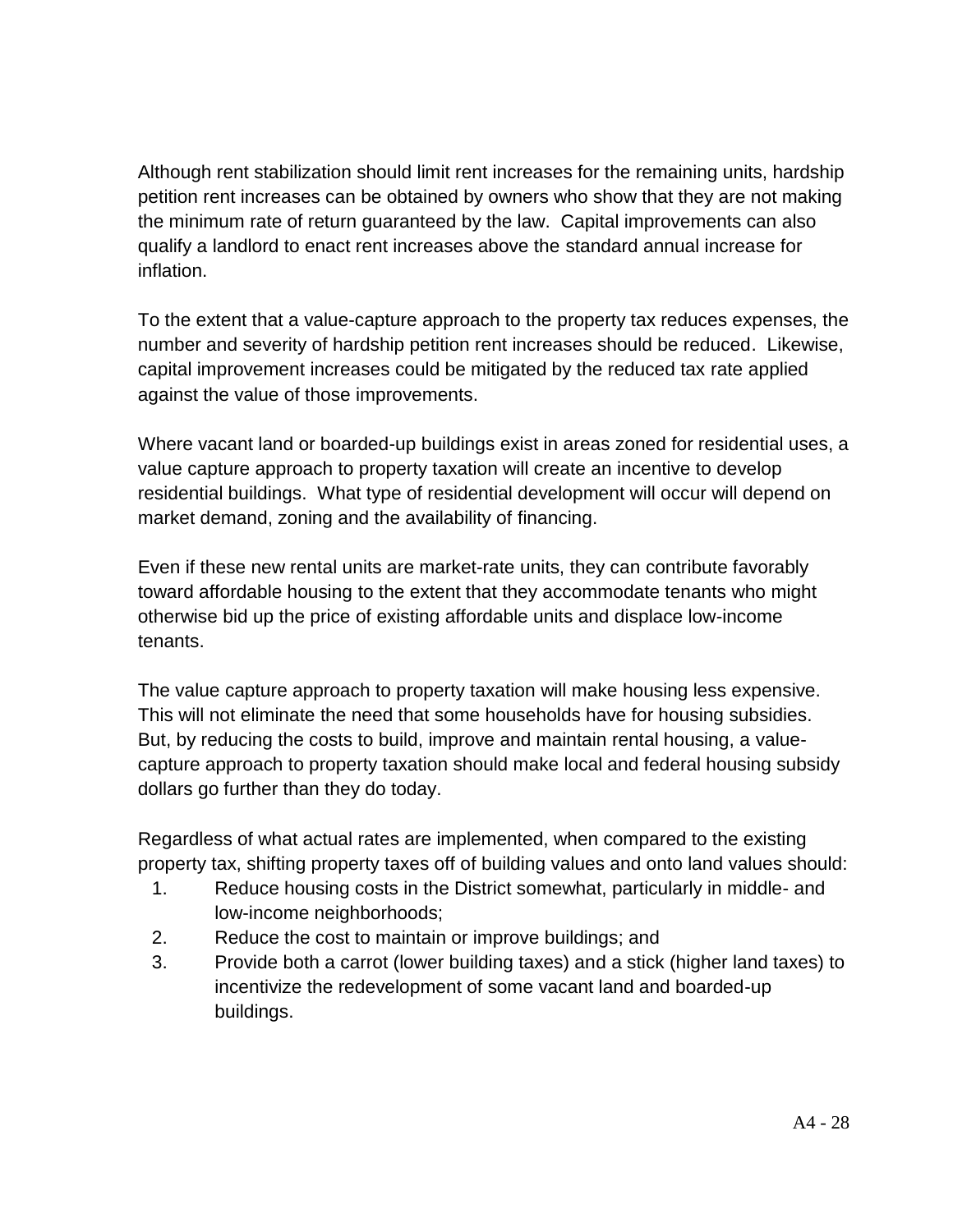#### **14. WILL VALUE CAPTURE EXACERBATE PROBLEMS ASSOCIATED WITH GENTRIFICATION?**

**Types of Displacement**. Homeowners and tenants frequently move between cities or within cities for a variety of reasons. And the freedom to move is generally seen as a good thing. However, when tenants or homeowners are forced to move against their will, such moves can be unpleasant and disruptive. Being forced to move is referred to as "displacement."

As a general rule, it is somewhat unusual for affluent households to move into lowincome neighborhoods. However, in neighborhoods where this becomes a trend, affluent households bid up the price of land. Less affluent households can be involuntarily displaced due to rising rents, rising property taxes or both. This type of displacement is referred to as "gentrification."

However, in the absence of gentrification, real estate speculation and disinvestment in existing buildings can create horrible living conditions. When conditions become intolerable, residents leave. Vacant or partially-vacant buildings attract drug users and other criminals. This reduces land values for nearby properties and previously "responsible" landlords might determine that there is no economic return from maintaining their property. Thus, disinvestment and blight can spread like a cancer infecting entire neighborhoods. In these neighborhoods, vacant or half-vacant buildings testify to involuntary displacement. Here, households are not displaced by an influx of the affluent, but by neglect and disinvestment in existing buildings.

Gentrification tends to get a lot of media attention. This is particularly true when the ethnicity, age or culture of newcomers are markedly different from long-time residents, thereby engendering social friction in addition to economic coercion. Yet, more tenants are displaced by disinvestment and blight than by gentrification.  $A4-26$ 

The displacement of low- or moderate-income homeowners by gentrification is a problem. Yet, the media will often focus on these victims of gentrification (who as homeowners can sell their homes and realize some economic gain from which to acquire new housing) while ignoring the plight of more numerous and less affluent tenant households impacted by disinvestment.

The District's rent control and condo conversion control laws have reduced displacement from both disinvestment and gentrification. The District's rent control law is referred to as "moderate" because it allows for rent increases under certain circumstances: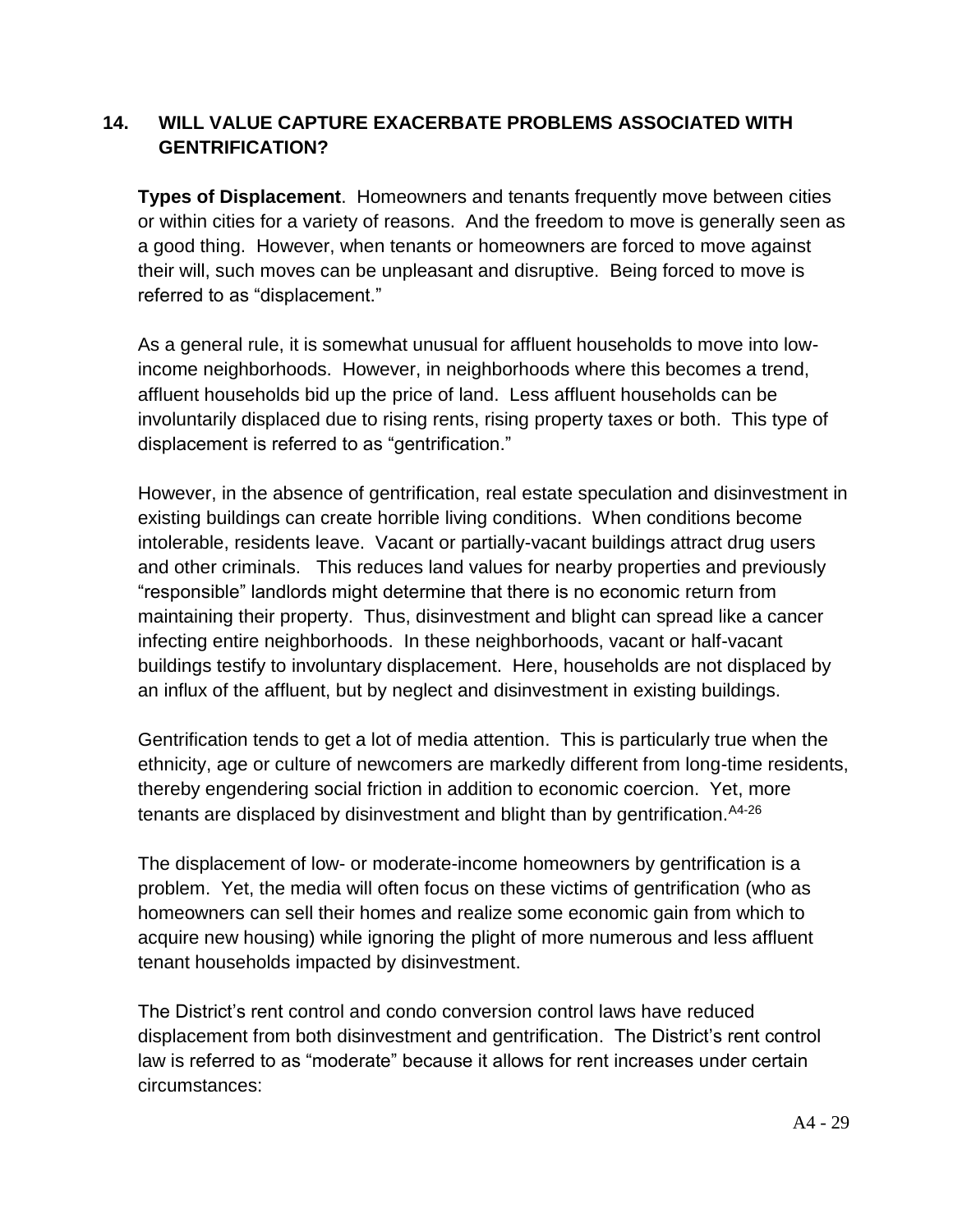- Annual increases pegged to inflation as measured by the consumer price index;
- Hardship petitions to allow landlords to make a minimum guaranteed rate-ofreturn;
- Voluntary agreements whereby landlords & tenants negotiate rent increases in exchange for building improvements;
- Capital improvements or substantial renovation increases;
- Vacancy increases to bring units closer to market rents.

In order to take advantage of statutory provisions for increasing rents, housing accommodations must be in compliance with the housing code. Thus, landlords who depend on rent revenues have an incentive to bring their units into compliance. This helps combat displacement by disinvestment.

Second, because rent increases associated with vacancies would provide landlords with an incentive to evict tenants, the rent control law limits landlords' ability to evict tenants. Prior to rent control, many tenancies were "at will" and could be terminated with little or no notice by the landlord. After rent control was enacted, tenants could only be evicted for non-payment of rent and/or a failure to abide by terms of the lease (such as prohibitions on engaging in illegal activities or destruction of property). Thus, law-abiding tenants who pay their rent have security of tenure. This helps combat displacement by gentrification.

If a landlord wishes to sell a property, the tenants must be given an opportunity to purchase the building either by making an offer or by matching the offer of a third party. (This is referred to as "tenants' first right of purchase.") If tenants do not elect to purchase the building, they are entitled to relocation assistance.

Taken together, the requirement for housing code compliance, security of tenure and first right of purchase are among the most important aspects of the District's housing laws in relation to preventing displacement.

In spite of these protections for tenants, the amount of affordable housing in the District has declined significantly over time. A4-27 Until the Tax Reform Act of 1986, generous depreciation allowances encouraged high-income individuals and partnerships to buy rental housing as a tax shelter against their earned income. Properties would often be flipped between investors at inflated prices that had little relation to their rent-earning capacity, merely to generate depreciation allowances. A4-28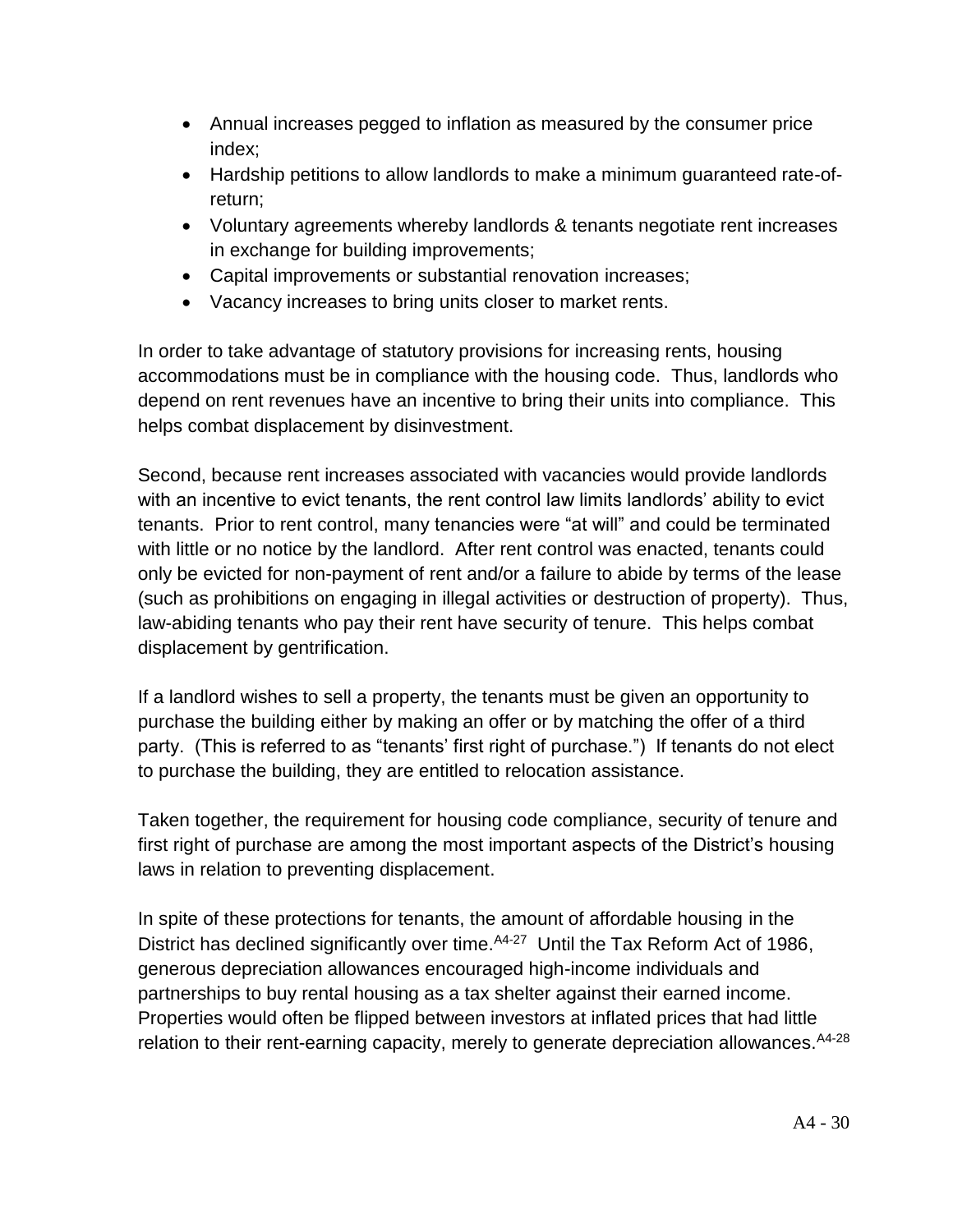These owners often had little or no interest in (or knowledge about) the business of providing rental housing. For some low-income rental buildings, revenues from rent may have been minimal compared to tax-shelter benefits. Therefore, some "taxshelter landlords" may have concluded that it was not worth their effort to maintain buildings to code in order to achieve nominal rent increases.

Thus, in spite of rental properties being bought and sold every few years (when the accelerated depreciation had run out), little or no actual investment in maintenance or rehabilitation of essential building systems would occur. "Demolition by neglect" evicted many tenants in Shaw and other neighborhoods years before any influx of affluent tenants or homeowners might have displaced them.

**The role of the Existing Property Tax.** As mentioned in the main report and in this appendix, the property tax on building values can have the economic impact of a 10% to 20% sales tax on construction labor and materials. A4-29 This is a substantial cost. Older buildings, which are often most in need of maintenance and rehabilitation, are most burdened by this tax penalty. And a 10% to 20% cost penalty can easily place even basic maintenance and repair costs out of the reach of the low- and moderateincome households residing in older buildings.

While making it difficult for low- and moderate income households to maintain decent housing, this tax penalty also ensures that only the affluent will be able to afford to make the types of investments that older buildings require. Thus, property repairs and improvements come to be associated with gentrification to the point where a long-time resident who fixes a porch might engender fear among neighbors that this repair will send a signal prompting affluent households to move in. Others may fear that an increase to the assessment of one property will be applied to the rest of the neighborhood.

This situation also prompts a common misunderstanding about how property values are increased. If a single affluent household moves into a low- or moderate-income community and undertakes a massive renovation, the cost of the renovations might exceed increases to the market value of the property. And, such renovations are unlikely to affect the assessment or taxes of neighbors. However, when many affluent households demand housing in a low-income neighborhood, they drive up land prices. Higher land prices may then prompt renovation of existing buildings and/or new construction to accommodate this demand. But because land values are invisible to most, many people believe that renovation and new construction cause neighborhood assessments to rise. Instead, widespread renovation and new construction are the results of higher land prices.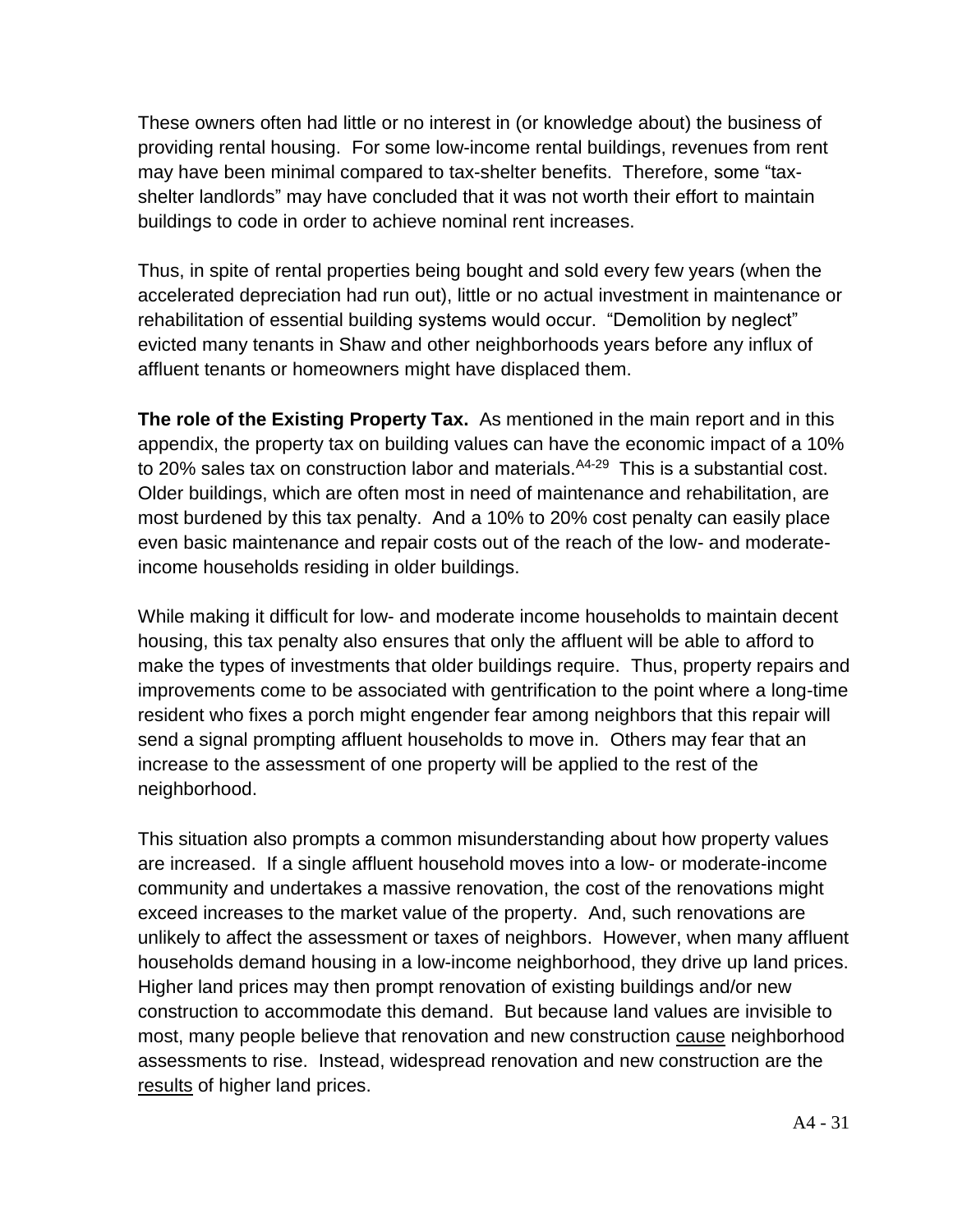**The Impact of a Value-Capture Approach**. Using value capture to re-orient the property tax into a public service access fee, by reducing the tax on building values and increasing the tax on land values will generally make housing more affordable. As shown in the 1991 Tax Rate Study, this re-orientation could result in significant property tax reductions for both homeownership and rental properties throughout the District with the most significant reductions on a percentage basis occurring in moderate- and low-income neighborhoods. So, the transition from the existing property tax to a value-capture approach would benefit existing low-income residents and not create economic pressure for gentrification. <sup>A4-30</sup>

If the property tax is restructured using value capture, any subsequent sudden increase in neighborhood land values would have a greater tax impact on existing households than under the current system. As mentioned above, rent control and condominium conversion control (along with several programs that provide property tax relief to low- and moderate-income households) would slow down, but not eliminate, the gentrification process.

Just as displacement due to neglect and disinvestment outweighs displacement due to gentrification under the status quo, the ability of the value-capture approach to enhance the supply and affordability of housing citywide might exceed any losses that might be experienced in gentrifying neighborhoods. Increases in building improvement and maintenance citywide should also provide enhanced employment opportunities to some low- and moderate-income households, bolstering their ability to avoid displacement.

Furthermore, improving the affordability of decent housing in all neighborhoods combined with the tax penalty on vacant and boarded-up properties could reduce blight in many neighborhoods. This might reduce the tendency of affluent households to focus their residential acquisitions in only a few neighborhoods. If the location decisions of affluent households were not so intensely focused on only a few neighborhoods, then their location decisions might be less likely to cause land prices to spike, thereby weakening the gentrification phenomena.

#### **15. WOULD TAX ABATEMENTS AND OTHER SUBSIDY PROGRAMS BE MORE APPROPRIATE FOR ACHIEVING AFFORDABLE HOUSING**

A suggestion to use abatements and other subsidies instead of a value capture approach to promote low-income housing indicates a possible misunderstanding of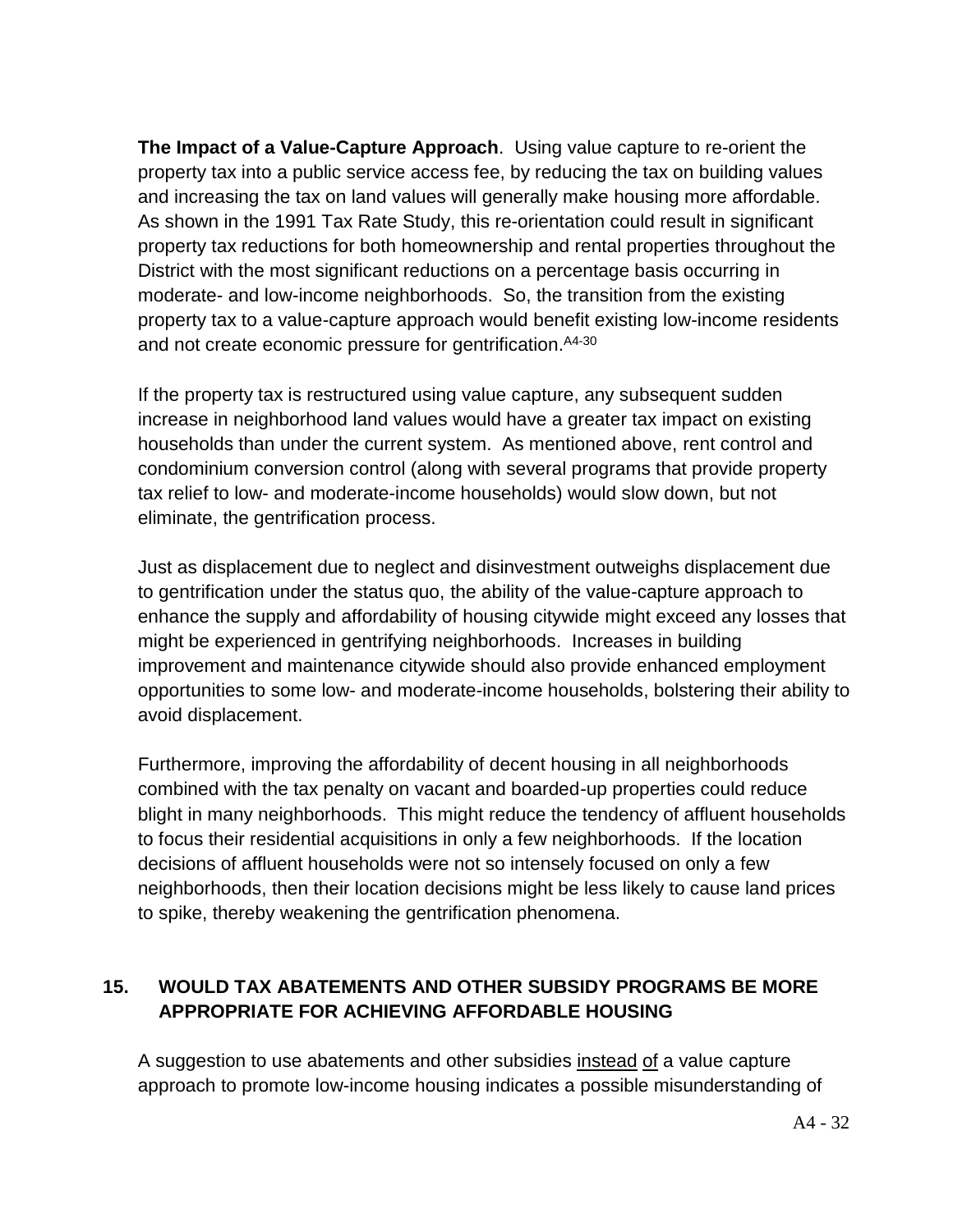the situation. The cost of providing housing is very expensive, and beyond the means of some households. Various types of deep subsidies will always be needed to adequately house these households. A value-capture approach, by itself, will not address the housing needs of those who require deep subsidies.

A value capture approach to property taxation is designed to encourage all property owners to maintain and improve their properties within the limits established by economic demand, zoning and other development regulations. Because residential properties generally have a high ratio of improvement value to land value, they generally receive tax reductions in a revenue-neutral switch to a value-capture system. As shown in the 1991 Tax Rate Study, housing in low-income neighborhoods generally receives the largest tax reductions.<sup>A4-31</sup> For these reasons, proponents of a value-capture approach have referred to it as a "pro-housing" proposal.

The value-capture approach will make most housing more affordable. By reducing the market rate prices and rents of housing generally, value capture can help reduce the gap between what low-income households can afford and the market rents and prices for housing. Thus, given limited funds for housing subsidy programs, those funds will help more people as a result of a value-capture approach reducing the market rents and prices of housing.

Abatements, unlike the value-capture approach however, entail a loss of revenue and therefore require additional taxes or spending cuts. How is the benefit of the abatement weighed against the impacts of additional taxes or spending cuts? Abatements must also be approved by legislation, introducing opportunities for favoritism.

Abatements are typically available only to new projects. Thus, older buildings in distressed neighborhoods that have struggled to provide housing, office or retail sites during hard times, may suddenly face new buildings, constructed with tax abatements, competing for their residential and business tenants. The new abatement buildings can undercut and threaten the viability of older ones which don't have the benefit of tax abatements.

In such instances where abatements lead to the demise of older buildings, abatements merely substitute new units for older ones. A value-capture approach encourages property maintenance and improvement for all buildings – old and new ones alike.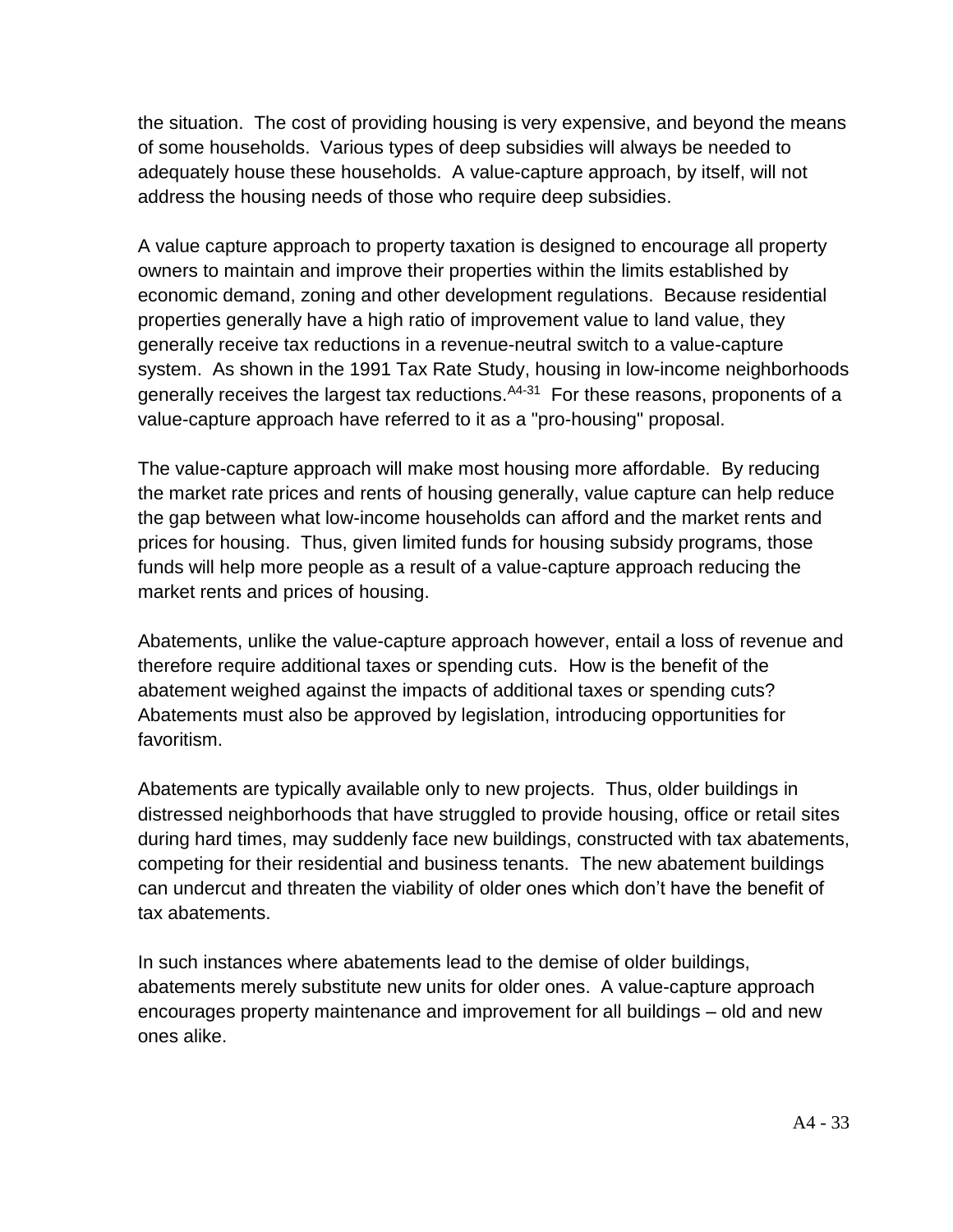Property tax reform and housing subsidy or linkage programs are not "either / or" propositions. Rather, a value-capture approach complements other housing programs. Lower land prices that could result from a value-capture property tax allow a given amount of subsidy money to help more households from either a demand-side or supply-side approach. Reduced building taxes reduce the cost of maintaining affordable housing once it has been created.

Value capture is not intended to substitute for housing subsidy programs. Instead, value capture complements them and allows these programs to be more effective than they are under the existing property tax system.

#### **16. WON'T NEIGHBORHOODS WITH LARGE YARDS BE PENALIZED?**

It is not the absolute size of a lot that determines the change in tax burden. Instead, it is the ratio of improvement value to land value. Therefore, the answer to this question is, "It depends." The 1991 Tax Rate Study in Appendix 2 showed that even neighborhoods with large yards would experience a tax reduction as a result of the recommended tax shift from building values to land values. Deanwood, for example, has many homes on large lots. Yet the average Deanwood home experienced a 26% tax reduction and the typical Deanwood rental property experienced a 20% reduction. On the other hand, the average home in American University Park experienced only a 6% tax reduction while rentals experienced a 14% reduction. This was not because the American University Park lots were larger than those in Deanwood, but because land values in American University Park comprised a higher percentage of total property value (41% compared to 27%).

#### **17. ISN'T THE DISTRICT MOSTLY BUILT-UP? HOW MANY VACANT LOTS ARE THERE?**

Discussions about using value capture to transform the property tax into a public service access fee often focus on the role of this reform in promoting the development of vacant, boarded-up and underutilized properties. Some people doubt that there is much development opportunity in this regard.

In 1990, data from the Department of Finance and Revenue (DFR), indicated over 11,000 lots that were either vacant or used for surface parking. Specifically, DFR listed 10,424 vacant lots, and 1,108 surface parking lots for a total of 11,532 lots.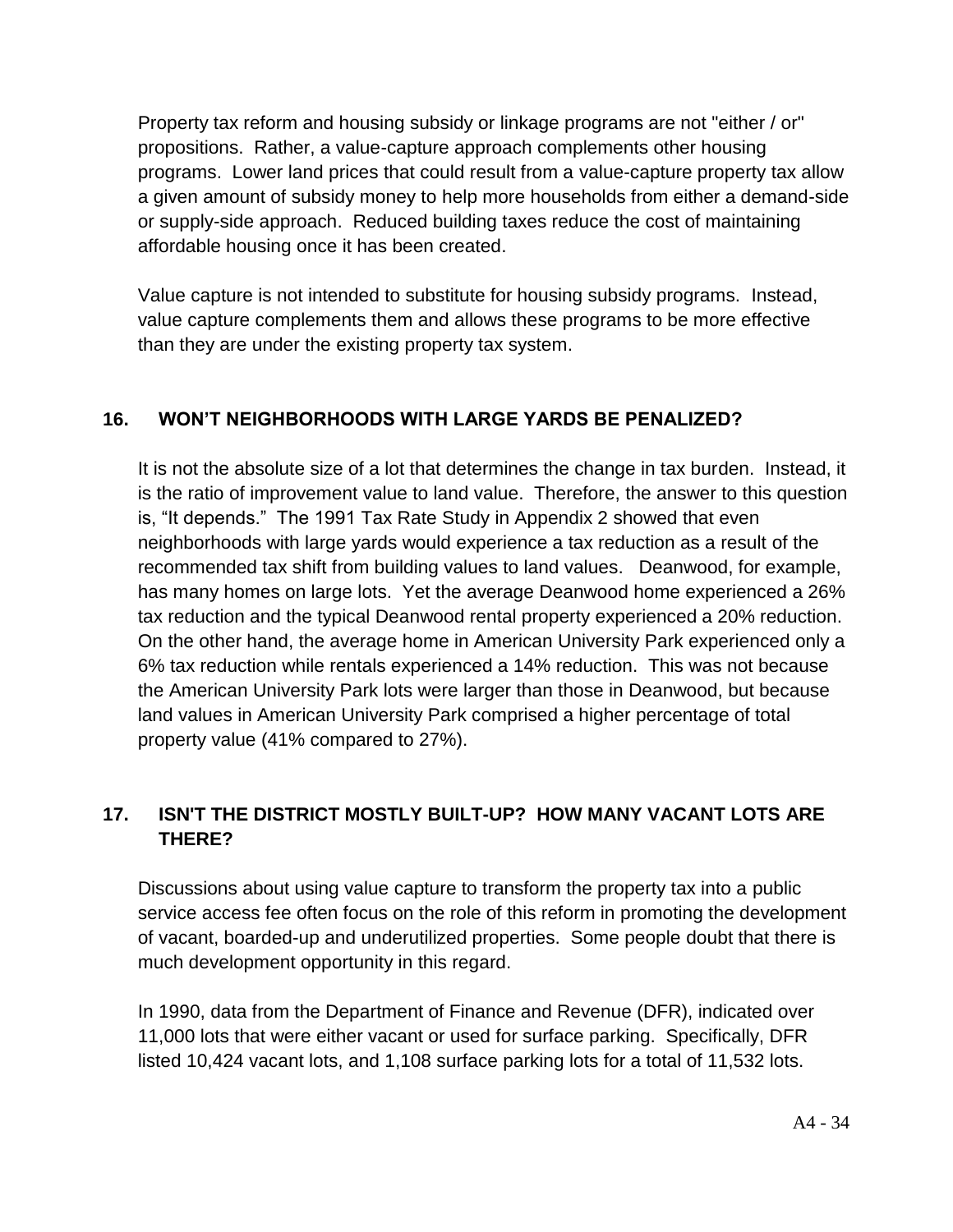This data included taxable property only. Government and tax-exempt properties were excluded.

At that time, several neighborhoods were characterized by vacant and underutilized land including Buzzard's Point, Shaw, Anacostia, Deanwood, Hillcrest, Congress Heights, Old City #1, Randle Heights, Woodbridge, Brookland, the New York Avenue corridor, the area from Union Station to Eckington, Marshall Heights, and segments of Georgia Avenue and North Capitol Street, to name a few. Some of these areas, such as the area north of Union Station, have seen considerable development activity in the past 20 years. But others have not. To update the 1990 data about vacant lots and surface parking lots, a request would have to be made to the Office of Tax and Revenue (OTR).

Buildings that are vacant or partially vacant expand the supply of potentially developable space even further. In spite of the District's robust economy and a high demand for residential and commercial space, a report by the District's Department of Housing and Community Development (DHCD) in 2010, identified 2,900 vacant buildings in the District. A4-32

Some vacant buildings are "abandoned." In other words, the owners have stopped paying utilities, taxes and even mortgages. In these cases, a bank or the District Government own these properties as a result of mortgage or tax default. However, in the District, many owners of vacant and boarded-up buildings are current on taxes and mortgage payments. <sup>A4-33</sup> These properties are being held for "speculation" in the hope that their land value will appreciate in the future. (Buildings, on the other hand, typically depreciate in value over time without constant maintenance and upkeep.)

Neither land nor buildings need to be completely vacant for speculation to be occurring. Slum dwellings, run-down commercial strips, surface parking lots and porno shops are symptoms of land speculation. Marginal buildings and parking lots can generate enough income to cover meager taxes. But while these owners await future economic opportunities, the District is deprived of decent housing and jobs.

A prime example of this existed on 14<sup>th</sup> Street, NW between H and I Streets during the 1960s, 1970s and 1980s. Only two blocks from the White House, this block of derelict buildings contained several strip clubs and pornographic movie and magazine stores. Even though there were no vacant lots or boarded-up buildings, real estate speculation was occurring there. These marginal buildings were so dilapidated that typical businesses would not pay rent there. However, sexually-oriented businesses were able to bring in cash while the owners waited for public investments in the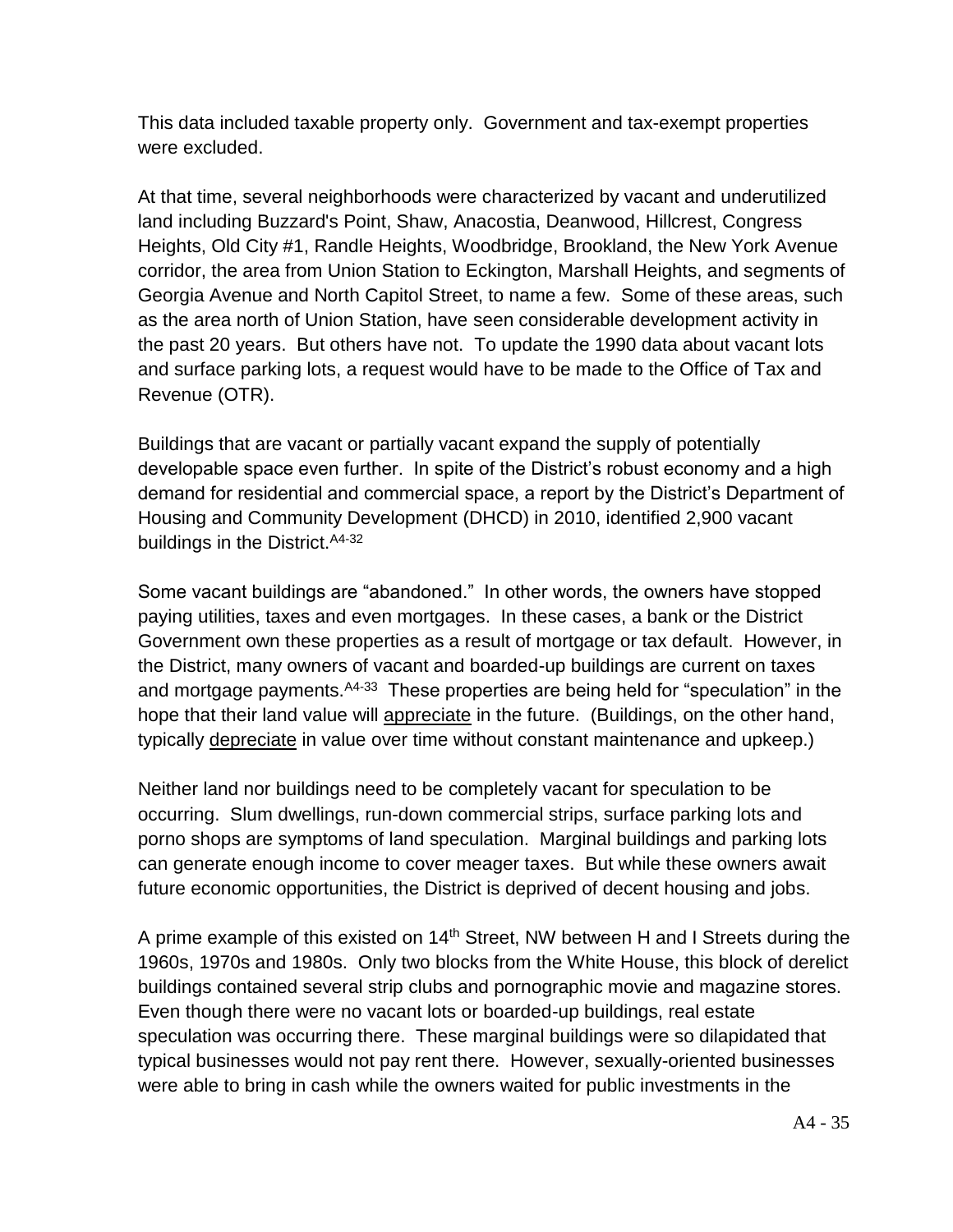Metrorail transit system to improve business opportunities there. Today, this block has been completely redeveloped.

The point is that the owners of these sites held blighted buildings for a long time, at little or no net cost. After these property owners contributed only blight to the neighborhood, they were rewarded with millions of dollars by developers who paid top dollar to acquire these properties due to their strategic location near the White House, the K Street corridor, federal triangle, and a Metrorail station entrance. Any business that wants to use space in this neighborhood today must pay very high rent to do so.

Today, some neighborhoods remain impaired by derelict and partially-vacant buildings. The value capture approach to property taxation contains both an incentive and a penalty to induce the improvement and revitalization of these areas.

Other areas (like 14<sup>th</sup> Street between H and I NW) have experienced substantial redevelopment. But how will these new developments be maintained over time? Will they be maintained or will they fall into disrepair? Blighted neighborhoods are the result of a long period of investment and dis-investment decisions where decisions to defer maintenance and disinvest in properties eventually overwhelm decisions to maintain and improve. Thus, even in the absence of vacant land, reducing the tax rate on privately-created building values and increasing the tax rate on publiclycreated land values is important because it encourages owners to maintain and improve existing structures over time.

#### **18. THE DISTRICT ALREADY HAS A PENALTY TAX ON VACANT AND BLIGHTED BUILDINGS. WHY NOT RELY ON THIS APPROACH TO SPUR DEVELOPMENT OF BOARDED-UP BUILDINGS?**

A value-capture approach to property taxation is a broad reform that would affect most properties. It is broad because it corrects a broad adverse policy embedded in the existing property tax that discourages property improvement and encourages land speculation. Property improvements define urban areas and make them vibrant and vital places to live and work. Speculation in land, however, saps the vitality of an urban area and holds productive members of the community hostage to inflated land costs and building rents.

Under the existing tax system, those who provide housing and jobs are penalized with higher taxes when they improve their property and speculators are rewarded with lower taxes for disinvesting in buildings or leaving land vacant. The reason for a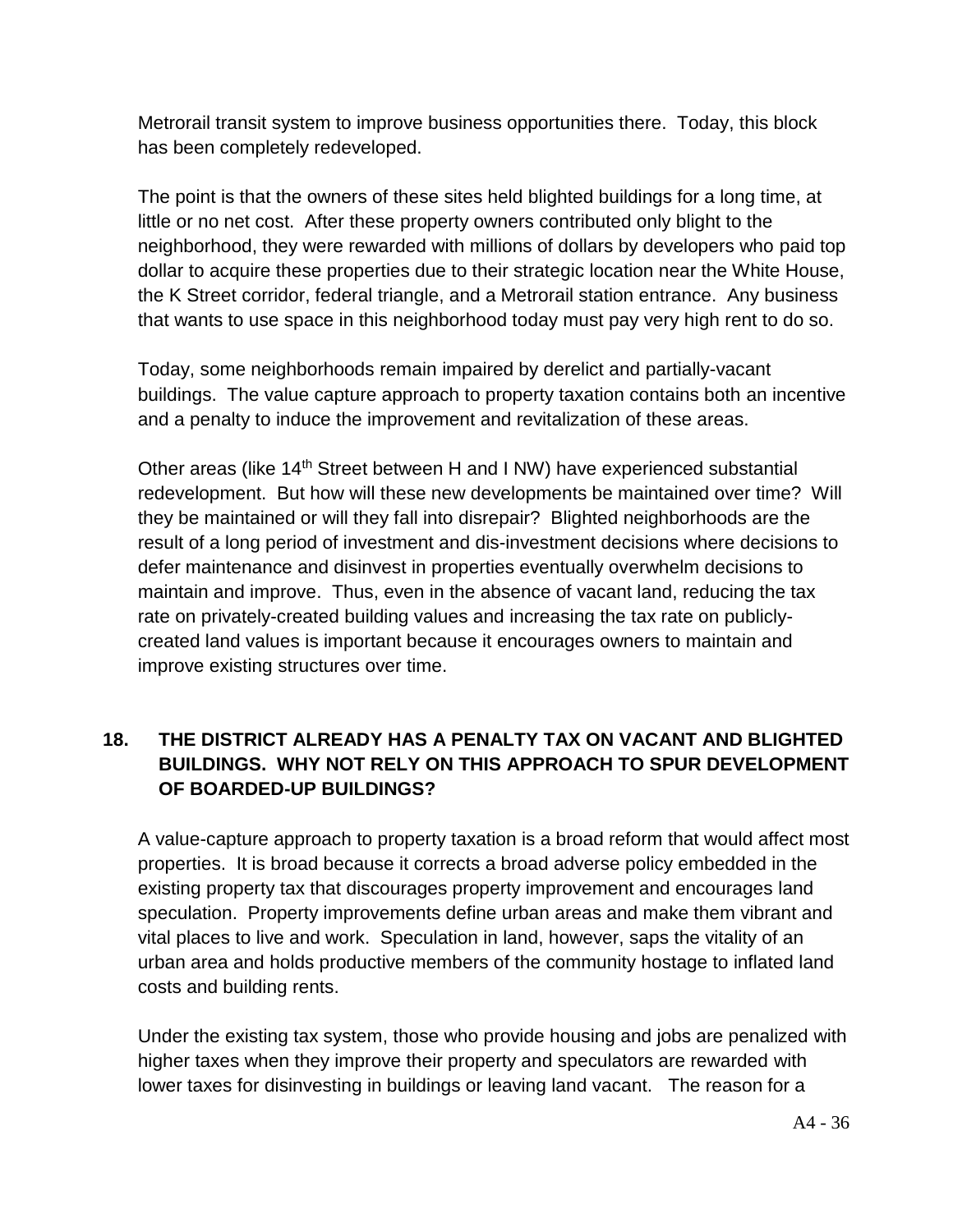value-capture approach to property taxation is to turn these upside-down incentives right-side up. Doing so provides substantial benefits for owners and users of all improved properties.

But even if the only reason for value capture was to discourage vacant land and buildings, value capture would still be preferable to stand-alone penalty taxes on vacant land and buildings. The intention behind these penalty taxes is to discourage the underutilization of property. However, as enacted and implemented in the District, they have not been effective or successful.

1n 1990, a group called the Pro-Housing Property Tax Coalition was advocating for a value-capture approach to property taxation. (They referred to it as a "split-rate tax" because the tax on buildings would be lower than the tax on land.) Some real estate interests opposed this approach. Thus, a penalty tax on vacant land and unoccupied buildings was proposed as an alternative. The legislation, Bill 8-537, created "class 5" property that would be subject to a higher tax.

The law provided numerous exemptions that would prevent a property from being classified as class 5. These exemptions included:A4-34

For Vacant Land (unimproved property)\*

- Zoning does not allow construction of a building as a matter of right;
- Property has been acquired within the prior two years;
- A building permit has been issued and is in effect;
- Property is used as a parking lot;
- Property subject to probate or its title is subject to litigation; or
- Development approvals are pending with the Board of Zoning Adjustment, the Zoning Commission, the Historic Preservation Review Board, the Commission on Fine Arts, or the National Capital Planning Commission.
- \* (When this legislation was enacted, it was amended to exempt specifically identified vacant lands north of Union Station. The Councilmember offering the amendment opined that subjecting these land to class 5 would inhibit their development.)

For Vacant Buildings (unoccupied improved property), all the exemptions above plus

- $\bullet$  Property is for sale;
- Property was damaged by fire or flood;
- Property is subject to a demolition permit; or
- Property has historic landmark status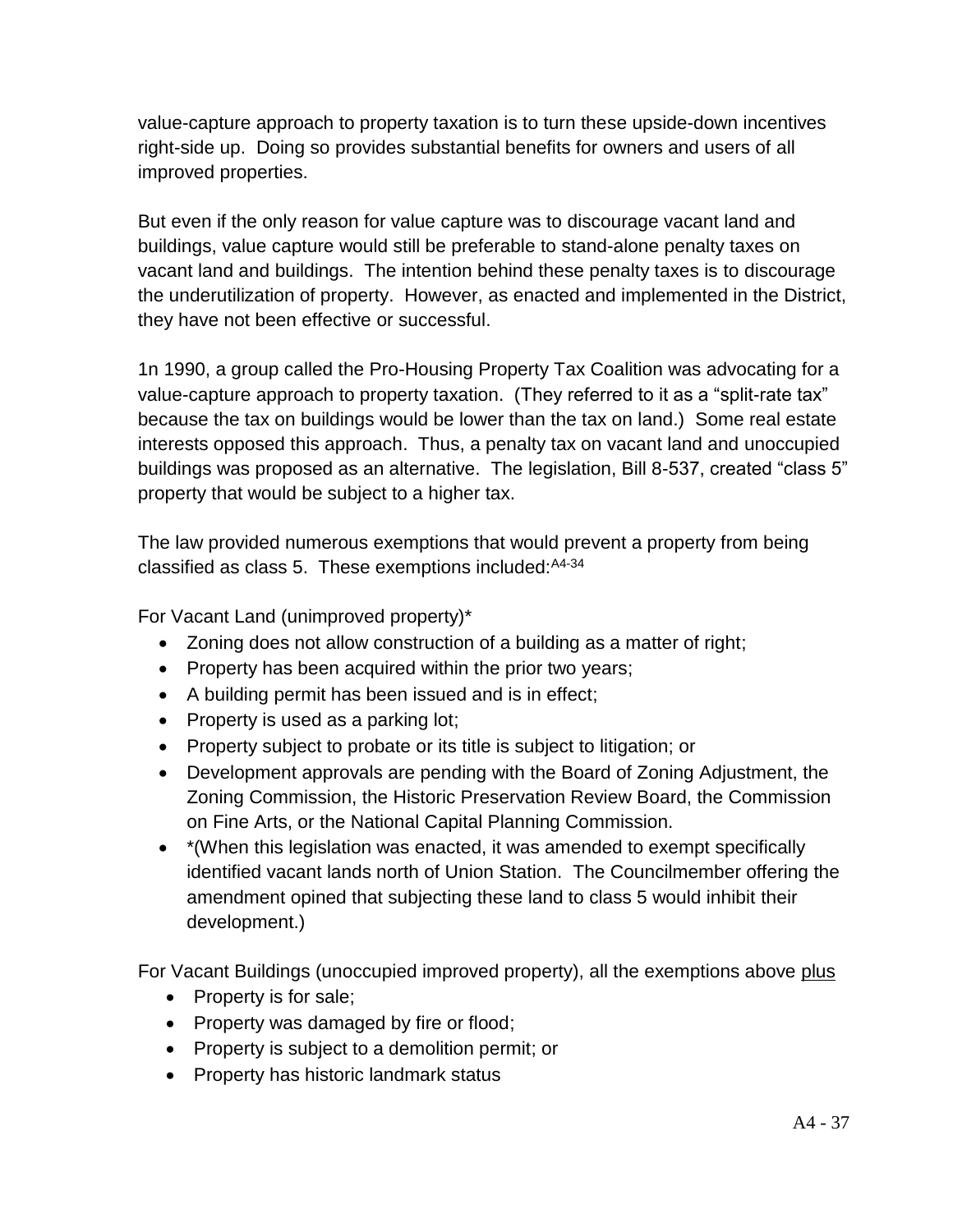In 1991, only the tax on vacant land was to be implemented. (The effective date of the tax on vacant buildings was delayed until 1992 in order to provide the Department of Finance and Revenue an opportunity to create a regulatory framework for implementing this aspect of the law.) Yet, out of about 11,000 vacant lots, only about 2,000 were subject to the penalty tax on vacant land. <sup>A4-35</sup> In other words, the exceptions swallowed the rule.

Since 1991, the tax on vacant land and unoccupied buildings has gone through many iterations. The tax on unoccupied buildings in the initial legislation was not implemented because the Council could not agree to the regulations promulgated by DFR. Nonetheless, the law was on the books and the number of suspected arson cases increased by about 400% after the enactment of Bill 8-537 (DC Law 8-160). The Council abandoned the penalty tax on vacant land and buildings in 2002, only to resurrect it in 2003. In 2010, the penalty tax was no longer applied to vacant land and only applied to blighted buildings. And from 2011 until the present time, a 5% penalty tax was imposed on the value of vacant buildings and a 10% penalty imposed upon blighted buildings.

Why has this targeted approach to discouraging vacant land and buildings been so unsuccessful?

First, although vacant land is easy to identify, unoccupied buildings are not. An inventory must be taken of all buildings to determine which ones are unoccupied. Assessors who determine the value of buildings cannot necessarily determine whether buildings are occupied or not. A new data collection effort is required. (NOTE: Partially-vacant buildings are not subject to the penalty tax.)

- Many buildings must be vacant for at least a little time to facilitate changes in occupancy (allowing current occupants to leave and new ones to arrive). So, it would not be appropriate to impose a penalty tax on a building that has been vacant in the ordinary course of changing occupants. Therefore, a decision must be made regarding how long is too long for a building to be vacant, after which the penalty tax will be imposed. This decision, by its nature, will be somewhat arbitrary.
- As soon as this inventory of unoccupied buildings is completed, it becomes obsolete. Some vacant buildings become occupied and some occupied buildings become vacant or begun to exceed the allowable vacancy period. Thus, the inventory of vacant and blighted buildings must be continually updated. Assessors are trained to value land and buildings. The task of determining whether buildings are occupied or not requires other skills. In recent years, the determination of building vacancy or blight was delegated to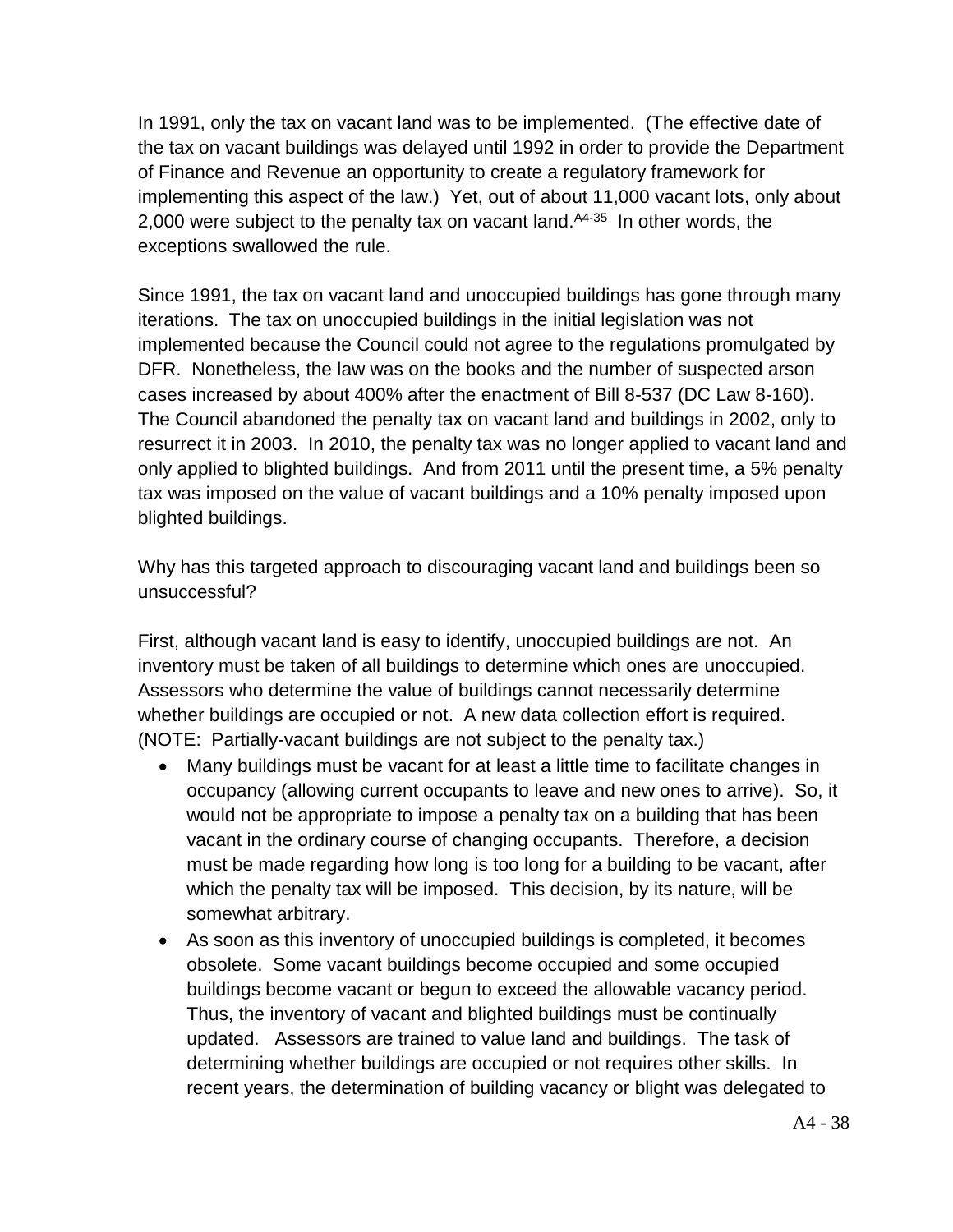the Department of Consumer and Regulatory Affairs (DCRA). DCRA must now devote staff to continuously evaluate and update an inventory of vacant and blighted buildings.

Second, blight is typically the result of a long period of disinvestment. And, the existing property tax rewards owners with lower taxes as buildings deteriorate. To suddenly impose a large penalty tax at the end of a long disinvestment process is incapable of retroactively changing decision-making early in the process – when such a change would make a difference.

Third, owners of unoccupied buildings can avoid the penalty tax due to numerous exemptions noted above. Thus, in addition to the administrative costs associated with creating a vacant and blighted building inventory, additional time and costs will associated with the classification appeals process. And these appeals will be a burden to property owners as well.<sup>A4-36</sup> After all this effort by the Government and property owners, the collection rate on unoccupied buildings is only 60%. On blighted buildings the collection rate is only 29%. A4-37

Fourth, owners of unoccupied buildings can avoid the penalty tax by demolishing their building. If there's no building, there's no unoccupied or blighted building penalty tax. Because many owners of unoccupied buildings are speculating in land value appreciation, they are not concerned about the fate of the building. As mentioned previously, the cases of suspected arson jumped after the penalty tax on vacant buildings was initially enacted into law.

Yet, the cost of building units from scratch is often higher than the cost of rehab. By encouraging owners to destroy vacant buildings, the District loses a potential source of new units that could be provided at lower cost than new construction. When the property tax falls primarily on land values, owners of vacant units don't receive an economic advantage from tearing or burning them down.

Fifth, developers who might be able to redevelop vacant land or unoccupied buildings might be reluctant to acquire them, fearing that the penalty tax would be imposed upon them until they obtain an approved demolition or building permit. And even then, developers might be nervous about how such permit approvals would be communicated between DCRA and OTR in order to have the penalty lifted. This policy is a "stick" without a "carrot." Additionally, the very people who could begin to turn the property around might fear having the "stick" applied to them.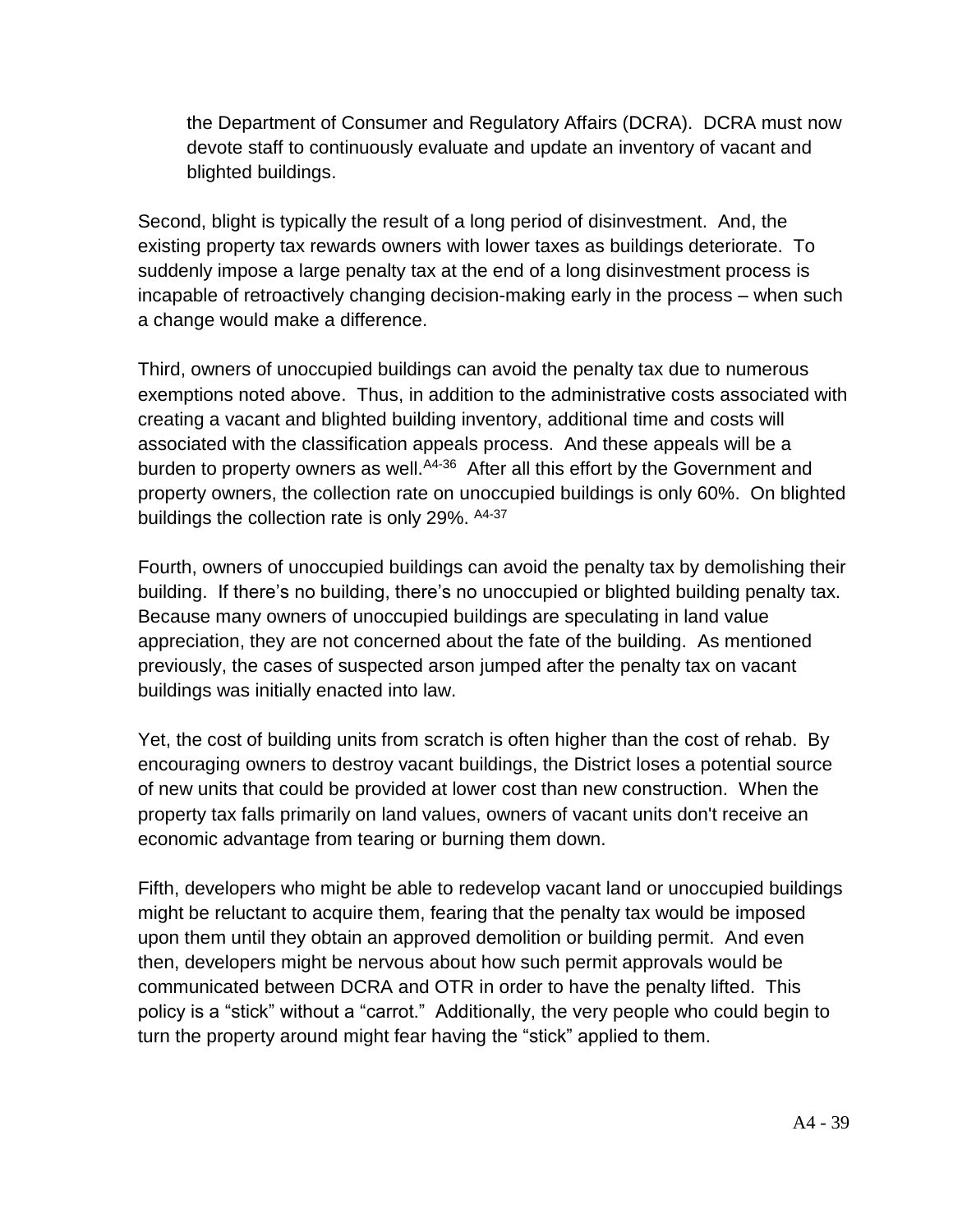The assessor's office annually updates assessments for both buildings and land. The value-capture approach to property taxation takes advantage of the existing assessment process and does not require a separate record-finding and recordkeeping operation. Relying on assessments avoids the complexity of knowing whether individual buildings are occupied or vacant. It also avoids making an arbitrary determination about how long a building must be unoccupied before it becomes subject to the penalty. Most importantly, the value-capture approach provides beneficial incentives (both "carrots" and "sticks") continuously throughout the property investment process.

The penalty tax on no longer applies to vacant land. So the existing penalty tax offers no assistance regarding the redevelopment of vacant lots. The tax on vacant and blighted buildings relies on an economic penalty. But this penalty is only applied after a complicated regulatory and administrative process to determine "vacancy" and "blight." And after accounting for all the exemptions and loopholes, if the economic penalty is applied, it is applied only at the end of the disinvestment process rather than at the beginning.

The difficulties associated with this approach can be observed from the way that the District Government has lurched from one legislative and regulatory framework to another. The law applying a penalty tax to vacant land and buildings has changed nine times since 1991. <sup>A4-38</sup> Property investment decisions are typically made with a long-term perspective. Continually changing penalties and regulations cannot easily be integrated into decision-making by property owners.

#### **19. WOULD THE DISTRICT LOSE REVENUE FROM SPLIT-RATE TAXATION?**

Revenues are a function of the tax rates chosen by the Council. Reducing the tax rate on buildings will result in lower revenue only if there is no compensating increase in the tax rate applied to land values.

Appendix 2 of this report contains the 1991 Tax Rate Study that used actual District property assessments from 1990. These assessments were multiplied by the actual 1991 tax rates and by a set of hypothetical rates. The hypothetical rates that were chosen raised the same revenue as the actual rates.

Clearly, the Council can set tax rates to raise more or less revenue. "Revenueneutral" rates were chosen simply to make a fair comparison between the two different tax systems.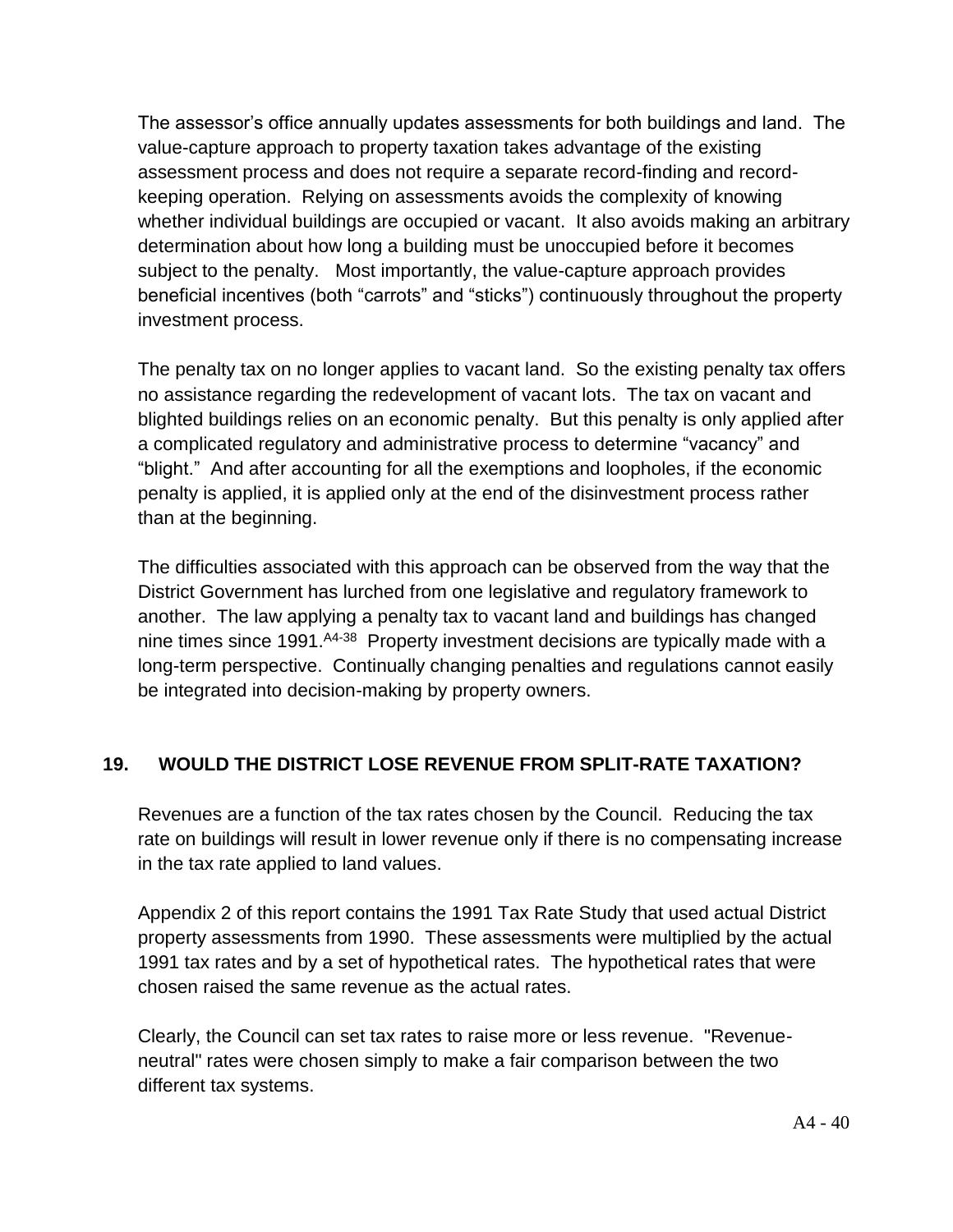In the 1980s and 1990s, the District had a law that established "calculated" tax rates. This law adjusted the property tax rates automatically, based on the relationship between inflation in property assessments and the Consumer Price Index (CPI). If increases in property assessments exceeded the CPI, the property tax rate would fall automatically so that the same revenue (adjusted for CPI inflation and new construction) was collected as in the prior year. Every year that this law was in effect, increases in property assessments exceeded the CPI. Yet, every year the Council overrode the "calculated rates" by re-enacting the prior year's rates.

This was never an indication that the existing property tax system was unable to raise sufficient revenues. It was merely a political choice of the District Government to raise revenues above what would be required to keep pace with inflation. Regardless of whether the District employs a traditional property tax or a "value capture" approach, the Council retains the power to set tax rates to raise the amount of revenue that it deems appropriate.

From a somewhat different perspective, it is important to understand that the current tax system discourages building construction, improvement and maintenance. This impairs the District's economy and diminishes revenues.

Additionally, boarded-up buildings and vacant lots are now a tax drain on the District. By definition, vacant and boarded-up properties produce no sales, income or business taxes. By creating an artificial scarcity of housing, they drive up rents, driving out residents and businesses and increasing the costs of District rent subsidy programs. As noted in the presentation by Daphne Kenyon, the punitive tax rates imposed upon them produce relatively little property tax revenue. <sup>A4-39</sup> Vacant and boarded-up properties also consume District resources. They harbor criminals, increasing expenditures related to crime and arson. They also reduce revenues by depressing nearby land values.

Higher taxes on publicly-created land values combined with lower taxes on privatelycreated building values will promote development of vacant lots and boarded-up buildings. This should reduce some District expenditures on crime and arson while generating income, sales and business taxes where previously there were none. Thus lower tax rates on building values combined with somewhat higher tax rates on land values, even if revenue-neutral from the perspective of property tax revenue, should provide the District with a net positive fiscal impact.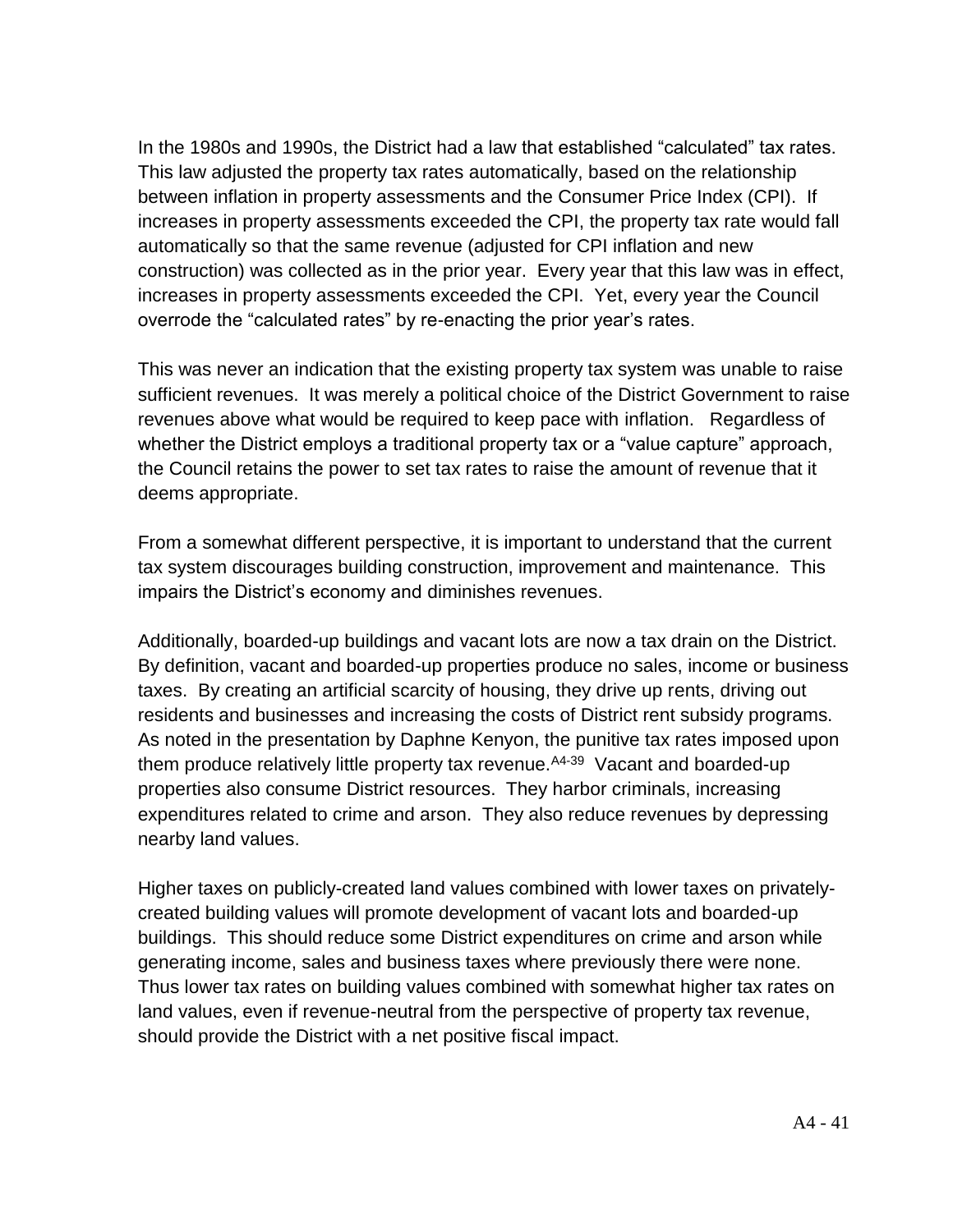#### **20. WOULD THE DISTRICT LOSE REVENUE FROM NEW CONSTRUCTION?**

Using value capture to transform the property tax into a public service access fee does not necessarily eliminate new construction as a source of tax revenues. Most jurisdictions that use this approach continue to tax building values. They just tax building values at a lower rate than land. Thus, new construction would continue to provide additional revenue. Even if new construction were totally exempted, an increase in economic activity associated with new construction and the subsequent occupation of these buildings by residents or businesses will produce additional income, sales and business franchise tax revenues.

#### **21. WOULD A SPLIT-RATE TAX FAIL TO COMPENSATE THE DISTRICT FOR COSTS IMPOSED BY DEVELOPMENT?**

Some people believe that new development creates costs for the District, and therefore taxation based on the value of new construction seems fair. It is important to acknowledge, however, that many costs of public infrastructure are related to distance, and not to whether or not development occurs. Streets, sewers, water mains, bus and subway lines, utility lines must all run past every property in their path, regardless of whether the property is developed or not. Potholes and broken water mains cannot go unrepaired simply because they are in front of a vacant lot.

If development occurs on a vacant lot, user charges related to the use of the property will kick in. Fees will be paid for the amount of water consumed and sewage discharged. Occupants will pay parking fees or transit fares. If the development is residential, new income taxes will be paid. If development is commercial, franchise taxes, sales taxes, and other fees will be paid.

If development requires the temporary closing of streets or sidewalks, the developer must obtain public space permits and pay public space fees. If development imposes other costs that require compensation, those costs should be identified and the impact fee should be closely tied to compensating the District for those costs. To the extent that the District may wish to impose special user charges or impact fees on new development, such as a housing linkage fee, this can be accomplished regardless of the property tax structure. A higher fee on office parking, for example, could compensate the District for increased traffic and street expenses. (See the recommended Clean Air Compliance Fee Act in Appendix 1.)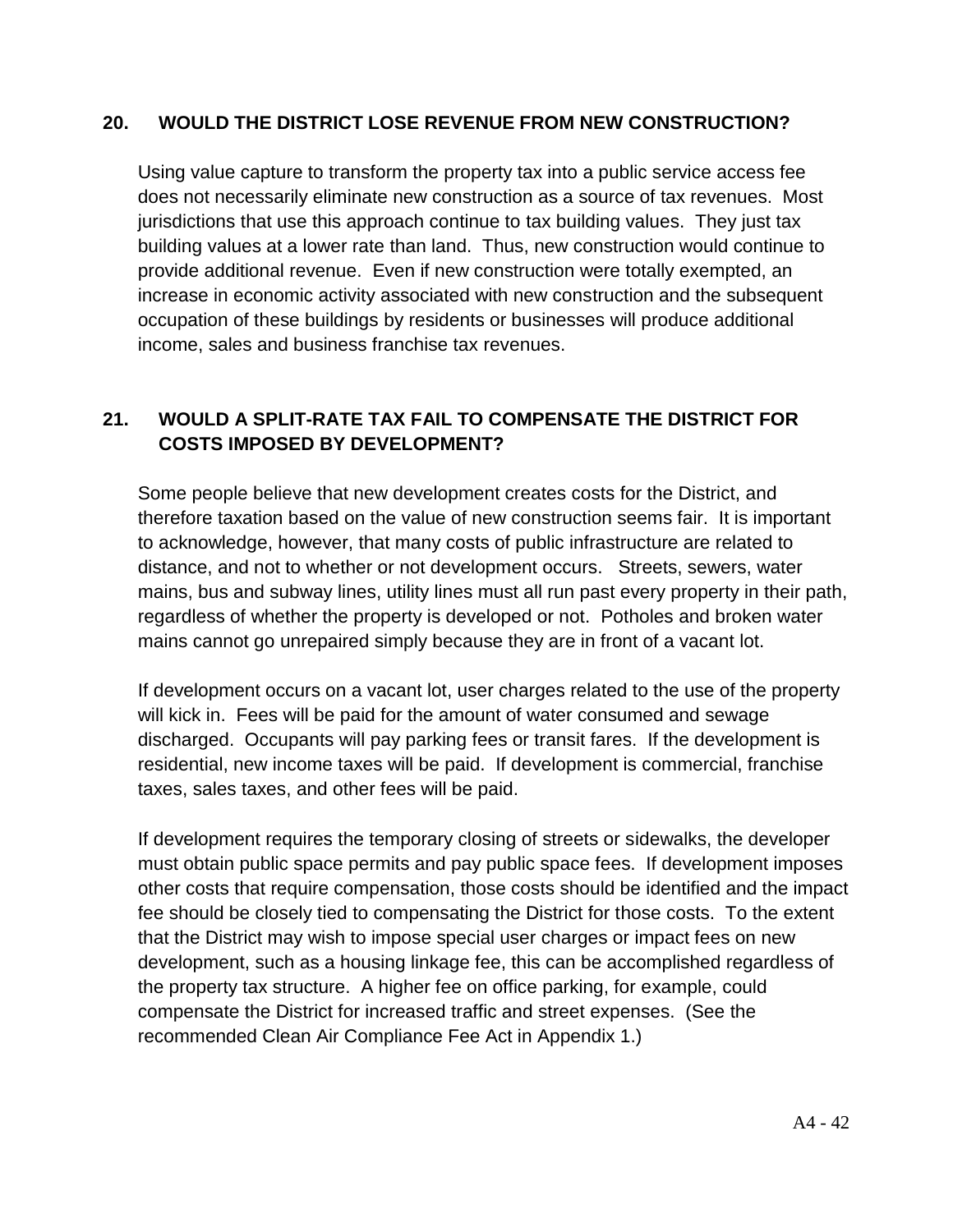#### **III HOW DOES ZONING RELATE TO PROPERTY TAXATION?**

#### **22. WHAT IS THE ROLE OF ZONING?**

Zoning is a technique for, among other things, reducing the scale or intensity or limiting the use of development compared to what would have occurred in its absence. In other words, zoning an Iowa corn field for skyscrapers will not result in skyscrapers being built there. On the other hand, if market demand exists for 20-story buildings on Pennsylvania Avenue, zoning that land for 12-story buildings will limit development to 12 stories. Some of the unsatisfied demand for additional stories will be displaced to alternative sites. The reduced supply of space on Pennsylvania Ave (compared to the demand) will inflate rents there compared to what rents would have been if 20-story buildings had been erected.

#### **23. HOW DO LANDOWNERS RELATE TO ZONING**

As mentioned above, zoning can restrict the choices that landowners have regarding the ways in which they develop and use their land. But landowners are generally not compelled to develop their property as intensely as zoning allows. Zoning is less powerful than it could be because landowners react to the market for developable land very differently than laborers react to the market for labor and very differently from the way that owners of capital react to the market for capital.

For example, assume hamburger joints are paying cooks \$7 per hour. There's a vacancy and two cooks show up for the job. They both have similar skills and experience. Cook #1 says that she is willing to work for \$7 per hour. Cook #2 recognizes that the going wage is \$7 per hour, but states that he is special and will only work for \$8 per hour. Cook #1 will get hired. Cook #2 will not. If Cook #2 depends upon getting a job for earning a living (most laborers do not have an independent source of income) his insistence on receiving higher wages than the market allocates for persons of his skill and experience may doom him to poverty or even starvation.

Or, imagine two banks with money for car loans and assume the market rate for interest on car loans is 6%. A prospective car owner goes to Bank #1. The loan officer states that they have \$25,000 available at 6%. Bank #2 tells the prospective car owner that they also have \$25,000 available. Bank #2 acknowledges that the going interest rate is 6%, but states that its depositors are special people who deserve more. Therefore, Bank #2 will charge 7% for a car loan. The prospective car owner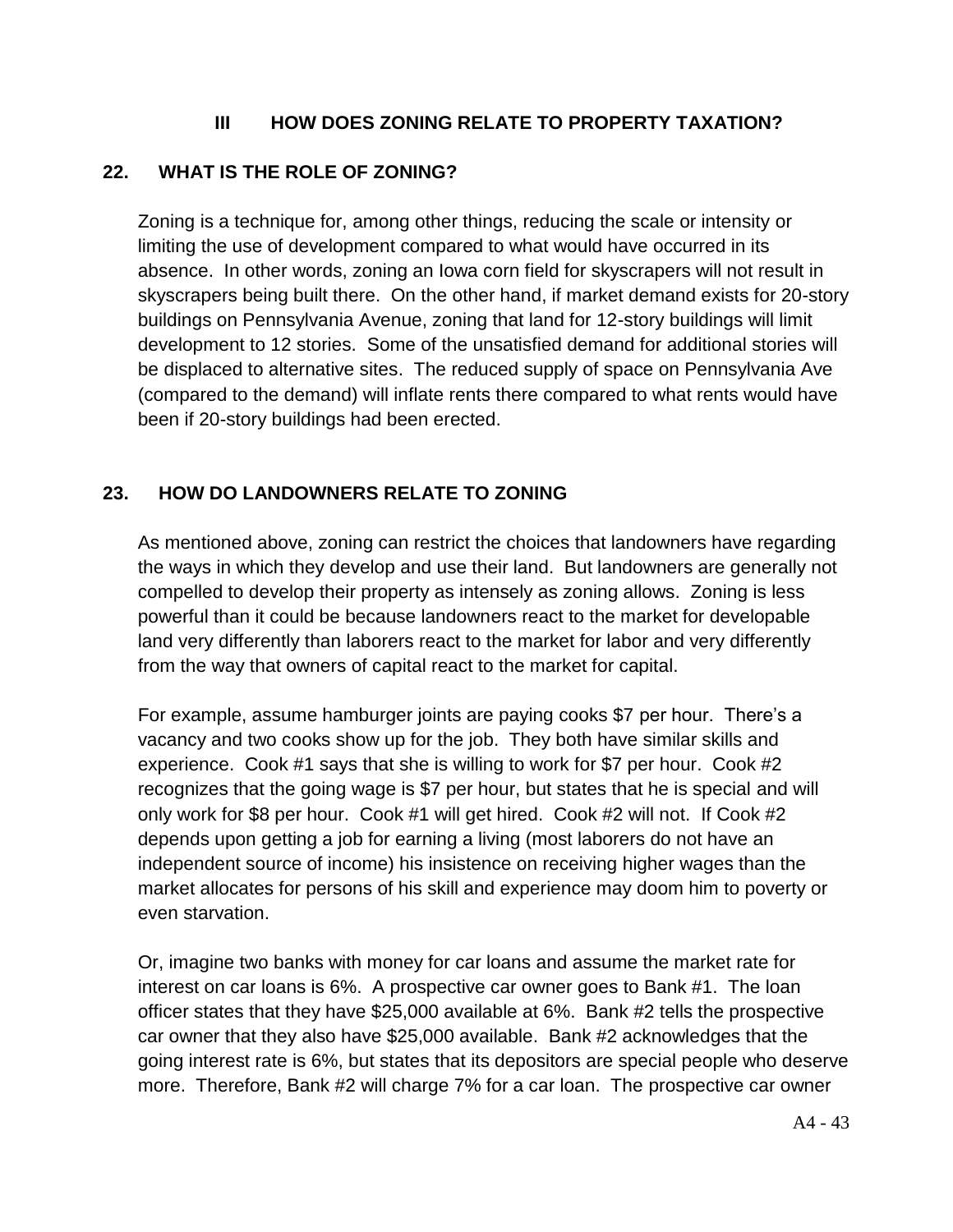will borrow money from Bank #1. These funds will earn 6% for Bank #1's depositors. The money controlled by Bank #2 will sit in the bank and earn nothing. So both labor and capital must bring their resources into the market at the prevailing market price. Otherwise, labor will starve and capital will waste away.

But landowners generally face a different reality. History tells them that their land is likely to become more valuable over time. And persons who own land that they don't live on or have their business on, typically have other sources of income. Unlike laborers or owners of capital, landowners can often afford to wait for land to appreciate and are not materially disadvantaged if they don't employ their land at the highest price that it can obtain under current market conditions.

In the 1970s, there were three adjacent lots in Anacostia with boarded up houses. An economic development professional felt bad that these vacant houses were blighting the neighborhood. He assumed that the owners couldn't sell due to a lack of interest. His community development corporation had funds to purchase property so he approached the owners. He offered them the assessed value for their property – thinking that they would be grateful to receive such an offer. Instead, the owners said that they would be foolish to sell these properties at their current value. They mentioned that a subway station was planned for just a few blocks away. Their properties would be worth much more later.<sup>A4-40</sup> The Anacostia Metrorail Station opened in 1991. In 2010, these three properties remained vacant.

In a less extreme example, a strip of one- and two-story cinder block retail stores was built in the 1300 block of U Street, NW near the time when the Metrorail station opened half a block away. Clearly, this was not the highest and best use of the land at this location. But it was a cheap and low-risk way for the landowner to wait and see what more intensive development demand might arise in the future. But while this landowner is waiting, the neighborhood (and the Metrorail system) are deprived of the housing, retail and employment activity that could be there in addition to the few stores that occupy the cinder block building.

Yet another story can be found above, under **Question 17** ("ISN'T THE DISTRICT MOSTLY BUILT-UP? HOW MANY VACANT LOTS ARE THERE?") about the porn shops along 14<sup>th</sup> Street between H and I Streets, NW during the 1960s and 1970s.

These stories shows that landowners are not under the same compulsion as laborers or capitalists to bring their resource into the market at current prices. Because land owners might not develop their land according to present market demand as shaped by zoning, the effectiveness of zoning is reduced.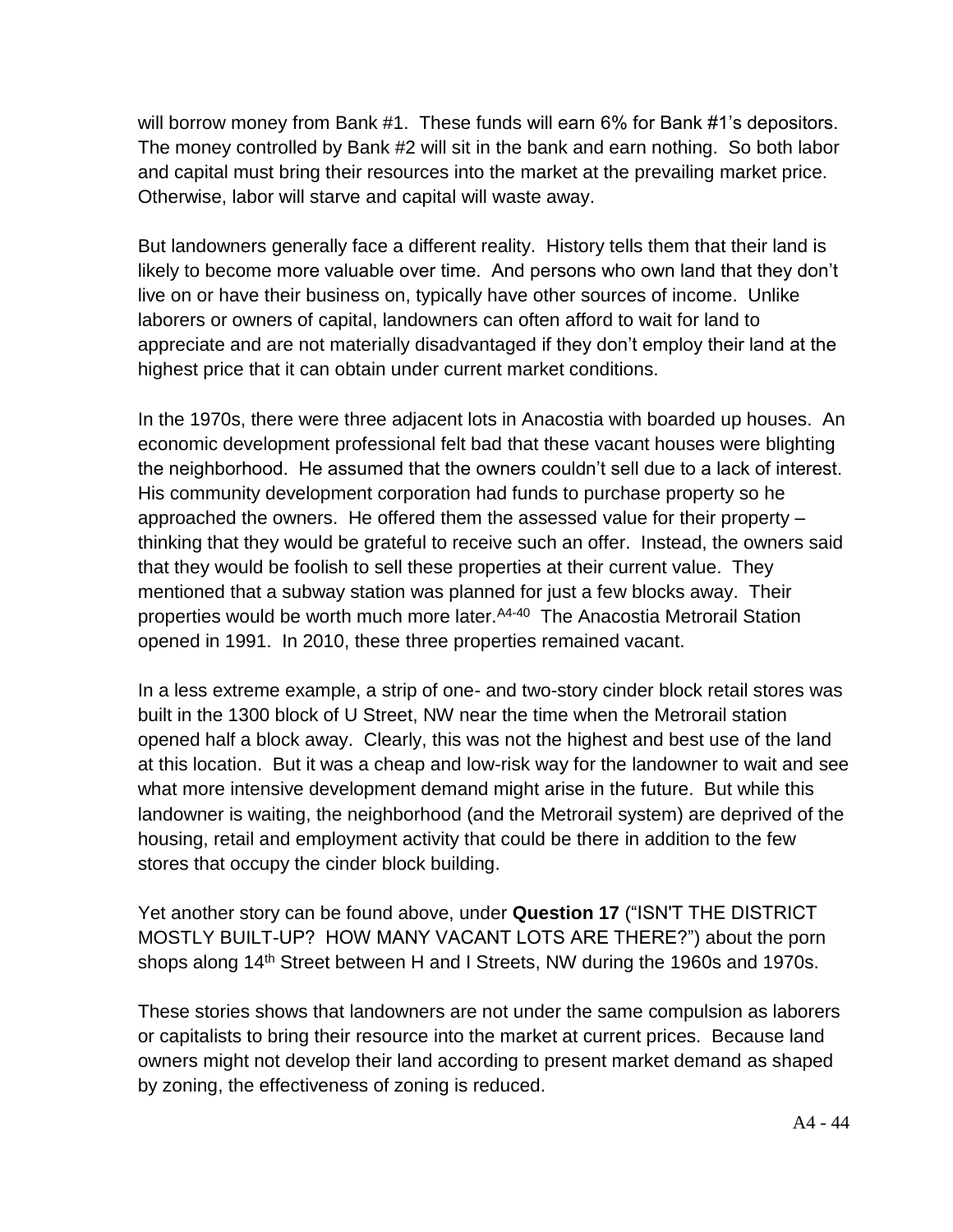Several years ago, residents participating in a revision of the District's Comprehensive Plan were puzzled that the Office of Planning (OP) recommended a larger area be zoned for offices than was justified by the demand for office space as projected by a consultant's study. Here is a possible explanation:

OP may have thought that limiting the commercial-zoned area to an area no larger than indicated by projected demand would give landowners in commercially-zoned areas too much power to charge exorbitant land prices. After all, office developers would have nowhere else to go in the District. OP did not want excessive land prices to send developers away from the District in favor of cheaper suburban locations. Therefore, OP may have dedicated more land for office than demand studies indicated would be needed, hoping that this would prompt landowners to compete among themselves for development and thereby mitigate landowners' ability to increase land prices. However, because land owners are often not under much compulsion to develop their land, the assumption that land owners would compete with each other for developers may be mistaken. This might be particularly true in the District where landowners, aware of historical trends for increasing demand for office development, might feel that there is little risk associated with turning down a development offer.

#### **24. HOW DOES THE PROPERTY TAX INTERACT WITH ZONING?**

Landowners can make money in two ways. First, they can develop a piece of land and hope that the users will be pay enough rent to cover the development and operating costs plus a profit. Second, they can make money simply by doing nothing and waiting for the price of land to rise. So landowners weigh the alternatives – either to optimize their buildings to fit more closely with the intersection of economic demand and zoning, or to do nothing and hope that land values will increase in the future.

When landowners are unwilling to develop or sell at current market prices, the supply of development sites is artificially reduced, leading to real increases in land prices. At some point, developers are compelled to find cheaper locations. But these cheaper locations are cheaper for a reason. They are less conducive to development than the prime sites that are being withheld.

Thus, land speculation does more than mess up a city's plan. It impairs the economic productivity of developments that are forced to occupy less suitable sites. Higher transportation costs, worse access to employees, customers and collaborators (or a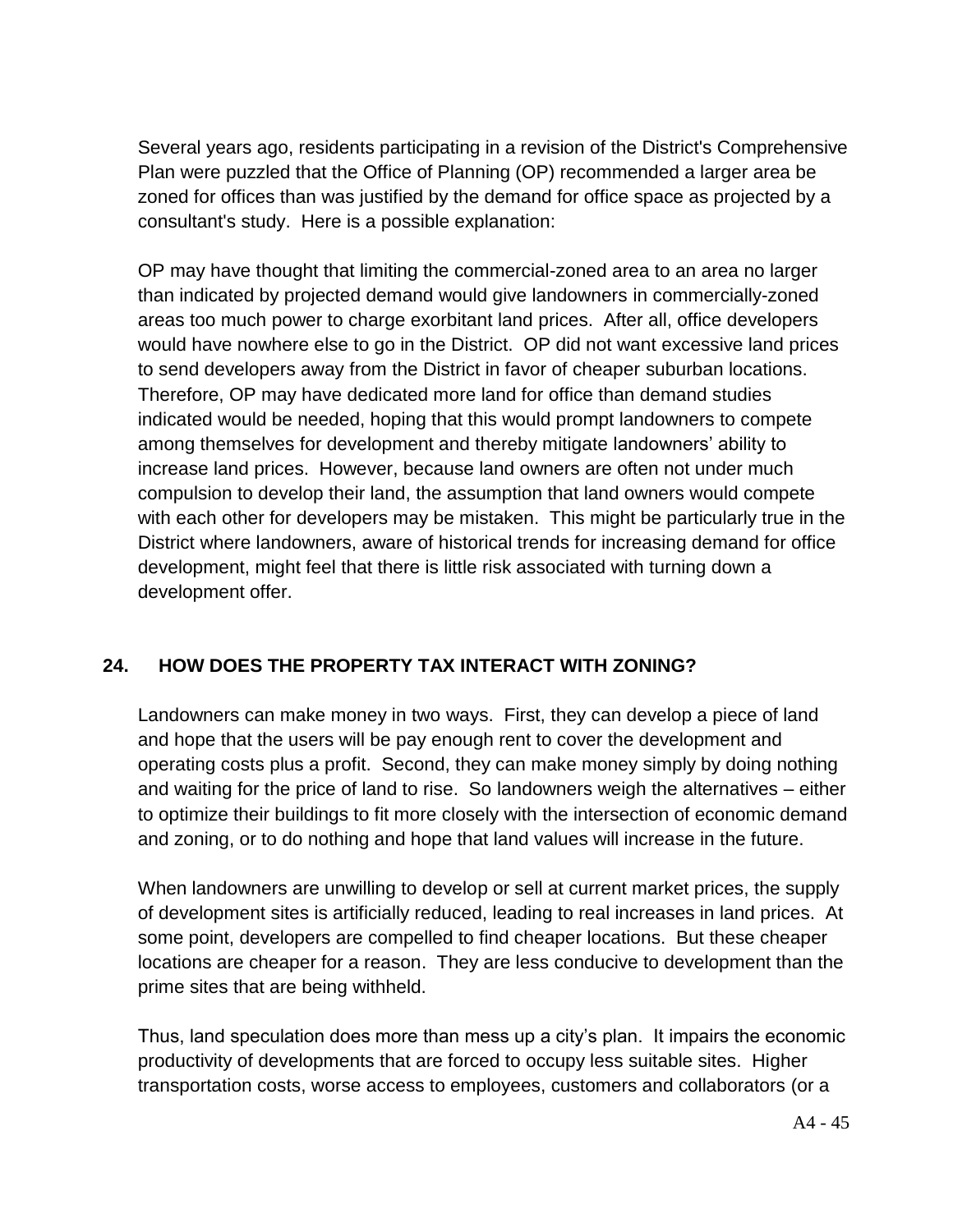combination of these factors) will impact the bottom line, making businesses less profitable and less able to hire new workers. Conflicts with neighboring land uses might also be a result of development being forced away from sites that are optimal as defined by the intersection of economic demand and zoning.

As mentioned previously, the property tax has two components – a tax on building values and a tax on land values. The tax on building values is a cost of production. Although typically between 1% and 2%, this tax can be a deterrent to the development, improvement and maintenance of buildings. Unlike a sales tax (that is paid only at the time of sale), a property tax on building value is paid each and every year that an improvement adds value to a property. Over time, this stream of payments can have the economic impact of a one-time sales tax of between 10% and 20% on construction labor and materials. This is a significant cost that adds to the profit risk associated with the development, improvement or maintenance of buildings.

On the other hand, for every \$100 of publicly-created land value, owners must pay only \$1 or \$2 per year. The net present value of this stream of payments is between \$10 and \$40, depending upon the capitalization rate used. The net result is that between 60% and 90% of publicly-created land values will end up as windfall gains for landowners.

Thus, the tax on land and the tax on buildings become part of the equation that landowners grapple with as they decide whether to improve their property or whether to sit and wait. Using value capture to transform the property tax into a public service access fee, by reducing the tax rate on privately-created building values and increasing the tax rate on publicly-created land values, would impact this calculation. The higher tax on land values would reduce the net gain from land value appreciation and the lower tax on improvements would reduce the cost of creating, improving and maintaining buildings.

A value capture approach to property taxation would provide both a carrot and a stick to encourage property development at an intensity more commensurate with the intersection of market demand and zoning permission than under the present system. Thus, value capture actually strengthens the power of zoning and other regulatory controls.

Above there is a discussion about OP over-allocating land for commercial zoning (in hopes of getting landlords to compete for development and thereby avoiding excessive land price inflation). An alternative (or complementary) approach would be to implement value capture. Value capture would reduce the profits from sitting and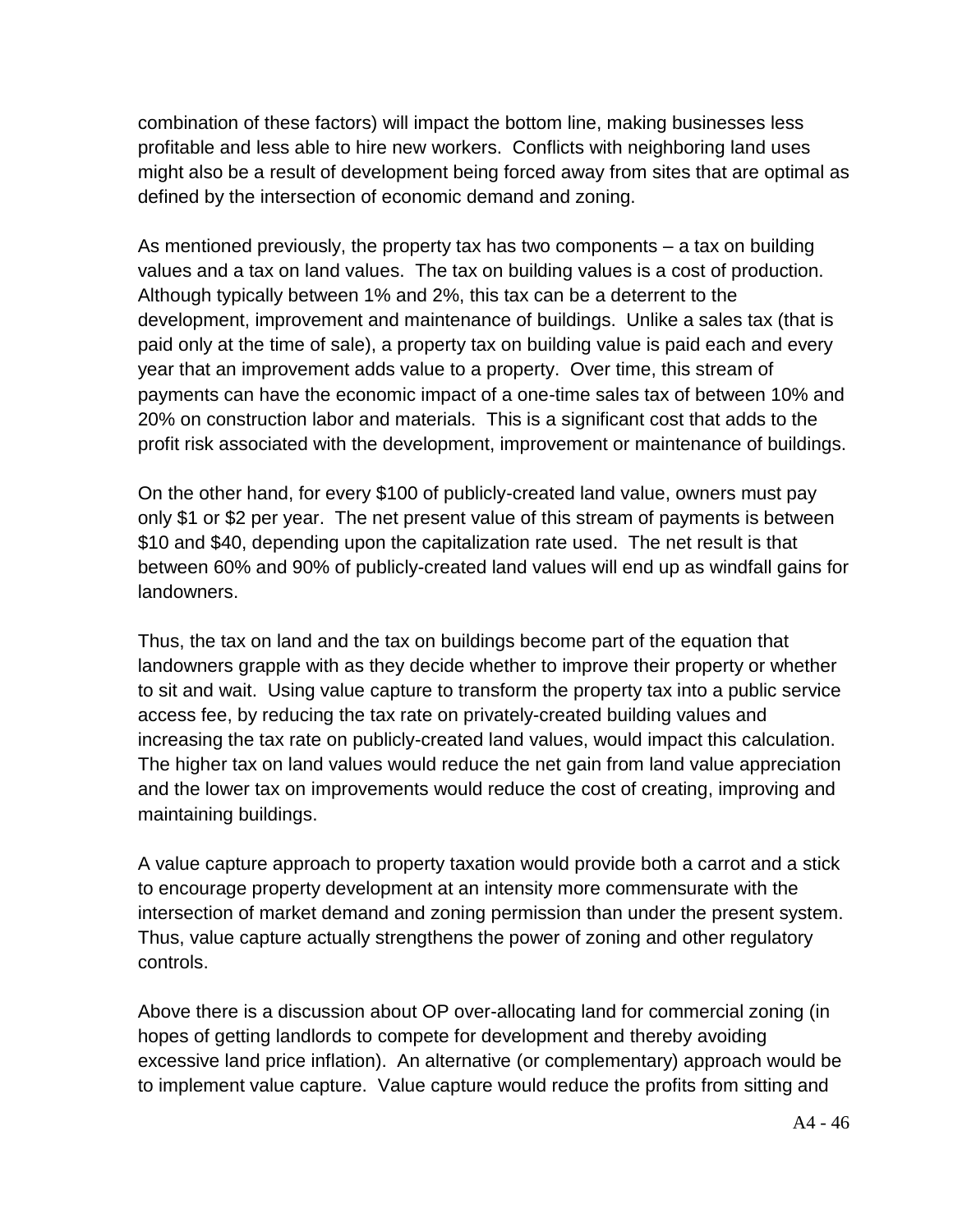waiting. And this would make it more costly to underutilize land relative to current market demand. This approach could facilitate a reduction of the area zoned for office to an area more commensurate with projected demand. The problem of excessive land price increases would be mitigated by taxing them away. As a result, more area could be zoned residential or mixed-use.

#### **25. WOULD MUNICIPAL REGULATIONS BE MORE EFFECTIVE IN DETERRING PARKING LOTS AND UNDERUTILIZATION OF LAND?**

A value capture approach to property taxation discourages the underutilization of land. The degree to which it is effective depends on the actual rates that are chosen, zoning and other development regulations, and the underlying market demand. If zoning is inappropriate or financing is unavailable, a value-capture property tax will not guarantee improved land use.

Should the District refuse to transform the property tax into a public service access fee because this reform, by itself, cannot correct or prevent all undesirable development or lack thereof? Making "the perfect" the enemy of "the good" is a strange basis for rejecting a reform that creates economic incentives for more affordable housing and job creation at no net cost to the taxpayers.

Where land is vacant or underutilized, this re-orientation of the property tax will encourage development to occur more quickly and more affordably than under the present system. However, the present system rewards disinvestment and blight, pending redevelopment at some distant future time. This is disruptive to the quality of both residential and commercial neighborhoods. A4-41

A value capture fee encourages owners to keep existing structures in use until the time for redevelopment is at hand. Historic structures are protected under current law (and should be under a value-capture approach as well) by "current-use" assessments.<sup>A4-42</sup> Thus, even under a value-capture system, neighborhoods would be characterized by structures of different sizes and ages, at different stages in their life cycle.

Zoning and tax policy are not an "either / or" proposition. Zoning and tax policy should work hand-in-hand. Using value capture to transform the property tax into a public service access fee complements zoning and makes it more robust.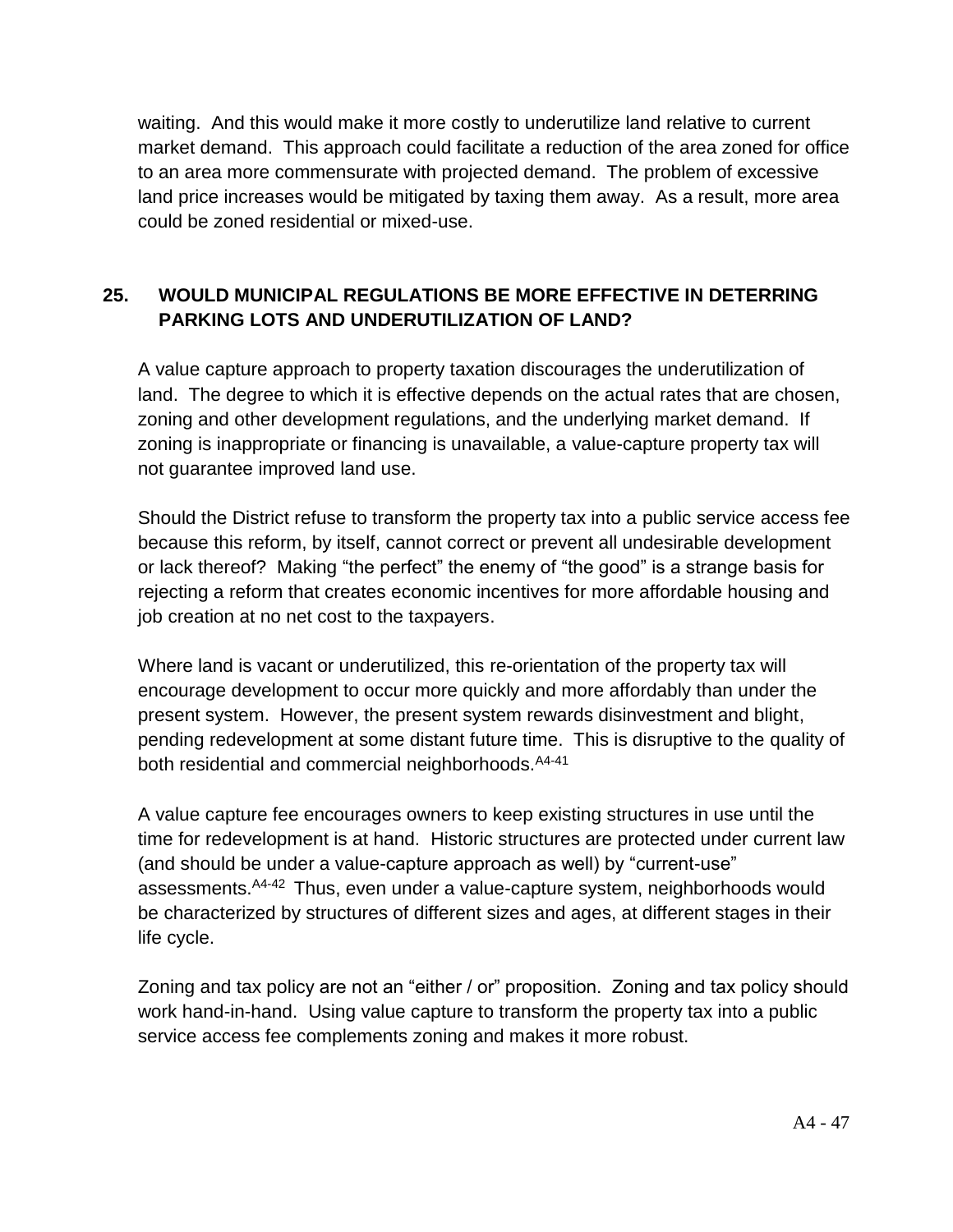#### **26. WHAT IMPLICATIONS EXIST, IF ANY, REGARDING THE DEBATE ABOUT CHANGING THE DISTRICT'S HEIGHT LIMIT?**

Assuming that there is a demand for additional development, zoning changes to increase height or density create an opportunity for affected land to support additional development and to earn additional rent. This opportunity will be reflected in higher land values. Under a traditional property tax, affected landowners must return only 1% or 2% of that additional value each year. The net present value of these tax payments, depending upon the capitalization rate used, will be between 10% and 40% of the publicly-created increase in land values. Thus, public action to create additional development rights results in windfall gains to affected landowners.

Today, there is a debate going on about whether to increase the height limits that now restrict development within the District. The heights of buildings in the District are restricted by an act of Congress, the Height Act of 1910. A4-43 Because of the high demand for residential and office space, the height limit constrains the amount of residential and office development within the District – and thereby makes housing and office space more expensive than it otherwise would be.

Without addressing the merits of whether the Height Act should be relaxed in whole or in part, the Office of Planning has noted that there are many places in the District where the zoning envelope does not permit development as high as is presently permitted under the Height Act. Additionally, there are many places where existing development does not fill up the zoning envelope.

Although there is demand for additional residential and commercial space in the District and although that demand could be accommodated within the existing zoning and height-limit regulations, many landowners are not providing development to meet that demand. By reducing the tax rate on privately-created building values and increasing the tax rate on publicly-created land values, the costs of development would be reduced and the costs of underutilizing land would be increased. Thus, **without any changes in zoning or increases in allowable building heights, using a value capture approach to property taxation would increase the amount of developed space – both residential and commercial – which would help make the District more affordable to residents and businesses alike**.

Of course, if height limits and zoning allowances were increased yet further, a value capture approach to property taxation would make it more likely that landowners would respond by increasing development commensurate with the intersection between economic demand and zoning.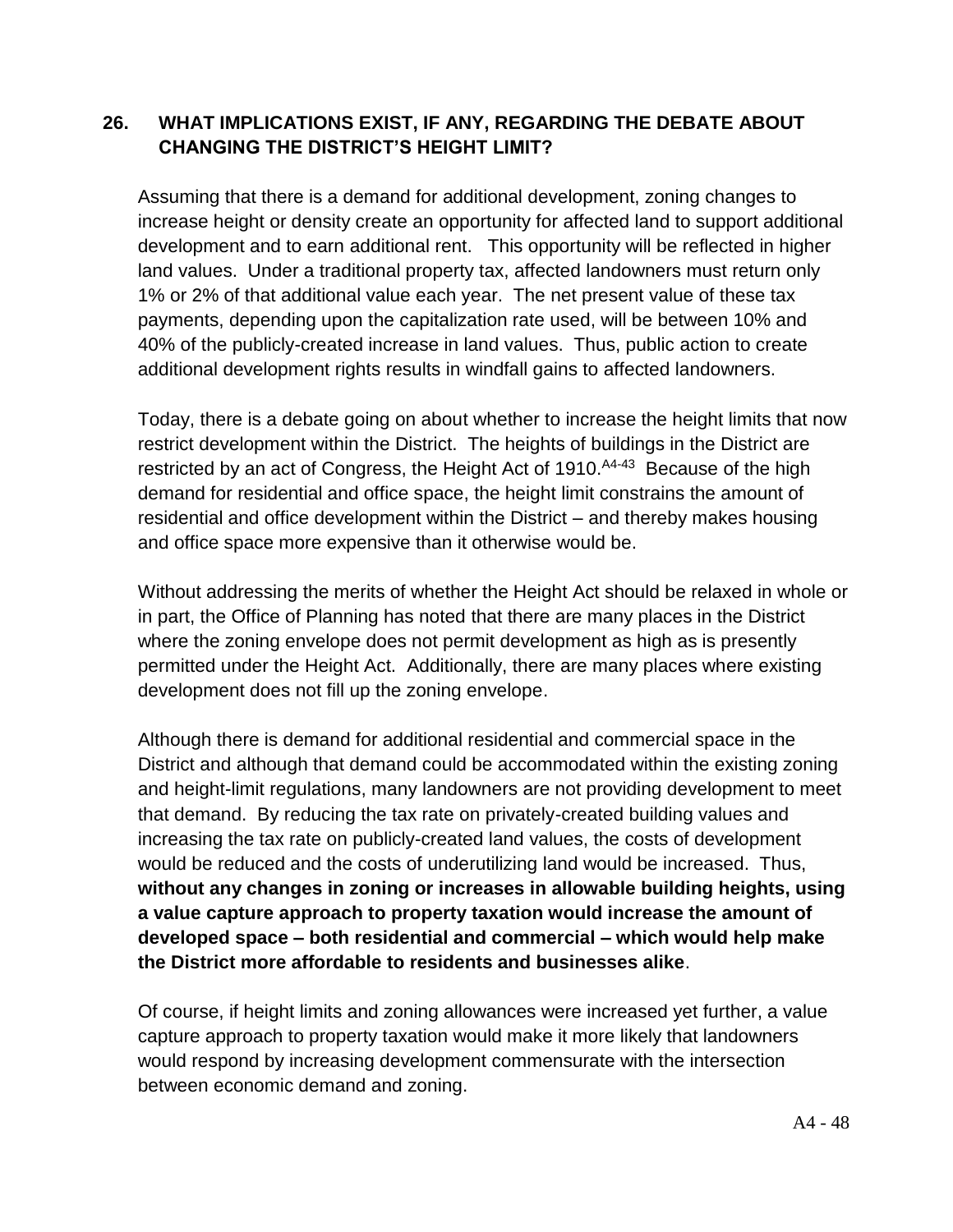If value capture re-orients the property tax to be more like a public service access fee, then a greater percentage of the land value created by height and zoning increases will be returned to the public. Thus, whenever the District acts to permit more intense development for an area than was previously allowed, the District's revenues will increase more substantially than under the present system.

Likewise, any downzoning would reduce land values. As a result of reducing owners' potential for generating income from their sites, the District would collect less tax. The fairness of this approach lies in its ability to recapture the value of publicly-created opportunities (expressed through higher land values) and to relieve owners of tax liability to the extent that public decisions reduce income-generating opportunities or other amenities (expressed through lower land values).

#### **IV WILL THE VALUE CAPTURE APPROACH ENCOURAGE TOO LITTLE OR TOO MUCH DEVELOPMENT?**

#### **27. WILL THE VALUE CAPTURE APPROACH TO PROPERTY TAXATION BE TOO INSIGNIFICANT TO AFFECT DEVELOPMENT?**

Under hypothetical tax rates used in the 1991 Tax Rate Study, the average homeowner property received a 12% tax reduction (equivalent to about \$168) and the average rental property received an 18% tax reduction (equivalent to about \$340) when compared to taxes they would have paid under the actual 1991 tax rates. Average percentage reductions in middle- and low-income neighborhoods were significantly higher than the citywide average. <sup>A4-44</sup>

Furthermore, the hypothetical tax rates in this study resulted in tax increases on vacant land that varied between 23% and 53%. Although many factors are important in development decisions, the regional economy is strong and these tax changes should be significant enough to prompt a change in plans for some owners of vacant and underutilized properties.

The significance and impact of a value-capture property tax will depend on the actual rates chosen by the Council to implement it. If the difference in tax rates applied to land and buildings is small, the impact will be small. To the extent that the difference is larger, the impact will be larger. No matter how large the difference in tax rates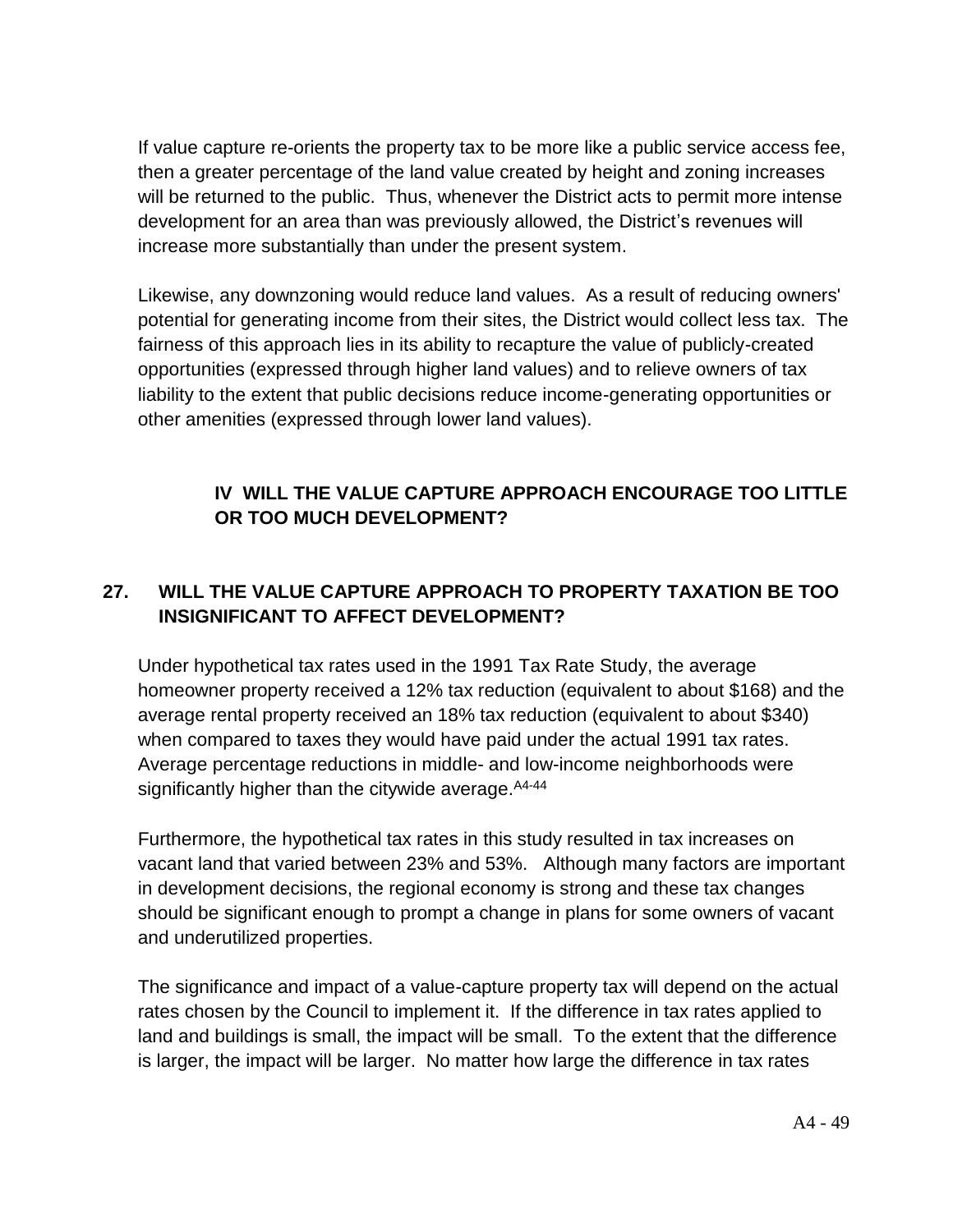applied to land and buildings, property tax reform is only a part of what the District must do to address problems related to housing and employment.

Yet, regardless of the size of the impact, this reform accomplishes something positive without requiring additional spending or higher taxes. Given the significant needs for more affordable housing and job creation, and given the lack of resources for subsidy programs, a revenue-neutral tax reform that provides some improvement in these areas should be worthwhile.

#### **28. WILL A VALUE-CAPTURE TAX INHIBIT LAND ASSEMBLY?**

Under the present system, land assemblies often take a long time. Increasing the tax rate on land values would appear to have a negative impact on the assembler. However, a primary reason that land assembly takes a long time is that those who own parcels to be acquired by the assembler have little incentive to sell and considerable incentive to hold out. It is common knowledge that a developer will pay more for the last parcel of land needed for an assembly than was paid for the first. <sup>A4-45</sup>

Under a value capture approach, it will become more expensive for owners of soughtafter parcels to hold out. This should encourage them to sell more quickly. Thus, the higher expense of holding land by the assembler could be offset by a shorter time period required to complete the assembly. The costs of assembly can also be mitigated by keeping acquired properties in use until the assembly has been completed.

#### **29. AREN'T VACANT LAND AND SURFACE PARKING NECESSARY?**

Some might claim that vacant lots are necessary to facilitate new development. This is not true. Most of us are aware of developed properties where the building is renovated. We are also aware of developed properties where the existing building is demolished prior to construction of a new building. Thus, vacant land is not necessary to foster new development – either in the form of new construction or in the form of renovation.

Others are concerned about the impact of value capture on community gardens. Some owners of private vacant lots make them available to the community for growing flowers and vegetables. And while subsidized parking for commuters might encourage excess traffic, some people are concerned that parking for retail and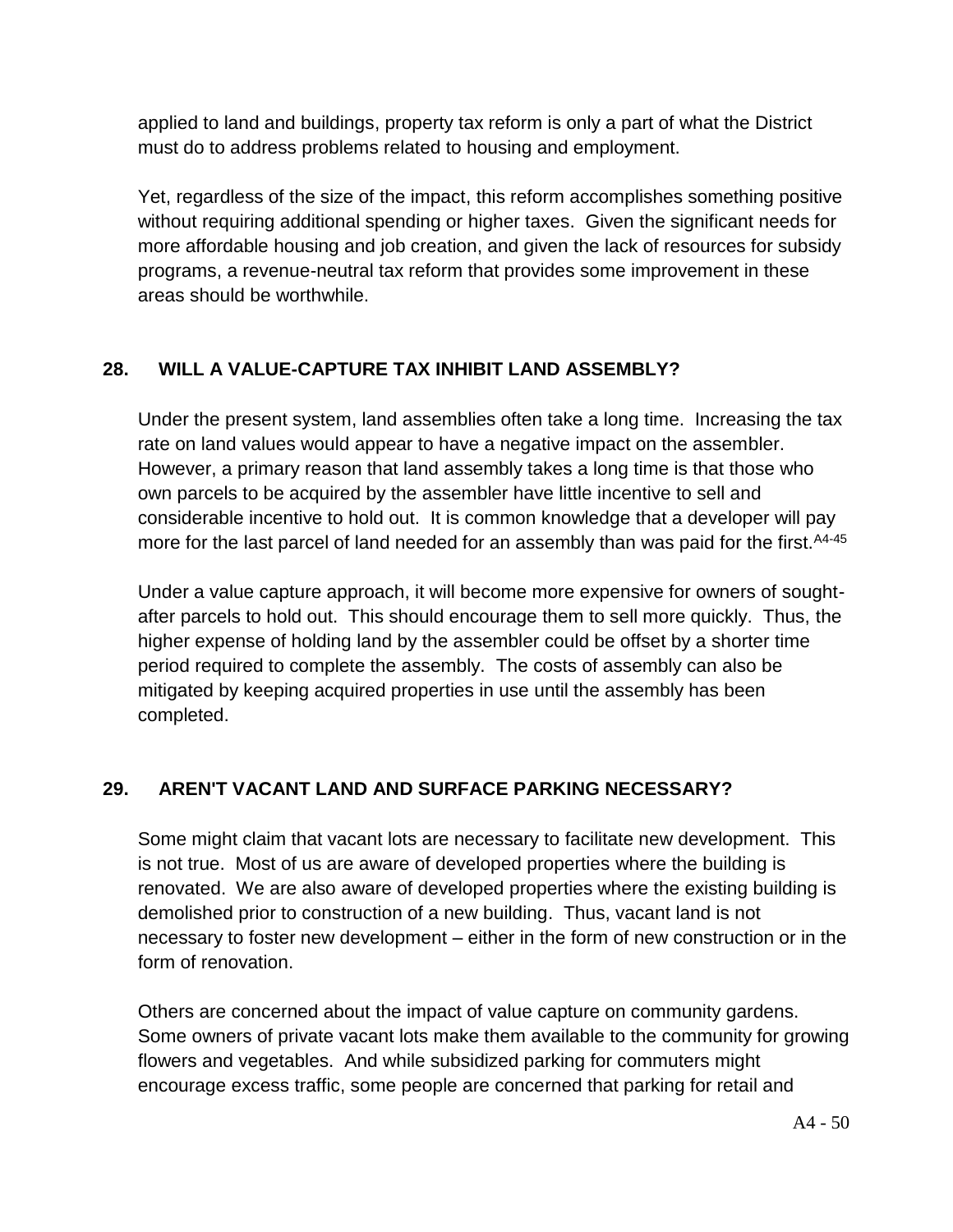grocery stores is necessary – and might be impaired by a value-capture approach to property taxation.

These issues are not dissimilar to existing concerns about historic properties. Many smaller historic buildings in areas zoned for greater height and density cannot compete with larger and more modern buildings. Existing law recognizes that the importance of preserving some historical buildings can exceed their ability to produce profits. Thus, the law provides "current-use" assessments to help maintain the economic viability of historic properties. In other words, these properties are not assessed according to their market value (which might lead to the demolition of historic buildings and their replacement by larger buildings capable of realizing a greater percentage of a site's income potential). Instead, they are assessed at a value based on their current income-earning capabilities. <sup>A4-46</sup> The concept of currentuse assessments could be extended to other valued uses if their value to the public exceeds their value to private owners.

Current use assessments could be provided for:

- 1. Vacant private land dedicated for community gardens and parks.
- 2. Parking lots dedicated to grocery stores or other neighborhood retail businesses.
- 3. Residential buildings located in commercial zones. Current-use assessment could help preserve these buildings for residential use. (Of course, a better approach might be to change the zoning for such properties from "commercial" to "residential.")

#### **30. WOULD HISTORIC BUILDINGS AND SMALL BUILDINGS SUFFER NEGATIVE CONSEQUENCES FROM A VALUE CAPTURE APPROACH?**

Many small commercial buildings are located in neighborhood commercial centers, providing needed community services. The 1991 Tax Rate Study indicated that most of these properties would experience a tax reduction under the hypothetical value capture rates.

There are also many small buildings and historic properties located in the downtown. In a market economy, owners of small structures in high-value areas will be under economic pressure to increase the income from their property. This is true under the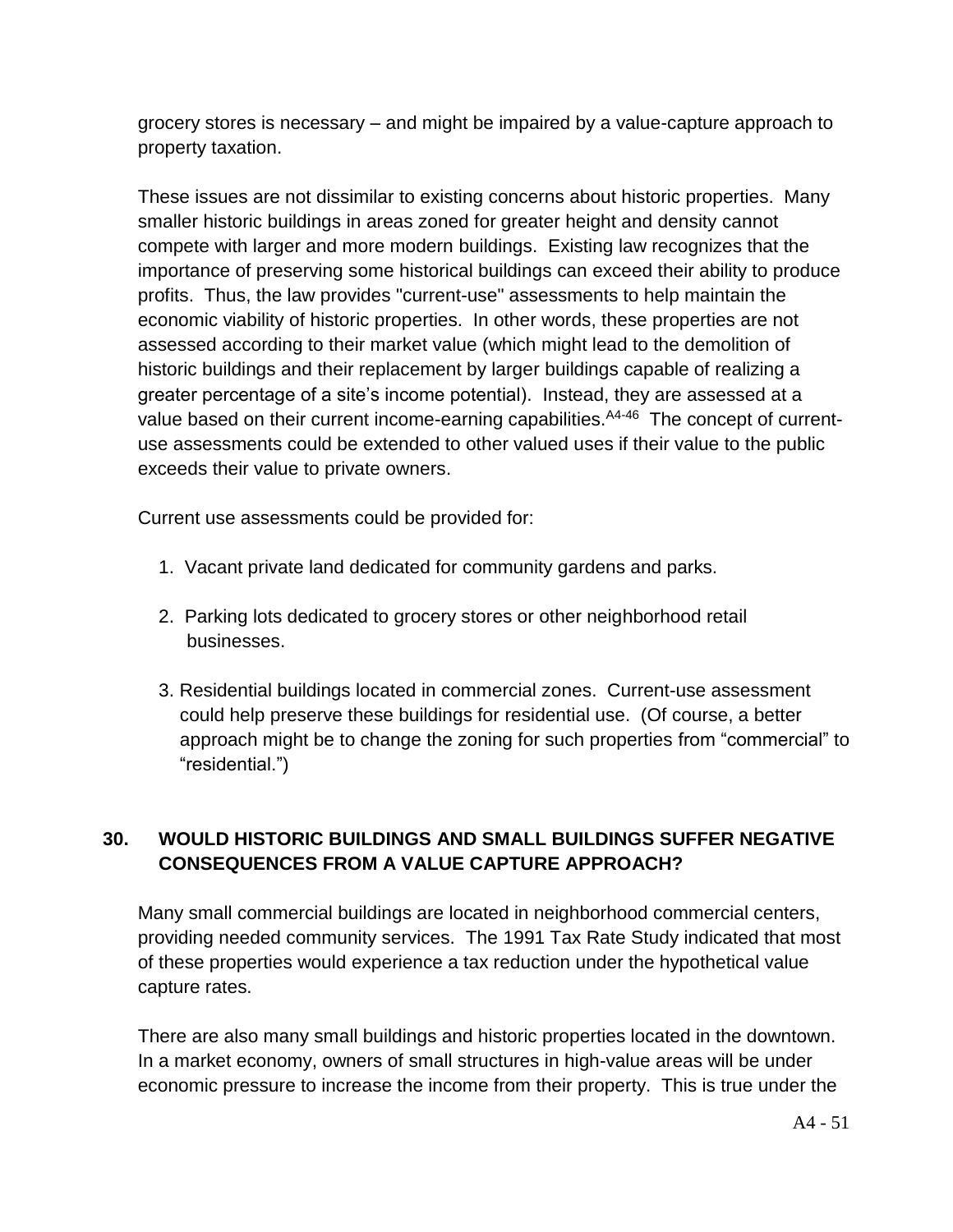existing property tax as well as under the proposed value-capture system. However, the economic pressure would be increased under a value-capture system.

Fortunately, several aspects of the market and District law can mitigate this pressure. First, if a building has been designated as a historic landmark by the Joint Committee on Landmarks of the National Capital and the owner of the building has entered into an agreement with the District government to maintain the building for a period of at least 20 years, the building is eligible to be assessed at its "current-use" value. <sup>A4-47</sup>

A binding agreement to maintain a historic structure for 20 years eliminates the opportunity to replace the historic building with a larger one during that time and thereby reduces the market value of the land. Current-use assessments reduce market pressure for redevelopment while providing the District the assurance that lower taxes will not merely subsidize speculation. This feature should remain under a value-capture system.

Historic districts, to the extent that they restrict the free hand of the owner to develop or redevelop property, and to the extent that they require lengthy and bureaucratic review processes prior to such activity, reduce the market value of land to reflect these impediments. To the extent that affluent space users are willing to pay high rents to locate in a historic district, this will increase the value of the property.

However, the price of land should never rise to a point where a buyer must engage in a prohibited act to realize the value of the purchase price. In other words, if historic preservation rules prohibit the destruction or alteration of buildings, buyers would only be willing to purchase them at prices justified by the rents that the historic buildings can produce. This limitation on their value, likewise limits their tax liability, avoiding economic pressure for demolition.

Similar economic principles apply to many small commercial buildings downtown that are located on small parcels. It is not feasible to develop these small parcels, individually, into new structures that can command top-of-the-line rents for space. Thus, the separate ownership of small lots reduces the market value of these sites. Of course, if and when these separate lots come under common ownership, redevelopment becomes feasible and land values could rise.

Wherever the District desires to maintain low-rise structures, it must zone the area accordingly and/or create historic designation. However, the District must be aware that preserving small buildings in high-demand areas restricts the number of space users who can take advantage of the District and its amenities (including the subway).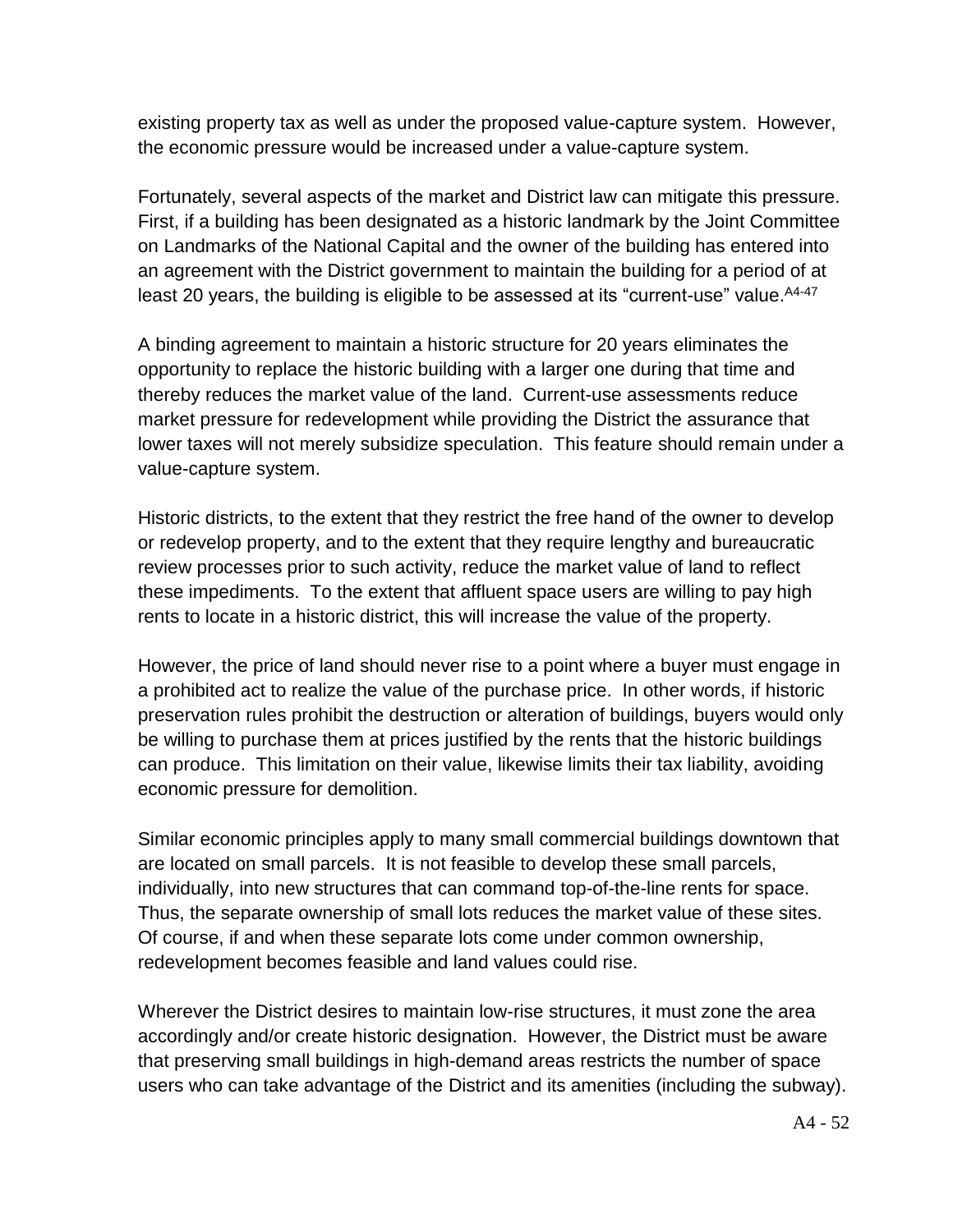By limiting the amount of space for users, the price of available space is increased. Thus, merely insuring the retention of low-rise buildings will not insure the survival of businesses or organizations whose rent paying abilities are limited.

On the other hand, a zoning provision that requires a substantial percentage of floor area in the shopping district be devoted to retail use, by expanding the supply of retail space, should help keep retail rents more affordable, even in new developments. In fact, to the extent that retail space provides a lower economic return than alternative office use, the retail space requirement should reduce land values in the affected area from the level they would be at in the absence of this regulation.

#### **31. DOWNTOWN D.C. IS HEALTHY. WHY TRY TO STIMULATE IT?**

The health of downtown rises and falls with economic cycles and with cycles in federal government activity. A recent trend to allocate less office space per employee could have a negative impact on the District's office market.

Additionally, some office tenants are lost to the suburbs because of their cheaper land. Vacant and underutilized land within the District exacerbate land-price inflation and encourage the flight of some businesses to cheaper suburban locations. A valuecapture approach helps keep commercial rents down by reducing the cost of constructing, improving and maintaining buildings. It also keeps rents down by encouraging development of underutilized downtown land. This protects and helps sustain the District's economic vitality.

And what if the District's downtown economy was weak? Critics of value capture would say that the District should not create development incentives when there isn't enough demand to fill existing space. (But these spaces might be empty because landlords are holding out for excessive rents in light of existing market conditions.) In short, for some critics of value capture, it is always the wrong time to implement it. A more thoughtful understanding would yield a different view. At every stage of the economic cycle, it behooves the District to promote affordable space and increase its competitive advantage over the suburbs.

It should also be noted that many neighborhood commercial centers are distressed. These neighborhood commercial centers are vital to the livability of surrounding residential neighborhoods. They are also vital sources of first-time and long-term employment opportunities for those whose skills or temperament are not suited for working in an office or high-tech environment.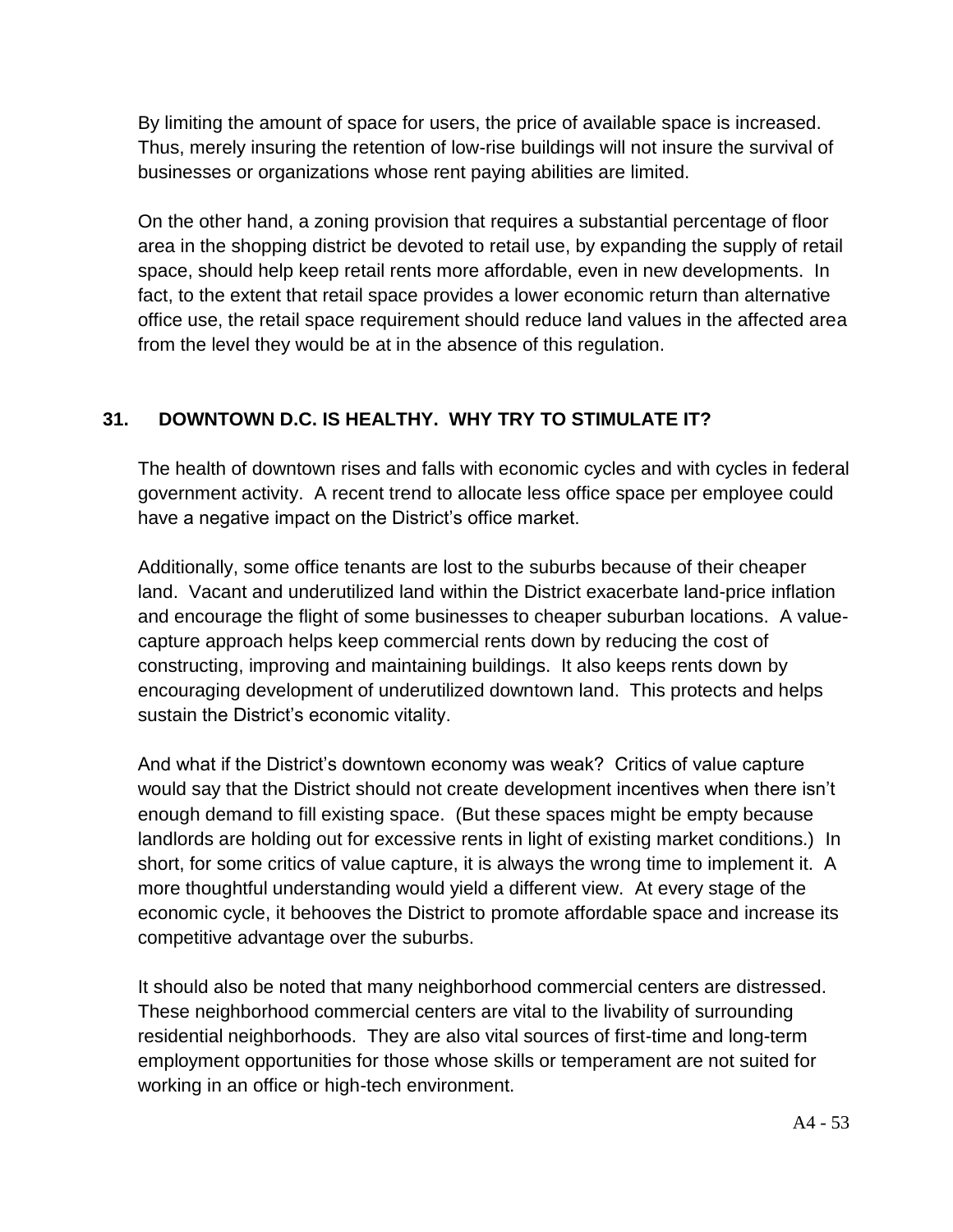The 1991 Tax Rate Study showed that most improved properties in neighborhood commercial centers would receive tax reductions under the hypothetical value-capture rates. Of course, the vacant and boarded-up properties would receive an increase. A value-capture approach to property taxation can encourage residential and commercial development consistent with zoning in the neighborhoods outside of downtown.

Some areas within the District are thriving economically. But will they thrive in the long term? How will the tax penalty on building improvement and maintenance impact these areas in the future? A value capture approach makes the District economy more vital over the long term, thereby making it more sustainable. And, there are many neighborhoods where residential and commercial development are needed. A split-rate property tax can provide needed tax relief to residential and commercial properties in distressed areas while also providing development incentives for vacant and boarded-up properties.

#### **32. WILL A VALUE-CAPTURE PROPERTY TAX LEAD TO CONGESTION?**

Water systems, roads, public transit are expensive. They can only be provided under certain conditions. First, much of their expense is related to distance. Therefore distances must be kept short. Second, many people must share the cost of these services to make them affordable. The coexistence of many people within a small area creates density.

Some people fear that a value-capture approach will increase development and create density that leads to congestion. As indicated on page 14 of the main report, congestion is most painful in some of the suburbs where medium densities combined with segregated land uses require auto trips for each and every activity. Thus, some suburban areas suffer from congestion similar to much denser areas within the District. At least in the District, its grid-system of streets combined with nearby destinations make it easier to circumnavigate congestion by car. The District's gridsystem of streets and mixed-use land use patterns also make walking, cycling and transit convenient alternatives to auto trips.

The Height Act of 1910 prohibits the construction of skyscrapers in the District. Yet, between 1960 and the late 1990s, the District's population declined by more than 200,000. After accounting for the population increases of the last 10 years, there remains room in the District for more residents without abandoning the low-rise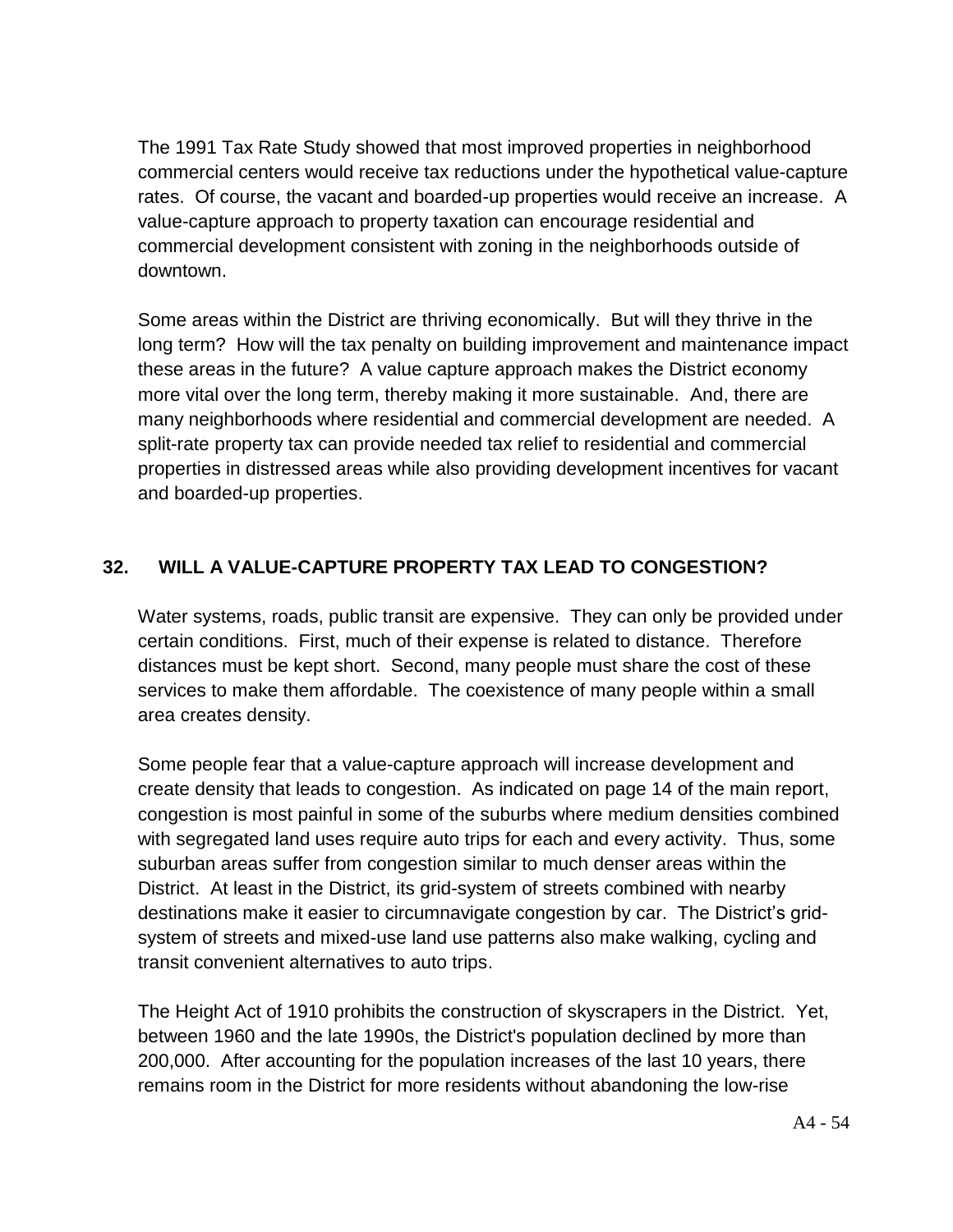character that makes the District unique and aesthetically pleasing. The District's wide streets, excellent public transit system and improving cycling infrastructure can accommodate more growth without undue congestion.

In this regard, it is worth noting that the Ballston Corridor in Arlington, Virginia was characterized by relatively low-density development and severe traffic congestion prior to the development of the Metrorail Orange Line. Since the opening of the Ballston Corridor Metrorail stations, development has boomed with large increases in residential, office and retail space. Yet traffic congestion along this corridor has not gotten worse – and has even improved according to Arlington officials. <sup>A4-48</sup> Walkability and convenient bike and transit opportunities can thus reduce congestion in spite of increased development.

#### **V. MECHANICS**

#### **33. TYPICALLY, LAND AND BUILDINGS ARE SOLD TOGETHER. HOW CAN SEPARATE ASSESSMENTS BE MADE ACCURATELY FOR BUILDING VALUES AND LAND VALUES?**

The District uses a computer-assisted mass appraisal (CAMA) system for determining assessments. CAMA systems typically include a multiple regression module that can be used for the purpose of establishing separate assessments for land and for buildings.

The District is characterized by large numbers of row houses built at the same time. Yet identical structures in very similar condition can sell for very different prices in different neighborhoods. Regression analysis and the "cost of replacement" approach to assessing building values are standard techniques that can accurately determine, from total sales values, the amount of value attributable to the building, and the amount attributable to the land.

From time to time, a developed property is purchased and the building torn down prior to new construction. Sales prices for these properties reflect the value of the land to the developer minus the cost of demolishing the pre-existing building. Sales of these properties are clear indications of land values. Developers also lease land and air rights adjacent to Metrorail stations from the Washington Metropolitan Area Transit Authority. These transactions are also clear indications of land value.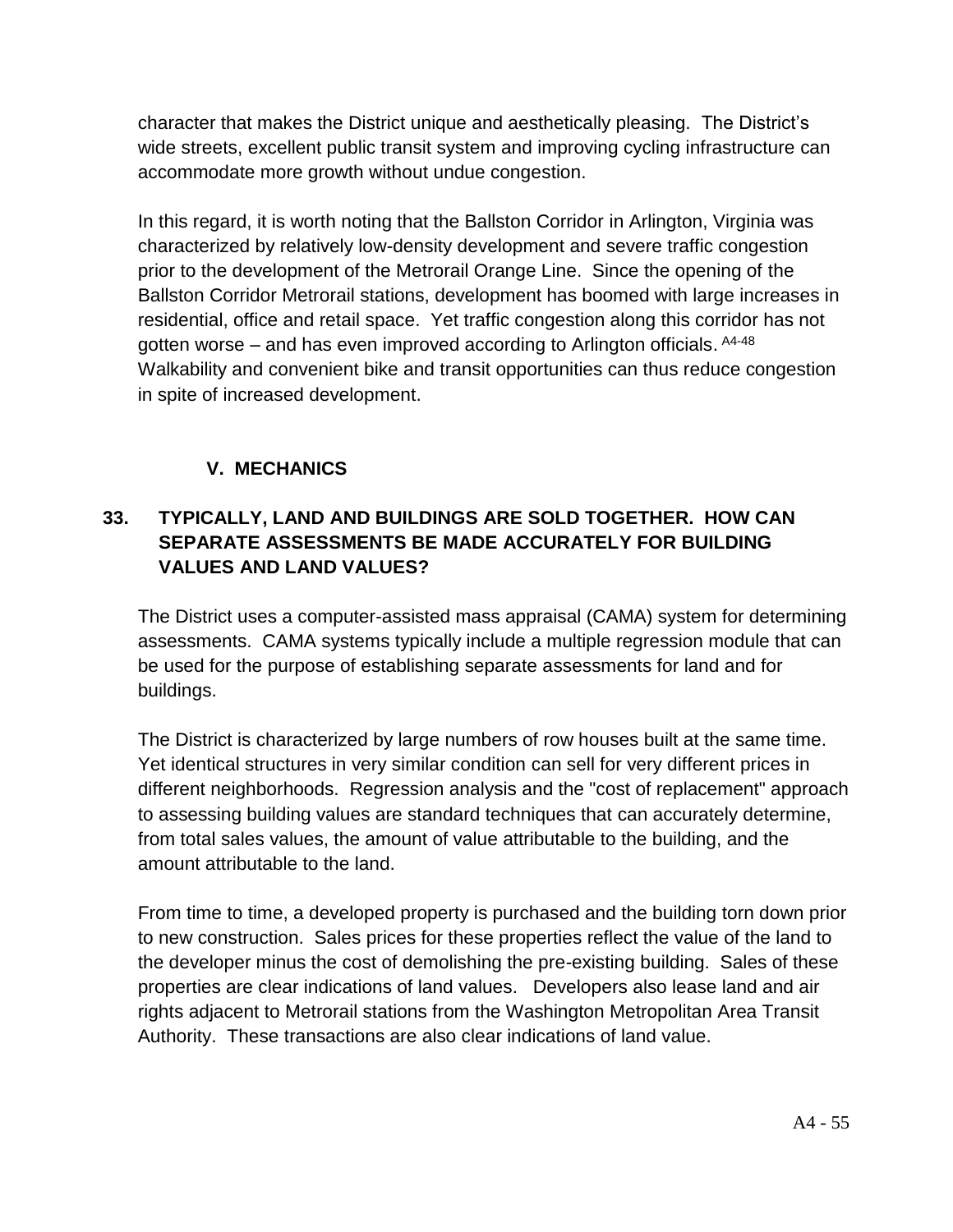Prior to the 1980s, according to John Rackham, former Assessment Standards Specialist, the District used private real estate experts to double-check land assessments. Periodically, the private experts were asked to provide estimates of land value per square foot at certain locations. Although the experts provided their estimates individually, their estimates would typically be very close to one another. This indicates that land values can be determined even in the absence of vacant land sales.

#### **34. CAN PROPERTY OWNERS APPEAL THE WAY THEIR ASSESSMENTS ARE DIVIDED BETWEEN LAND VALUES AND BUILDING VALUES?**

In the District today, property owners are not allowed to appeal the apportionment their total assessment between its land and building components if they do not contest the total value. Because the same tax rate is applied to both the land and building assessments, contesting the apportionment of an assessment between land value and building value makes no difference in the total tax bill and therefore is seen as an unproductive use of the court's time.

However, if the District were to lower tax rates applied to building values and raise the rates applied to land values, then the apportionment of the total assessment between its building value and land value components would have a material impact on tax liability even if the total assessment was not contested. Therefore, if the District uses value capture to transform the property tax into a public service access fee, the District must allow property owners to appeal the apportionment of land and building assessments, even if the total assessment value is not contested.

#### **35. WHAT IS THE FORMULA FOR SHIFTING TAXES OFF OF BUILDING VALUES AND ONTO LAND VALUES?**

The District's property tax system is complex. There are different classes of property and different rates applied to each class. A homestead deduction is provided to homeowners and there are other features as well. Each of these features has a policy rationale. In order to make a fair comparison between the existing property tax and a "value capture" approach to property taxation, both approaches must raise the same revenue. And, in order to compare only the impact of shifting taxes off of privatelycreated buildings values onto publicly-created land values, features such as property classification and the homestead deduction must remain. Otherwise, we would be measuring the impact of eliminating the homestead deduction or the classification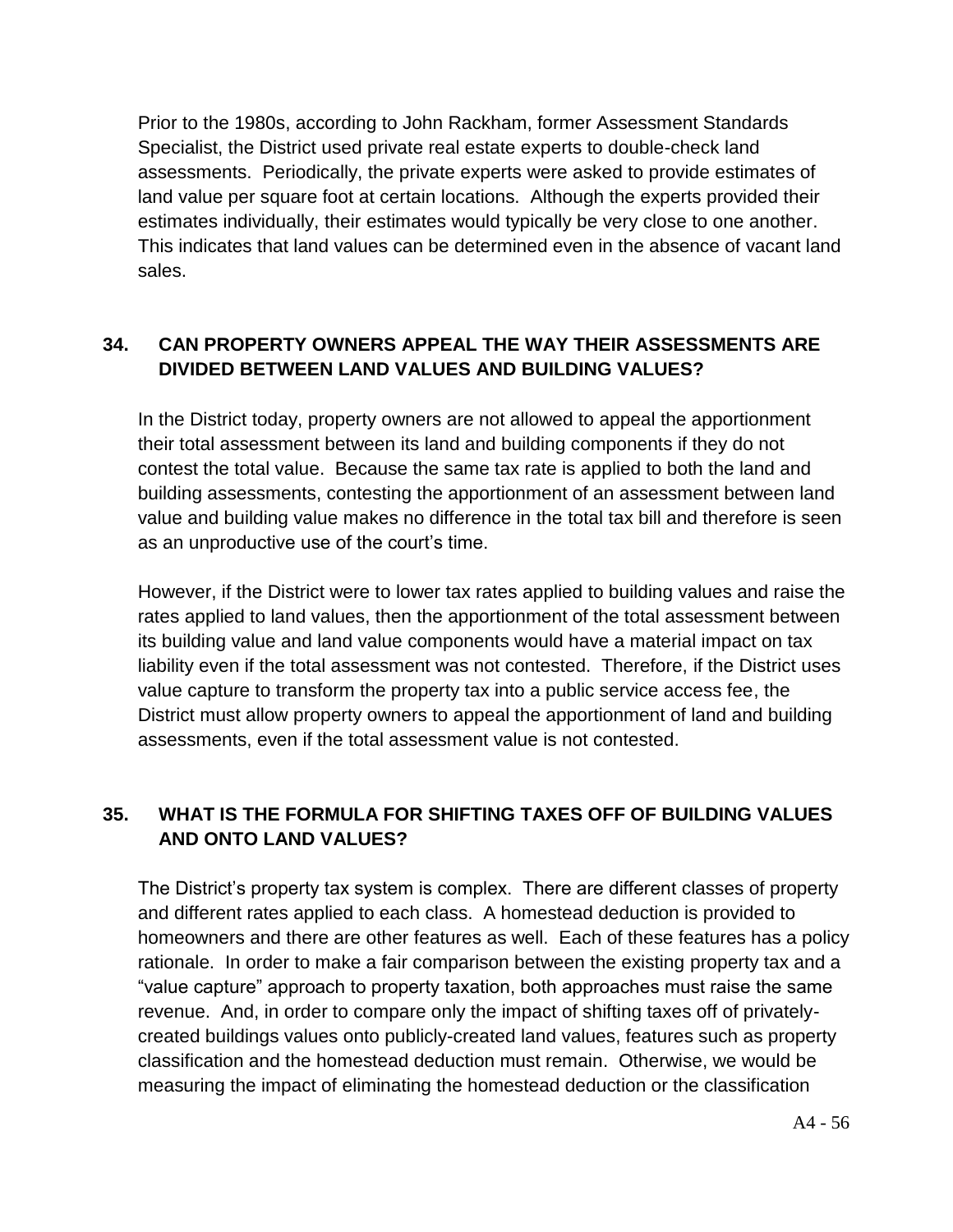system instead of measuring the impact of shifting taxes off of buildings and onto land.<sup>A4-49</sup>

Professor Robert Schwab, who analyzed this issue for the 1998 Tax Revision Commission wanted to make an "apples to apples" comparison between the traditional property tax and a value capture approach to property taxation. His approach was to eliminate the homestead deduction and the property classification system from the traditional property tax. He then calculated property tax burdens under this stripped-down version of the District's property tax. Next he calculated property tax burdens under a value-capture approach that raised the same revenues and likewise had no homestead deduction or property tax classification system. In doing this, Schwab concluded that residential properties in the District would typically pay less tax under the value capture approach. <sup>A4-50</sup>

But, the classification system and the homestead deduction will likely remain. Therefore, a comparative analysis should be performed in which both the existing property tax and value-capture approach maintain these popular features. But in doing so, how should the homestead deduction be calculated? Should it be deducted from the land assessment, from the building assessment or from both assessments?

There is no single answer. Each of these alternatives is possible. When determining how to retain and implement property tax programs or features within the structure of a value-capture approach, alternatives should be evaluated in terms of the objectives of the programs or features being retained. Political feasibility for a workable transition could also be one of the criteria.

#### **36. WOULD A VALUE-CAPTURE APPROACH TO PROPERTY TAXATION BE TOO RADICAL?**

Under the present property tax system, the District is required to assess both land and buildings at 100% of market value. Under the proposed value-capture approach, this would remain the same. Under the present property tax system, the District taxes both the value of buildings and the value of land. Under the proposed value-capture approach, the District would continue to tax both the value of buildings and the value of land. Therefore, reducing the tax rate on buildings and increasing the tax rate on land appears to be more like a technical adjustment than a radical change.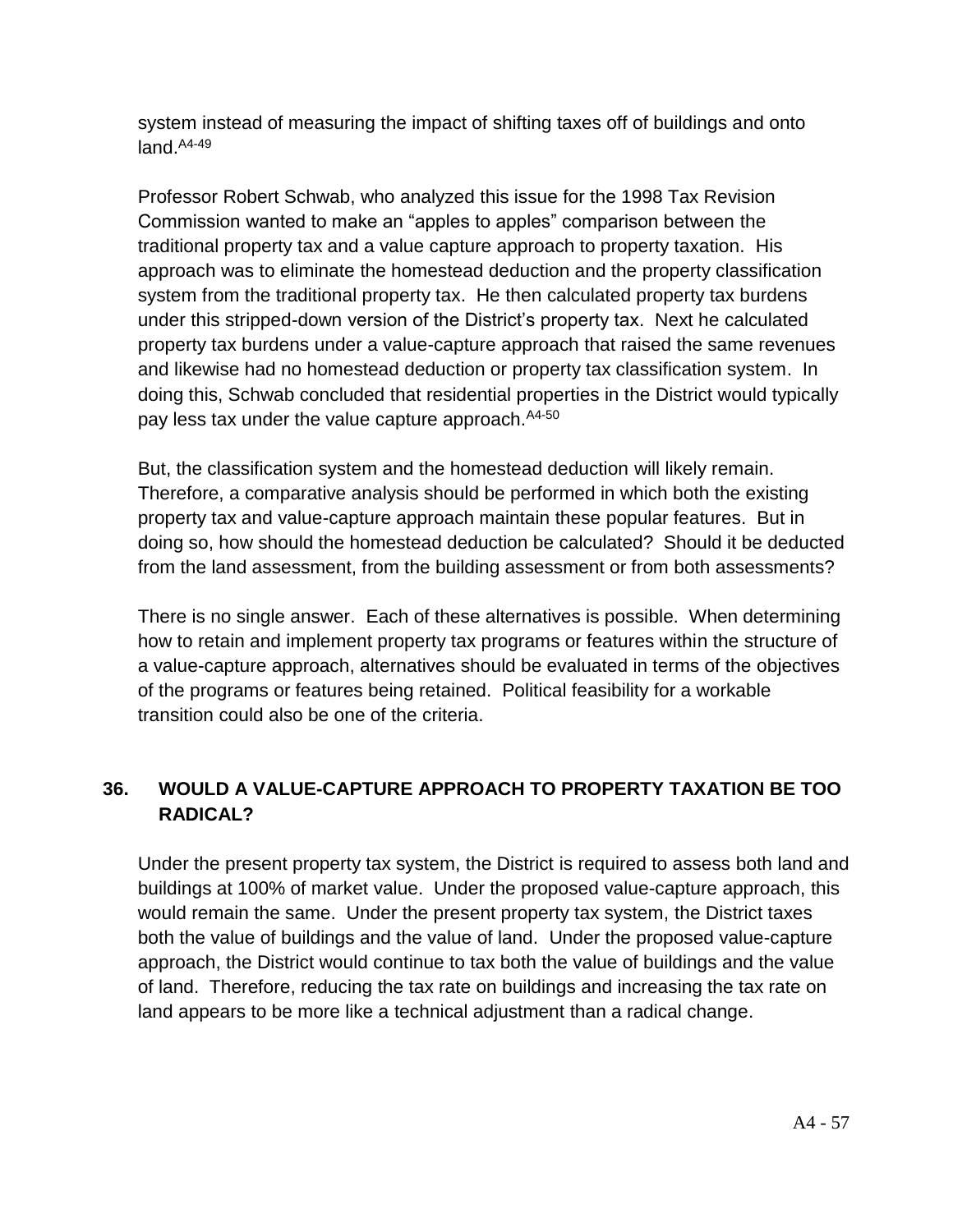#### **37. WOULD THE VALUE CAPTURE APPROACH CREATE WINDFALLS AND WIPEOUTS?**

Any sudden and dramatic change in tax rates could create economic windfalls and wipeouts. But communities that have implemented a value-capture approach typically phase-in the different tax rates gradually over a period of years. This provides property owners time to adjust their behavior to take advantage of the new incentives.

And, as mentioned previously, there are several programs that can mitigate the economic impact in instances where property taxes rise dramatically in a short period of time.

#### **VI OUTCOMES FROM VALUE-CAPTURE IMPLEMENTATION**

#### 38. **WHERE HAS THE VALUE CAPTURE APPROACH TO PROPERTY TAXATION BEEN IMPLEMENTED?**

There has been an increase in interest in "value capture" over the past few years. An extensive study of it has been conducted for the Lincoln Institute of Land Policy.

"More than 30 countries around the world have implemented land value taxation, so it is not a utopian proposal. In the United States, experience with land value taxation dates back to 1913, when the Pennsylvania legislature permitted Pittsburgh and Scranton to tax land values at a higher rate than building values. A 1951 statute gave smaller Pennsylvania cities the same option to enact a two-rate property tax. While most municipal governments in the state have not adopted two-rate taxation, and a few have tried and then rescinded it, about 15 communities currently use this type of tax program." A4-51

Denmark utilized a property tax on land value only from 1844 until 1903. At that time, the property tax was replaced with one imposed equally on the value of land and buildings. Surprisingly, the shift away from the land tax hurt small farmers (who had invested heavily in improvements and owned small acreage). They lobbied for a return to a land tax which was implemented in 1922.A4-52

A number of jurisdictions in Australia use a value-capture approach to property taxation. Studies showed that cities using this approach had more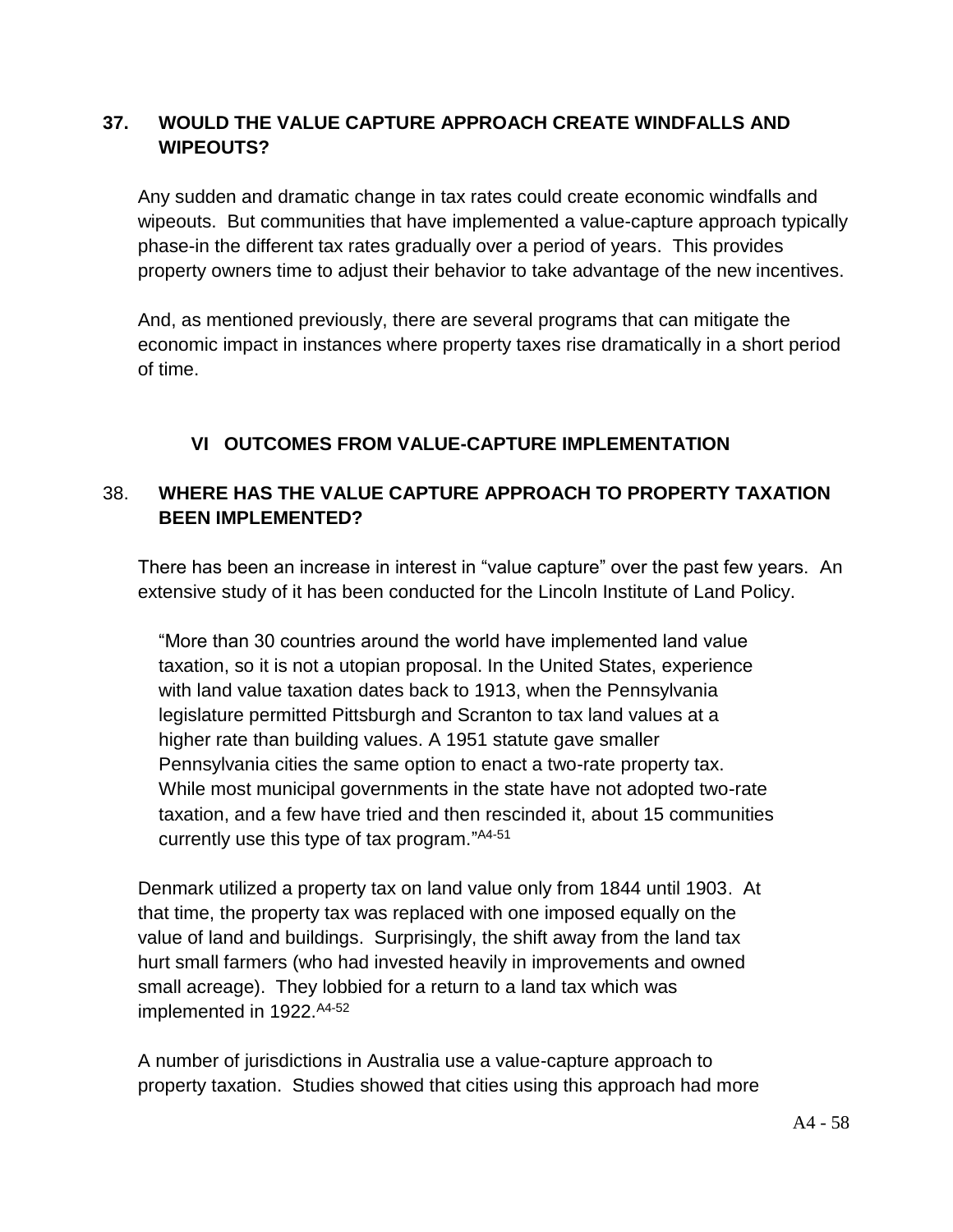compact residential development than comparison cities that taxed land and buildings at the same rate. A4-53

In Canada, some of its western provinces utilize the value-capture approach, although they implement it by exempting improvements from the tax or by assessing buildings at a lower percentage of market value than land, while leaving the tax rate itself uniform. A4-54

In 1929, value capture was used to finance a series of flood control dams along the Miami River in Ohio. Elimination of the risk of flooding enhanced the value of 77,000 properties adjacent to the river. They were charged based on this benefit as measured by the increase in their value. A4-55

Instead of taxing the value of land, Hong Kong's transit agency controls land holdings above and around its stations. Utilizing value capture, the transit agency leases out land and air rights (made more valuable by the transit system). This provides an economic return that, when combined with fare box revenues, exceeds the cost of providing transit. A4-56

"After surveying the experiences of taxing jurisdictions around the world, we conclude that land value taxation is more than an intriguing and attractive idea. It is a form of taxation that has actually worked since the nineteenth century at national, state, and local levels of government. Taxation of land values began with its 1849 adoption in New Zealand, and today it is practiced in countries as diverse as Estonia, Fiji, and the United States. Proposals to tax land values more heavily than improvement values can find support in both historical experience and economic theory."A4-57

#### **39. WHAT HAS BEEN THE EXPERIENCE OF PENNSYLVANIA CITIES WITH VALUE CAPTURE?**

Several Pennsylvania cities, including Pittsburgh, have implemented property taxes that employ lower rates on building values than on land values. These cities reported declines in vacant housing and increases in buildings permits after implementation. These results are consistent with the economic theory. But would these results have occurred anyway, even if value capture had not been implemented?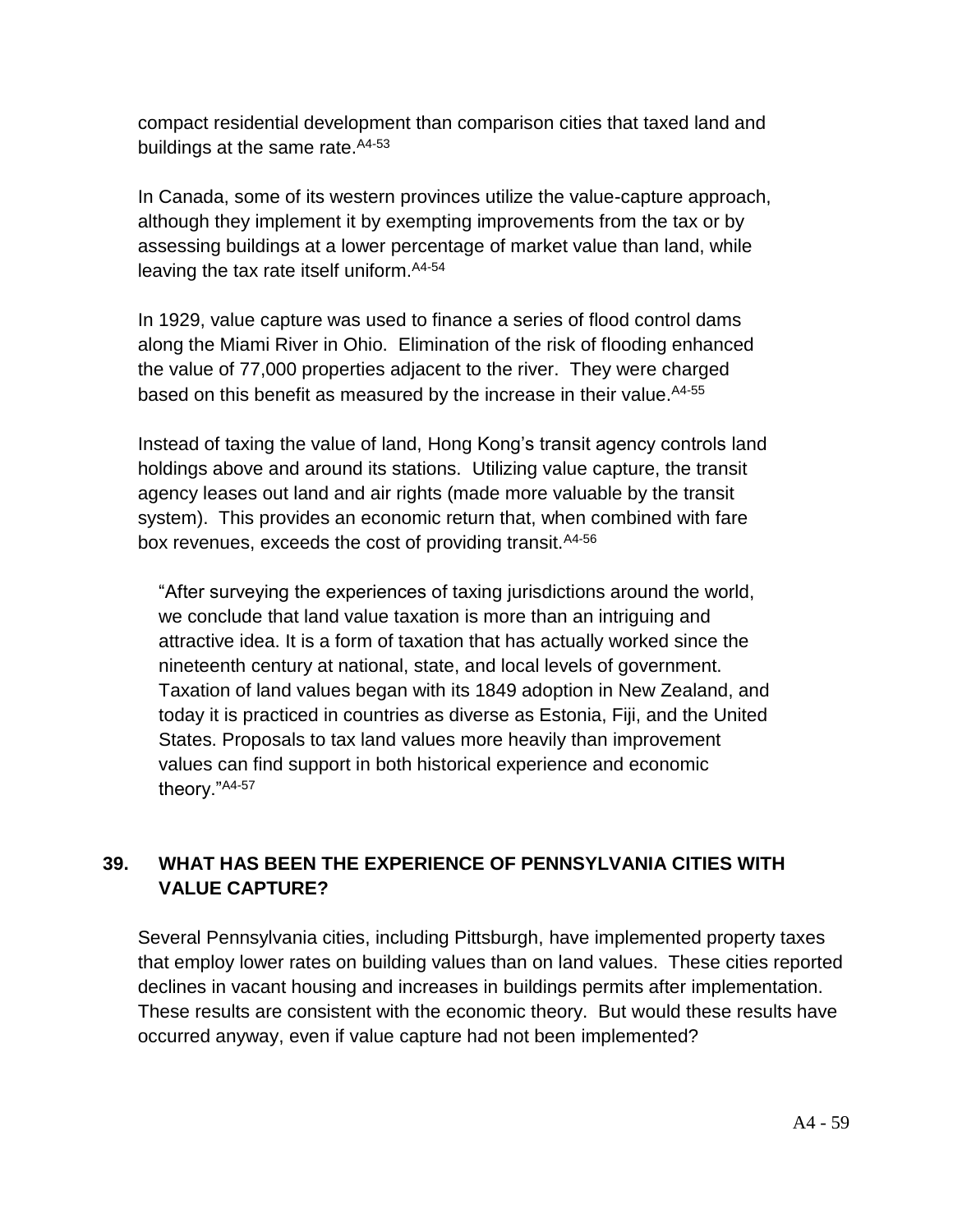This is a good question. And, as most people know, conducting a scientificallycontrolled experiment regarding the effects of policy implementation in a real city is difficult if not impossible to do. Many of the Pennsylvania cities that adopted this approach to property taxation during the 1970s were in the midst of an economic crisis precipitated by the collapse of the steel and auto industries. So, while their individual performance improved after implementing property tax reform, their overall performance remains poor when compared to most other cities. Many academics reviewing this data end up stating that these studies are "inconclusive." However, there are some important findings that should not be overlooked.

First, in the cities studied for which before-and-after data regarding the number or value of building permits was gathered, none of them experienced a decline in the number or value of building permits after implementing the value-capture approach to property taxation. That, by itself, is rather exceptional.

Second, a multiple-regression analysis of 15 rust-belt cities was performed, looking at the average annual value of building permits from 1960 to1979 and from 1980 to 1989. A4-58 The only one of these cities employing a value capture approach was Pittsburgh. Although Pittsburgh had employed this approach to property taxation since 1913, it dramatically increased the differential between its land tax and building tax rates in the late 1970s and early 1980s.

Pittsburgh, in spite of the severe decline in steel and related industries, was an outlier (in a positive direction) as one of only two cities to experience growth during the study period. (The other city was Columbus Ohio, and its growth was attributable to the annexation of its suburbs.) Pittsburgh did not annex any of its suburbs. Pittsburgh's growth (a 70.4% increase), exceeded the performance of Columbus (a 15.4% increase), making it the real outlier in the study. The change in average annual value of building permits for all 15 cities, including Pittsburgh and Columbus was a 14.4% decline. Also, Pittsburgh's growth was located primarily within its downtown rather than in its suburbs. This is contrary to national development trends during the 1980s, but consistent with economic theory related to value capture. This observation bodes well for the District, given its need to be more competitive with its suburban jurisdictions.

Third, Harrisburg, Pennsylvania was listed as one of America's most distressed cities in the 1970s. Its downtown was being hollowed out by flight to the suburbs when Hurricane Agnes and a big flood of the Susquehanna River inundated Harrisburg's downtown in 1972. Thousands of properties in the downtown were vacant lots or boarded-up buildings. Under the leadership of Mayor Stephen Reed, Harrisburg re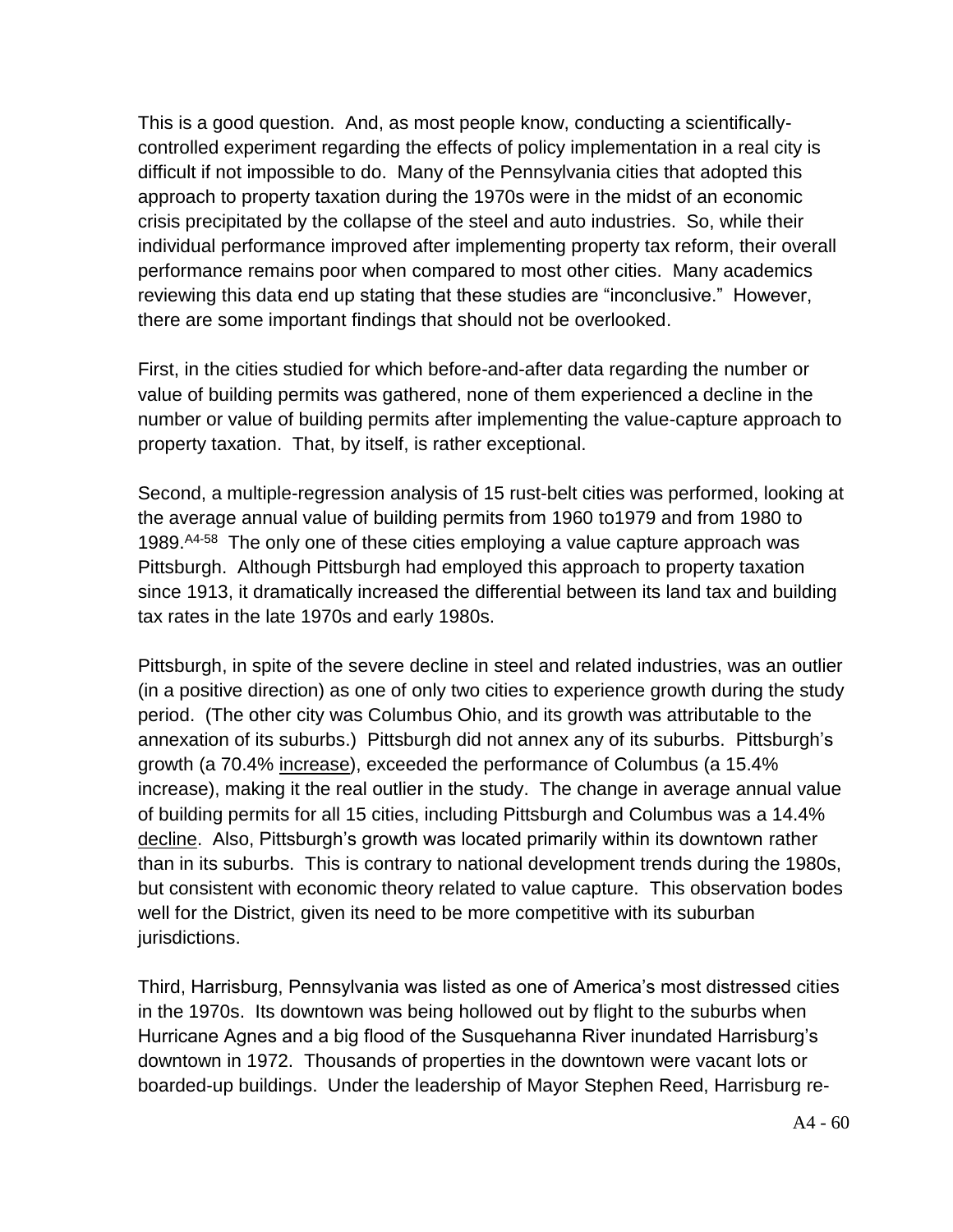oriented its property tax toward the value-capture approach by taxing building values at a lower rate than land values. Harrisburg's finance director credited this reform with helping reduce the number of vacant properties by almost 78% over seven years. <sup>A4-59</sup>

In spite of the recent failure of a municipally-financed waste-to-energy incinerator (unrelated to property tax policy) which caused Harrisburg to file for bankruptcy in 2011,<sup>A4-60</sup> Harrisburg's turn-around from one of the most distressed cities to one with a thriving downtown is evidence of the efficacy of the value-capture approach. Harrisburg is a state capital and 42% of its properties are tax-exempt.<sup>A4-61</sup> In this respect, Harrisburg is a bit more similar to the District than Pittsburgh.

Fourth, as stated previously, "before-and-after" data for implementing cities leave observers wondering whether some factor other than property tax reform might be responsible for the observed changes. Fortunately, in a few cases, the same "beforeand-after" data was analyzed for nearby cities of comparable demographic and economic character – except for the fact that these cities used a conventional property tax during the time period being analyzed. In these cities, building permits which had been declining continued to decline during the period when the value-capture cities saw a turn-around.

Outside of Pittsburgh are three small cities – McKeesport, Duquesne and Clairton. Each of these cities is characterized by a population largely-descended from eastern Europeans. In the late 1970s, each city had a closed-down steel plant. Each city was also experiencing declines in the number and value of building permits issued each year. McKeesport adopted the value-capture approach to property taxation in 1980. The value of building permits from 1977 - 1979 was compared to the value of permits from 1980 – 1982. The period after implementation showed a 38% increase in the value of building permits compared to the three years before. <sup>A4-62</sup>

Was this a coincidence? Would it have happened anyway? Unlikely, because during the same time period after McKeesport's implementation of tax reform, building permits continued to decline in nearby Duquesne (-20%) and Clairton (-28%). Not surprisingly, both Duquesne and Clairton adopted this tax reform shortly after this information became known.

Similar results were observed looking at data from Scranton (which increased its tax rate differential in 1980) and Wilkes-Barre (which employed a traditional property tax. As before, the value of permits issued between 1977 and 1979 was compared to the value of permits issued between 1980 and 1982. The value of permits in Scranton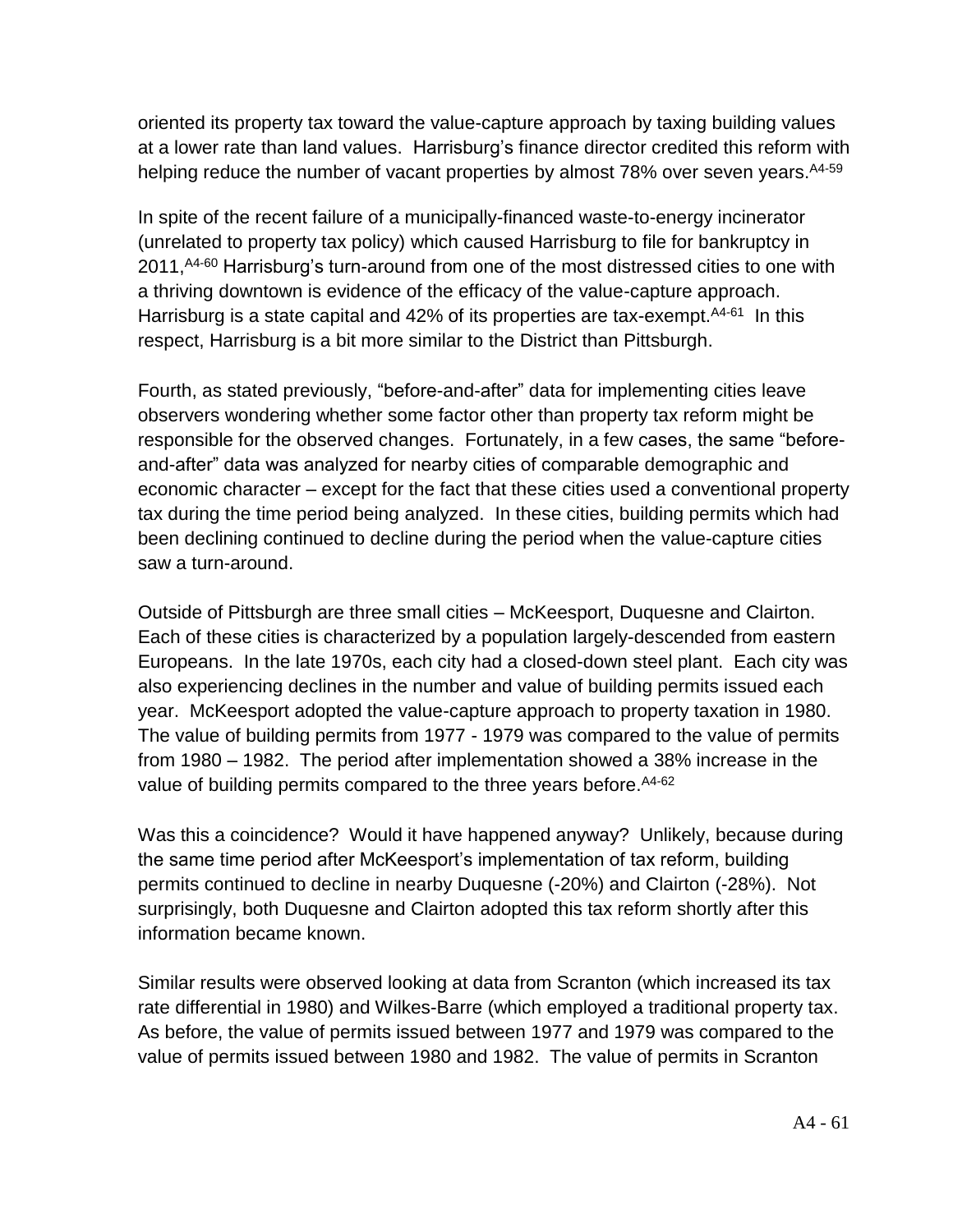increased by 23% during the second period. However, the value of permits in Wilkes-Barre declined by 47% during this same time period. A4-63

The economies of the Pennsylvania cities that adopted the value-capture approach to property taxation are struggling. The loss of thousands of manufacturing jobs is not easily overcome. And, property tax reform does not guarantee that new businesses will appear. However, at any given level of demand by businesses for locations and employment, a city will translate more of that demand into businesses and jobs under the value-capture approach than they would under a traditional approach. In other words, if Detroit were to implement this tax reform, it would perform better than it is performing today. But implementing this reform would not cause the lost manufacturing plants and jobs to suddenly reappear.

"*Raising the tax rate on land has few undesirable effects, while lowering the rate on improvements has many benefits. Land is effectively in fixed supply, so an increase in the tax rate on land value will raise revenue without distorting the incentives for owners to invest in and make use of their land. By contrast, the part of the property tax that falls on structures or other improvements discourages investment. The burden of the tax on land falls entirely on landowners, who have no opportunity to shift the tax to others (such as renters). The land value tax is neutral with respect to the choice of when to develop a parcel and the density of its development, whereas the taxation of improvements is likely to increase low-density sprawl*."A4-64

#### **40. WEREN'T TAX ABATEMENTS THE REAL KEY TO PITTSBURGH'S SURGE OF DEVELOPMENT?**

First, relatively few projects received abatements.

Second, part of the property tax transformation proposed for the District would be a reduction in the tax rate applied to building values. Such a reduction in rates could be comparable to a tax abatement. However, unlike typical abatements, the rate reduction would apply to all properties and not only to new developments. All property owners could benefit, without concern about preferential treatment or graft. (Thus, a suitable nickname for this reform might be the "universal tax abatement.") Finally, unlike abatements, reduced building taxes under a revenue-neutral value-capture approach to the property tax would not result in any revenue losses for the District.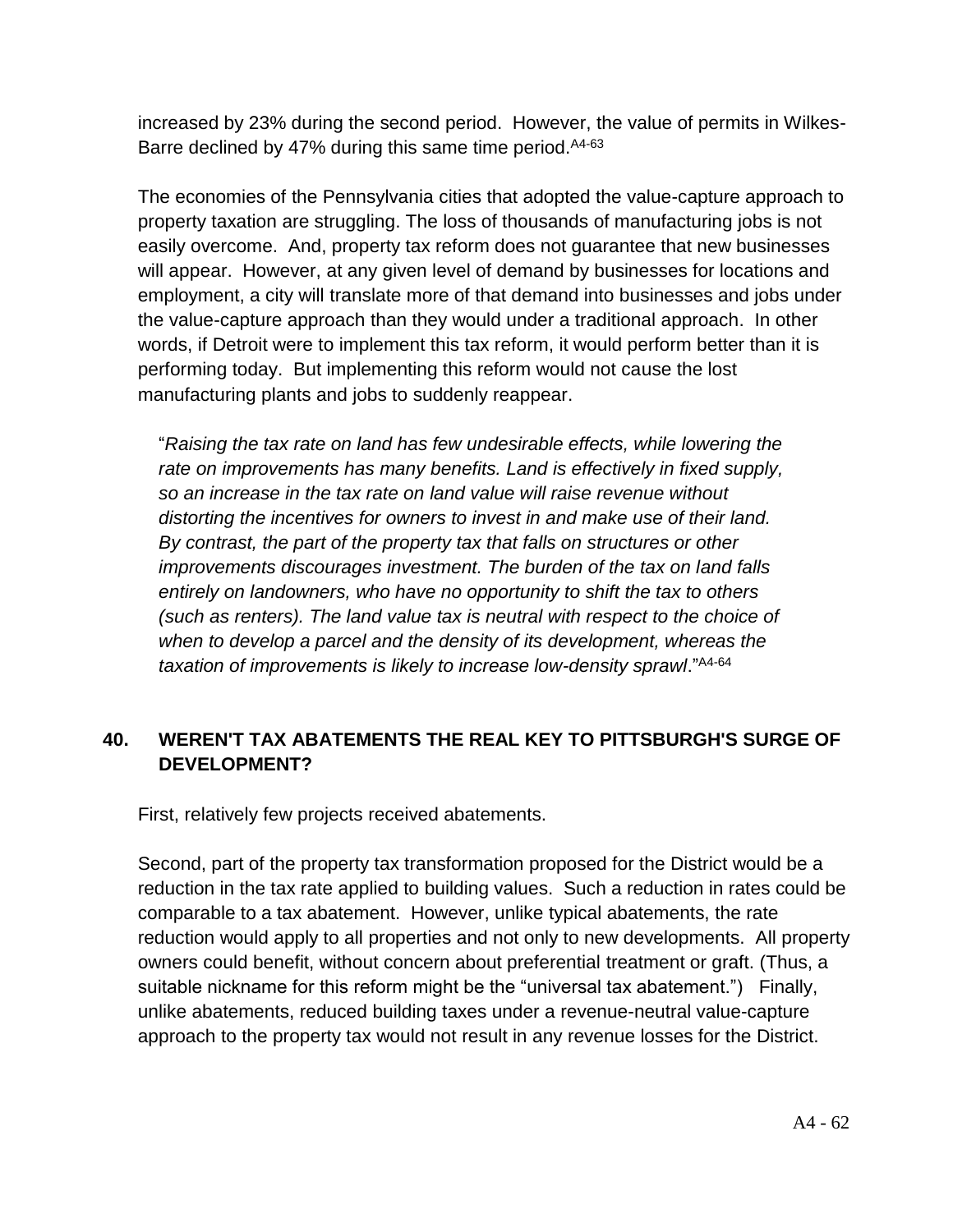### **CONCLUSION**

This appendix has not anticipated every possible question or concern about relying more heavily on user fees and access fees to fund public goods and services. And the answers to some questions or concerns may be incomplete. But the evidence from around the world is clear that relying on well-designed user fees and access fees can result in measurable improvements regarding:

- Reduced Sprawl
- Reduced Traffic Congestion
- Reduced Energy Consumption
- Reduced Air and Water Pollution
- Greater Efficiency and Affordability of Public Goods and Services
- Greater Financial Self-Sufficiency for Public Goods and Services
- Enhanced Job Creation and Retention
- Enhanced Housing Affordability

If you have any additional questions or concerns, please contact the author at [r.rybeck@justeconomicsllc.com](mailto:r.rybeck@justeconomicsllc.com) .

### **NOTES:**

- A4-1 Rick Rybeck, "Funding Long-Term Infrastructure Needs for Growth, Equity & Sustainability." (DC Tax Revision Commission) 2013. See <http://www.dctaxrevisioncommission.org/#!documents/cp9p> and scroll down to "Presentations and Papers ..." Find "Rybeck" and click on "full report."
- A4-2 Ibid, p. 18.
- A4-3 Rick Rybeck, "Public Acceptability of Road-Use Pricing: Literature Review," April 28, 2012, p.16 at [http://www.mwcog.org/transportation/activities/congestionpricing/materials/Appendi](http://www.mwcog.org/transportation/activities/congestionpricing/materials/Appendices/Road-Use%20Pricing%20Literature%20Review-Just%20Economics.pdf) [ces/Road-Use%20Pricing%20Literature%20Review-Just%20Economics.pdf](http://www.mwcog.org/transportation/activities/congestionpricing/materials/Appendices/Road-Use%20Pricing%20Literature%20Review-Just%20Economics.pdf) . See also, "Congestion Charging Info Graphic" at <http://infographiclist.com/tag/congestion-charging/>
- A4-4 District of Columbia Home Rule Act, Pub. L. No. 93-198, tit. 6, sec. 602(a)(5); 87 Stat 774, 813 (December 24, 1973).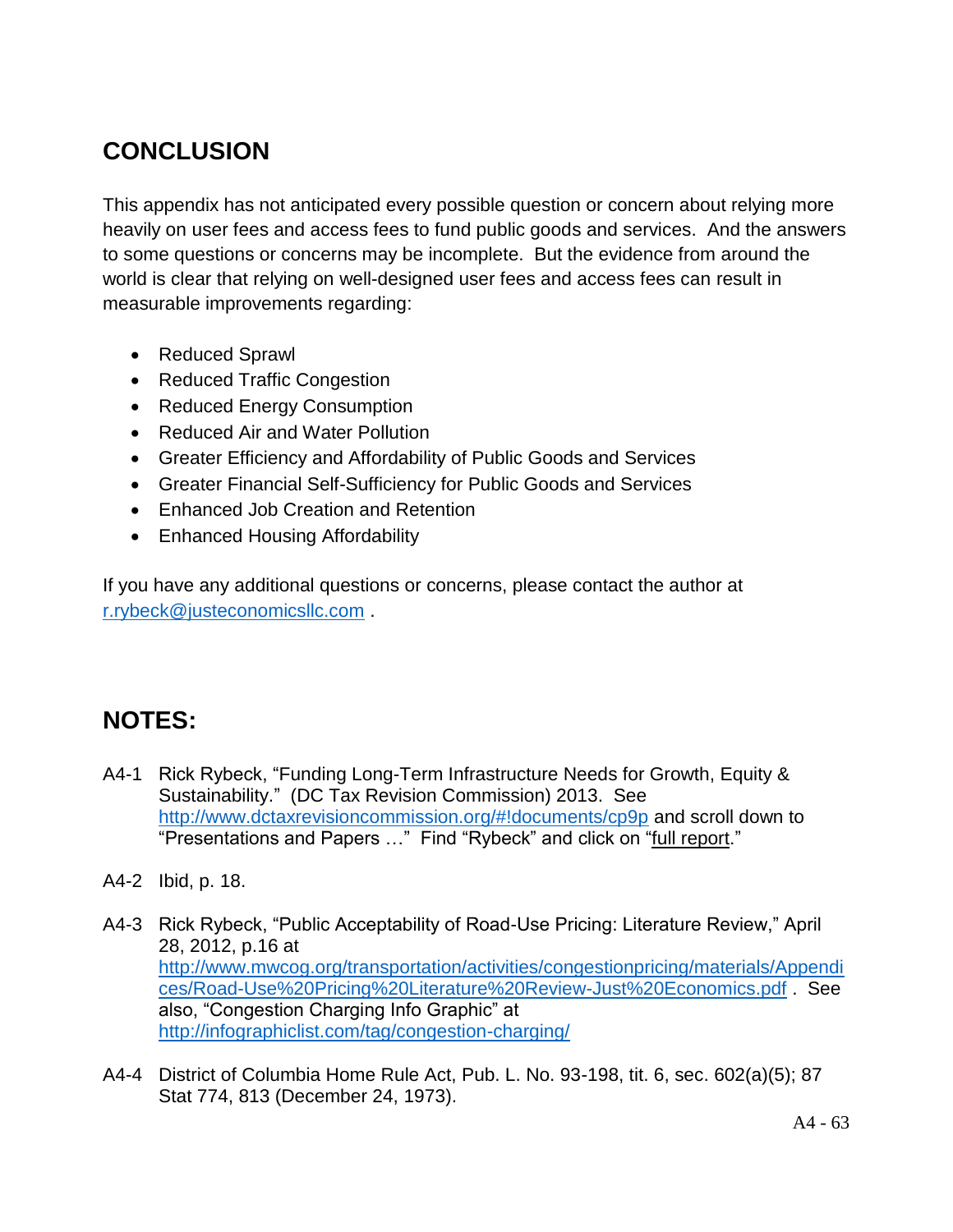- A4-5 MWCOG, "Evaluating Alternative Scenarios for a Network of Variably Priced Highway Lanes in the Metropolitan Washington Region: Final Report," February 2008, Table 9 p. 34.
- A4-6 MWCOG, "State of the Commute Survey 2013: Technical Survey Report, DRAFT," September 17, 2013, p. 97. [http://www.mwcog.org/uploads/committee](http://www.mwcog.org/uploads/committee-documents/Zl1aXVlW20130904155720.pdf)[documents/Zl1aXVlW20130904155720.pdf](http://www.mwcog.org/uploads/committee-documents/Zl1aXVlW20130904155720.pdf)
- A4-7 Siva Sailam (MWCOG) e-mail memo to Rick Rybeck, May 18, 1994
- A4-8 Clean Air Act as amended, Public Law 101-549, 42 U.S.C. §7418(a) at <http://www.law.cornell.edu/uscode/text/42/7418>
- A4-9 The National Capital Revitalization and Self-Government Improvement Act of 1997, Public Law 105-33, §11702.
- A4-10 William Vickrey, "Simplification, progression, and a level playing field," in Land-Value Taxation: The Equitable and Efficient Source of Public Finance, K.C. Wenzer, ed. (M.E. Sharpe), 1999.
- A4-11 This can be determined using a net-present-value calculation. Results will differ depending upon the length of the useful life of the improvement and upon assumptions about inflation.
- A4-12 This information was obtained during an interview with Nehemiah Project officials during the 1990s.
- A4-13 Walter Rybeck, "Transit-Induced Land Values," *Economic Development Commentary*, (National Council for Urban Economic Development) Volume 5 /No. 4/ October, 1981 pp 23-27. (The article is based on study performed for the House Banking, Finance and Urban Affairs Committee. The study was performed when the Metrorail system was only 40% complete. I assumed that Metro-induced land value increases continued to outpace costs through the completion of the system. In this regard, it is important to note that as new stations are completed, not only do land values increase around the new stations, but values continue to increase around existing stations as well due to their enhanced accessibility to (and connectivity with) the new stations.
- A4-14 Rick Rybeck, "Funding Long-Term Infrastructure Needs for Growth, Equity & Sustainability: Appendix 2a and Appendix 2b" See<http://www.dctaxrevisioncommission.org/#!documents/cp9p> and scroll down to "Presentations and Papers …". Find "Rick Rybeck" and click on the links for Appendix 2a and Appendix 2b.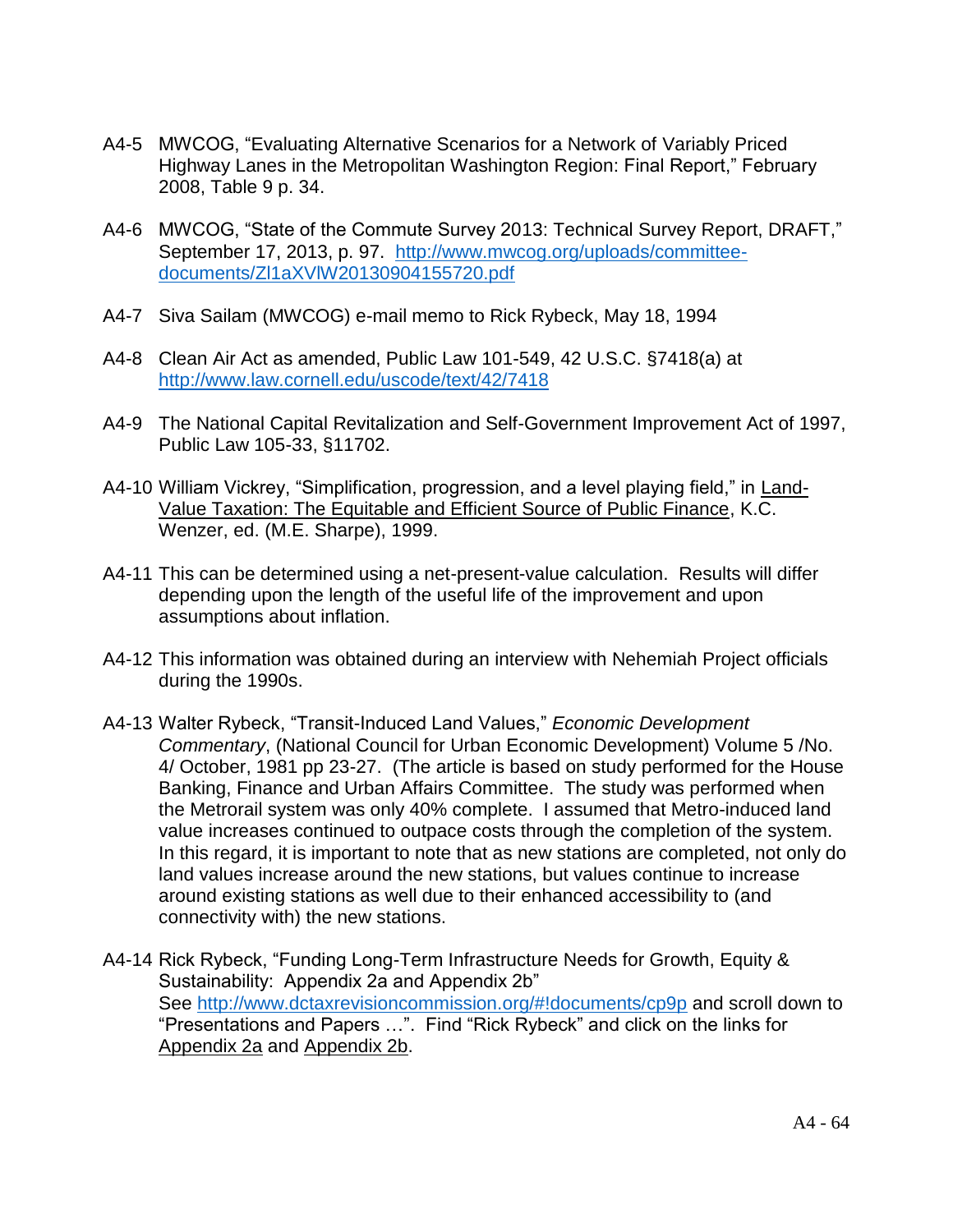- A4-15 Walter Rybeck, Re-Solving the Economic Puzzle, (Shepheard-Walwyn) 2011, citing a study by John Rackham, DFR Assessment Standards Specialist, pp 102-103.
- A4-16 Rick Rybeck, Op. Cit., Appendix 2
- A4-17 Homestead Deduction: DC Code, 2001 Ed. § 47-850(c) (1)
- A4-18 Senior Deduction: DC Code, 2001 Ed., § 47-863
- A4-19 Circuit Breaker: DC Code, 2001 Ed. §47-1806.06
- A4-20 Property Tax Exemption for Qualified Low-Income Housing: See DC Code, 2001 Ed. § 47-1002(20) (A) & (B)
- A4-21 Tax Deferral: DC Code, 2001 Ed. §47-845
- A4-22 See footnote A4-14 above.
- A4-23 Rent Control in the District is authorized by the Rental Housing Act of 1985 as amended. See DC Code, 2001 Ed. §45-3501 *et seq*.
- A4-24 Peter A Tatian & Ashley Williams, "A Rent Control Report for the District of Columbia," (Urban Institute), May 18, 2011.
- A4-25 Jenny Reed, "Disappearing Act: Affordable Housing in DC Is Vanishing Amid Sharply Rising Housing Costs," (DC Fiscal Policy Institute) May 7, 2012, p. 1.
- A4-26 The District's population peaked at about 800,000 in the 1950s. White flight from integrated schools and the lure of new suburban communities caused the population to decline in the 1960s. This flight accelerated after the riots associated with the assassination of Martin Luther King, Jr. Yet, in the early and mid-1970s, rising rents and fears about gentrification led to the imposition of rent control and condominium conversion control. These measures slow, but do not halt the process of affluent folks moving into certain neighborhoods. In spite of gentrification in some high-profile neighborhoods, the District continued to lose population throughout the 1970s, 1980s and 1990s indicating that displacement by disinvestment exceeded displacement by the influx of the affluent. See Steven J Diner, Jerome S Paige, Margaret M. Reuss, Irving Richter, Housing Washington's People: Public Policy in Retrospect, University of the District of Columbia, 1983, p 117, In response to housing code violations, tenants engaged in rent strikes and landlords retaliated with **evictions that exceeded 100,000 per year from 1964 - 1974**.
- A4-27 See footnote A4-25 above.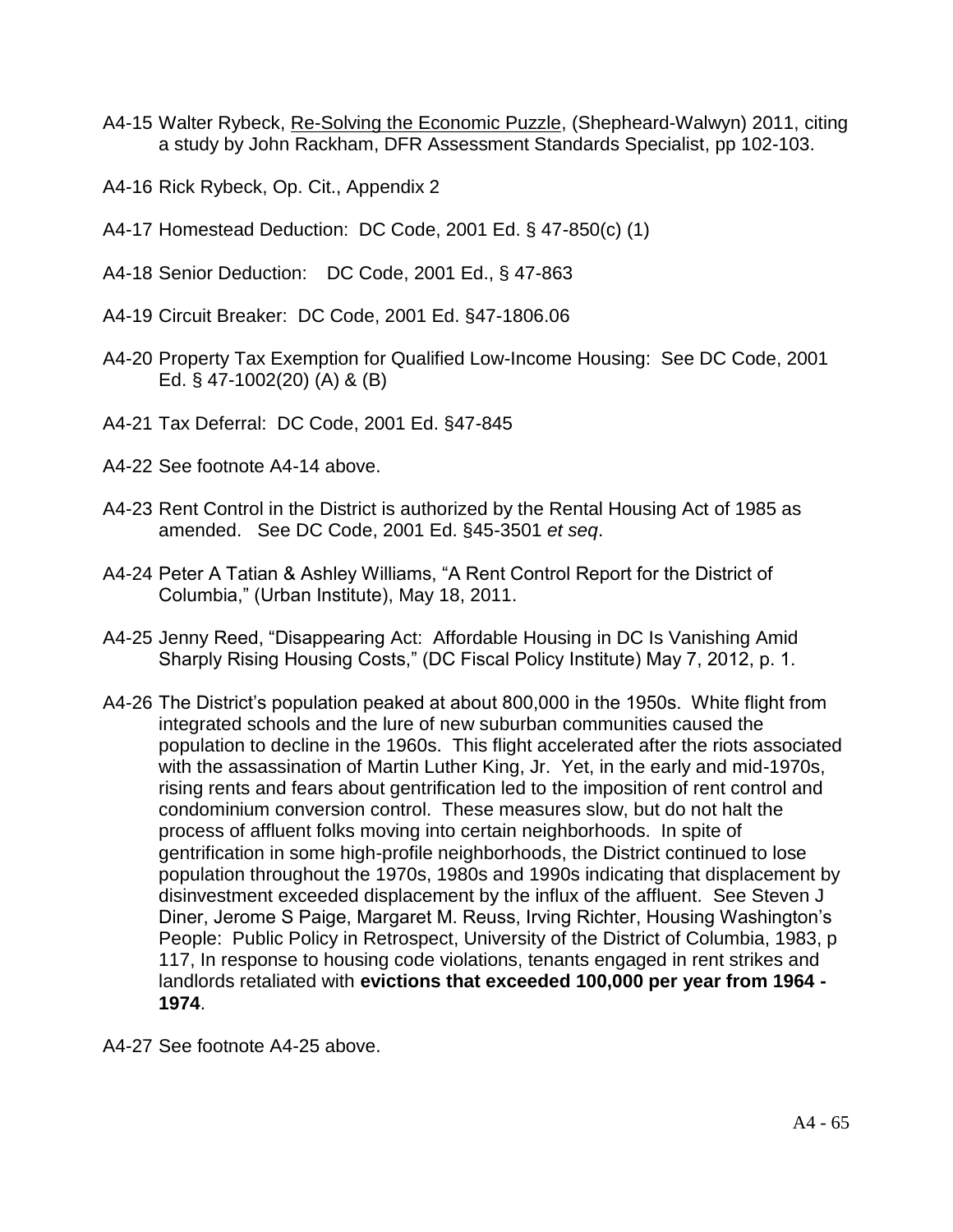- A4-28 Rick Rybeck, Meeting America's Housing Needs, (Conference on Alternative State and Local Policies, Public Policy Report 7) 1982, pp 23-32.
- A4-29 See footnote A4-11 above.
- A4-30 Gentrification is not a recent phenomenon. It motivated the imposition of rent control and condominium conversion control as early as the 1970s and 1980s. Yet, in spite of an influx of some affluent households, the District's population continued to decline until the late 1990s.
- A4-31 See footnote A4-14 above.
- A4-32 DHCD, "Carrots or Sticks: Debating Incentives and Penalties for Stimulating Reinvestment," 2010
- A4-33 In 1979 and 1980, Rick Rybeck investigated boarded-up buildings by examining their sales and assessment histories. He was surprised to discover that most of the buildings he reviewed were not in default on either their mortgages or taxes. Why would owners be making payments on properties that were providing no income? First, these buildings were still providing depreciation tax shelter to owners. Second, owners may have been anticipating future land price appreciation.
- A4-34 District of Columbia Real Property Classification Amendment Act of 1990, Report of the Committee on Finance and Revenue on Bill 8-537, April 30, 1990
- A4-35 Discussion with Department of Finance and Revenue officials in the early 1990s.
- A4-36 In some cases, new homeowners who took occupancy of their homes after a short vacancy period have been surprised by vacant building penalty taxes being applied to their homes. They have been required to pay the tax and then submit documentation to correct the error and receive a refund. Even if a refund is eventually received, these homeowners end up angry and disgusted with the District Government. This information obtained from discussions with DC Realtors.
- A4-37 Daphne A. Kenyon, "Real Property Tax Classification in Washington, DC," presentation to the D.C. Tax Revision Commission, May 20, 2013, p. 29. See <http://www.dctaxrevisioncommission.org/#!documents/cp9p> and scroll down to "Presentations and Papers …" . Find "Daphne A. Kenyon" and click on "full report."
- A4-38 Ibid., Table 2, p. 8.
- A4-39 Id.
- A4-40 Account of Robert Richards.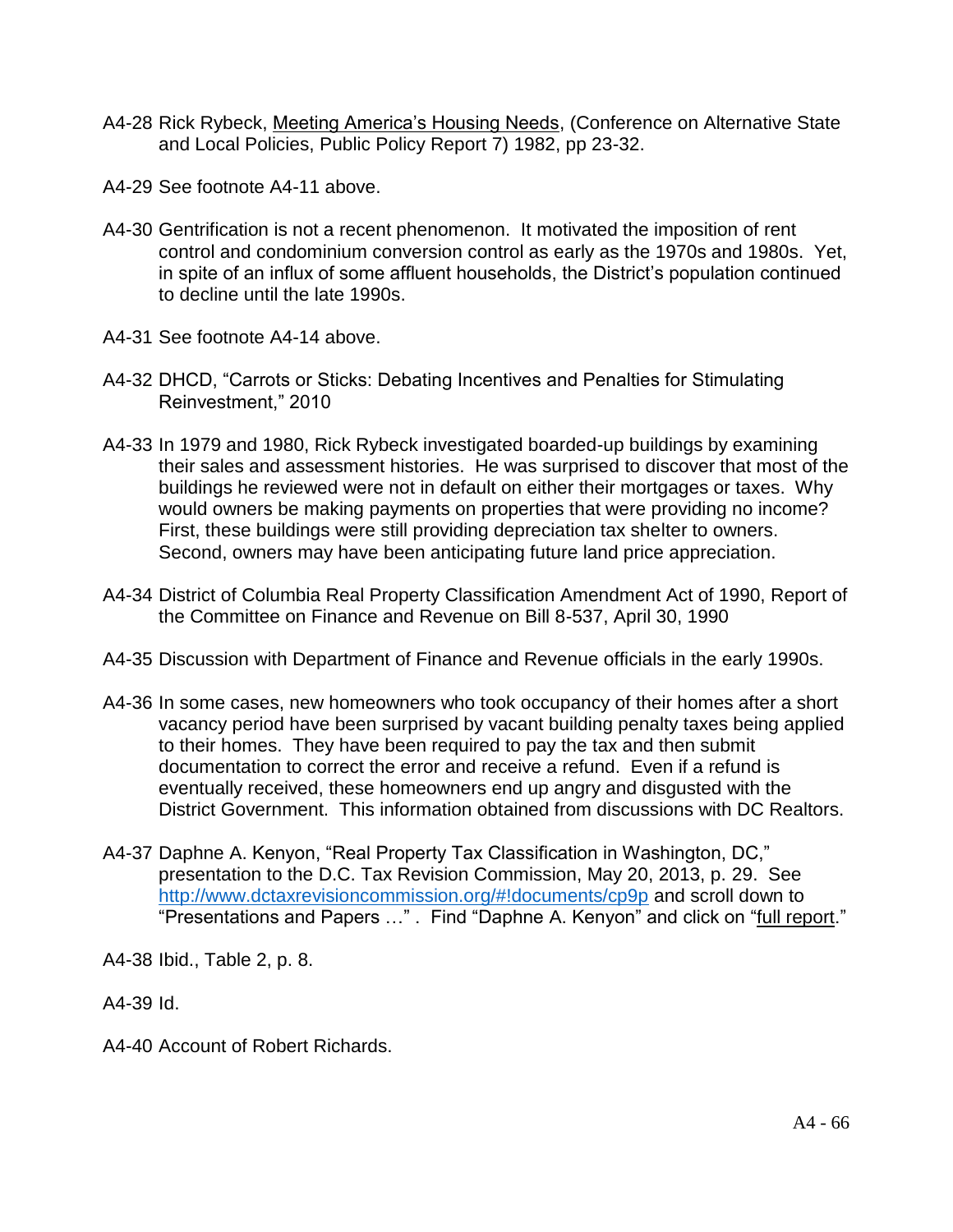A4-41 As mentioned above under Question #13, the legislative "on-again / off-again" ping pong surrounding the penalty tax on vacant and boarded-up properties is so uncertain and so full of exceptions, that it cannot be effective.

A4-42 Historic Property Current-Use Assessment: See DC Code, 2001 Ed. §47-842.

A4-43 Pub. L No. 61-196, 36 Stat. 452 (1910), D.C. Code § 6-601.05. Contrary to popular belief, this law was not enacted to protect the visibility or pre-eminence of the Capitol or any of the other monuments. It was enacted as a fire regulation. By relating a building's height to the width of the adjacent street, if a building caught fire and collapsed the burning debris would not light the buildings on the other side of the street, thereby containing the calamity. Today, the fire suppression rationale has been is diminished due to advances in building technology and improved firefighting equipment and techniques. The law continues in effect because many people appreciate the aesthetic of a city without sky-scrapers.

A4-44 See note A4-14 above.

- A4-45 Of course, there are examples around the District where a landowner held out for too much too long, and the developer simply developed around the holdout's property.
- A4-46 Historic Property Current-Use Assessment: See DC Code, 2001 Ed. §47-842.

A4-47 Id.

- A4-48 Tom Fairchild, Director, Mobility Lab: "Arlington Focuses on Moving People, Not Cars, in the Nation's Worst Traffic Metro Area," February 5, 2013. "Despite huge growth over the last 20 years, Arlington traffic counts on major arterials have amazingly . . . gone down." See [http://mobilitylab.org/2013/02/05/arlington-focuses-on-moving-people-not-cars-in](http://mobilitylab.org/2013/02/05/arlington-focuses-on-moving-people-not-cars-in-the-nations-worst-traffic-metro-area/)[the-nations-worst-traffic-metro-area/](http://mobilitylab.org/2013/02/05/arlington-focuses-on-moving-people-not-cars-in-the-nations-worst-traffic-metro-area/)
- A4-49 Robert Schwab & Amy Rehder Harris, "Analyzing the Graded Tax," Taxing Simply, Taxing Fairly, (Greater Washington Research Center) 1998, Chapter G, pp 235- 239.
- A4-50 Ibid., page 237.
- A4-51 Richard F. Dye and Richard W. England, Assessing the Theory and Practice of Land Value Taxation, Lincoln Institute of Land Policy, 2010, pp. 2 - 3. See also, Robert V. Andelson, ed. Land-Value Taxation Around the World. (Blackwell), 2000.
- A4-52 Robert Schwab & Amy Rehder Harris, Op. Cit., p 230.
- A4-53 Ibid., p 231 citing studies by Kenneth Lusht and John Flaherty